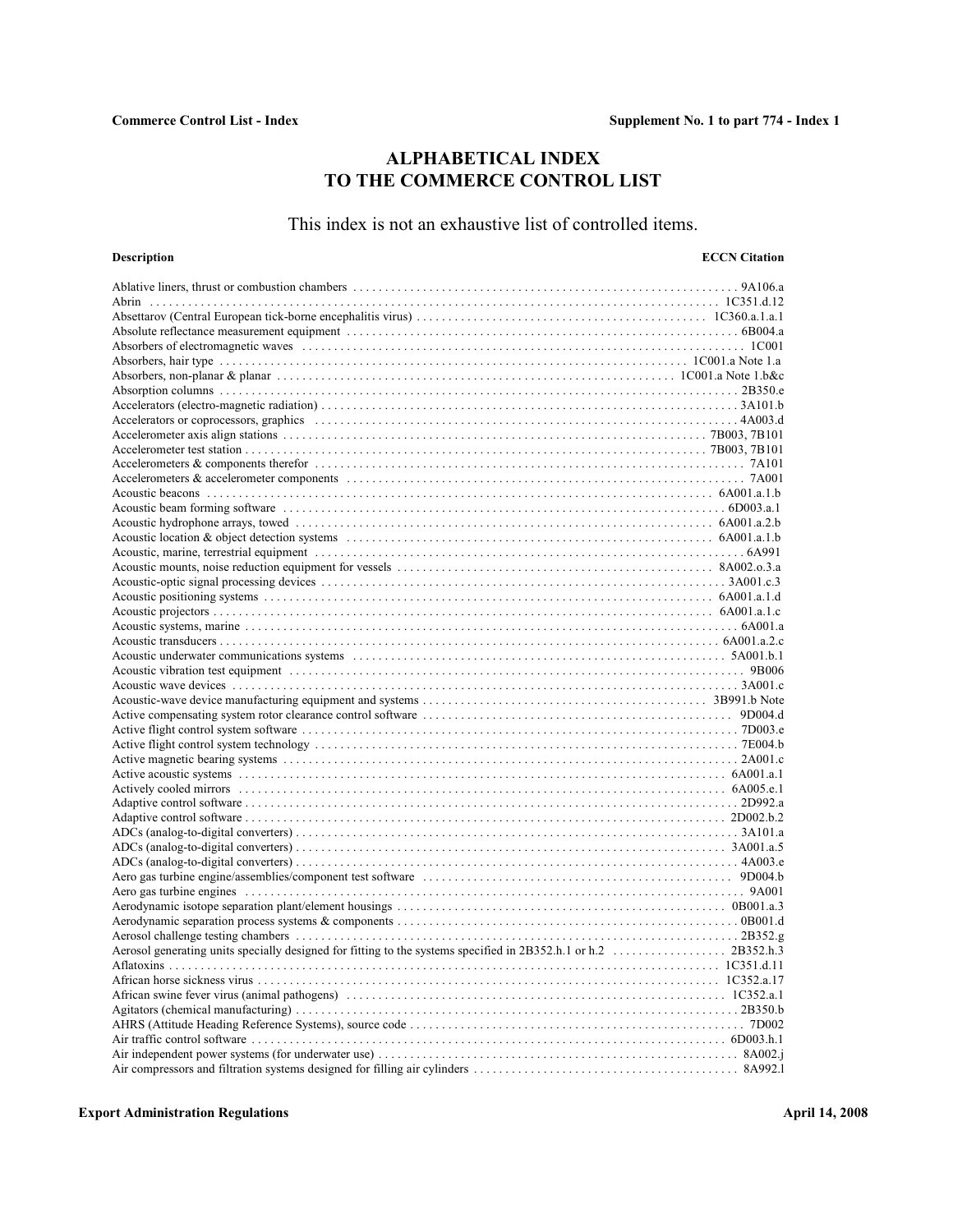| <b>Description</b>                   | <b>ECCN</b> Citation |
|--------------------------------------|----------------------|
|                                      |                      |
|                                      |                      |
|                                      |                      |
|                                      |                      |
|                                      |                      |
|                                      |                      |
|                                      |                      |
| Aircraft, demilitarized (a) (2991.a) |                      |
|                                      |                      |
|                                      |                      |
|                                      |                      |
|                                      |                      |
|                                      |                      |
|                                      |                      |
|                                      |                      |
|                                      |                      |
|                                      |                      |
|                                      |                      |
|                                      |                      |
|                                      |                      |
|                                      |                      |
|                                      |                      |
|                                      |                      |
|                                      |                      |
|                                      |                      |
|                                      |                      |
|                                      |                      |
|                                      |                      |
|                                      |                      |
|                                      |                      |
|                                      |                      |
|                                      |                      |
|                                      |                      |
|                                      |                      |
|                                      |                      |
|                                      |                      |
|                                      |                      |
|                                      |                      |
|                                      |                      |
|                                      |                      |
|                                      |                      |
|                                      |                      |
|                                      |                      |
|                                      |                      |
|                                      |                      |
|                                      |                      |
|                                      |                      |
|                                      |                      |
|                                      |                      |
|                                      |                      |
|                                      |                      |
|                                      |                      |
|                                      |                      |
|                                      |                      |
|                                      |                      |
|                                      |                      |
|                                      |                      |
|                                      |                      |
|                                      |                      |
|                                      |                      |
|                                      |                      |
|                                      |                      |
|                                      |                      |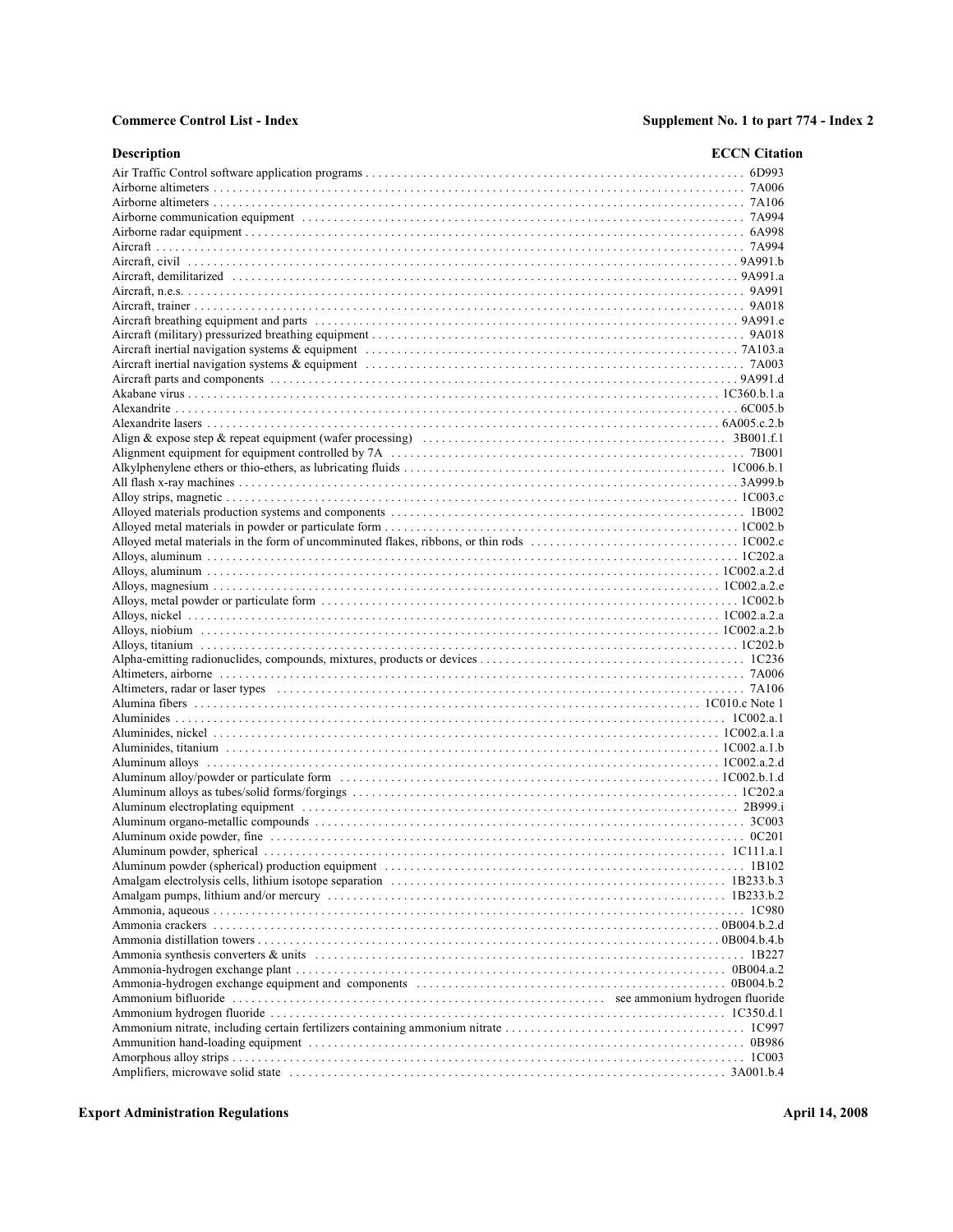| <b>Description</b>                                                                                                          | <b>ECCN</b> Citation |
|-----------------------------------------------------------------------------------------------------------------------------|----------------------|
|                                                                                                                             |                      |
|                                                                                                                             |                      |
|                                                                                                                             |                      |
|                                                                                                                             |                      |
|                                                                                                                             |                      |
|                                                                                                                             |                      |
|                                                                                                                             |                      |
|                                                                                                                             |                      |
|                                                                                                                             |                      |
|                                                                                                                             |                      |
|                                                                                                                             |                      |
|                                                                                                                             |                      |
|                                                                                                                             |                      |
|                                                                                                                             |                      |
|                                                                                                                             |                      |
|                                                                                                                             |                      |
|                                                                                                                             |                      |
|                                                                                                                             |                      |
|                                                                                                                             |                      |
|                                                                                                                             |                      |
|                                                                                                                             |                      |
|                                                                                                                             |                      |
|                                                                                                                             |                      |
|                                                                                                                             |                      |
|                                                                                                                             |                      |
|                                                                                                                             |                      |
|                                                                                                                             |                      |
|                                                                                                                             |                      |
|                                                                                                                             |                      |
|                                                                                                                             |                      |
|                                                                                                                             |                      |
|                                                                                                                             |                      |
|                                                                                                                             |                      |
|                                                                                                                             |                      |
|                                                                                                                             |                      |
|                                                                                                                             |                      |
|                                                                                                                             |                      |
|                                                                                                                             |                      |
|                                                                                                                             |                      |
|                                                                                                                             |                      |
|                                                                                                                             |                      |
|                                                                                                                             |                      |
|                                                                                                                             |                      |
| Arrays of aerosol generating units or spray booms, specially designed for fitting to aircraft, "lighter than air vehicles," |                      |
|                                                                                                                             |                      |
|                                                                                                                             |                      |
|                                                                                                                             |                      |
|                                                                                                                             |                      |
|                                                                                                                             |                      |
|                                                                                                                             |                      |
|                                                                                                                             |                      |
|                                                                                                                             |                      |
|                                                                                                                             |                      |
|                                                                                                                             |                      |
|                                                                                                                             |                      |
|                                                                                                                             |                      |
|                                                                                                                             |                      |
|                                                                                                                             |                      |
|                                                                                                                             |                      |
|                                                                                                                             |                      |
|                                                                                                                             |                      |
|                                                                                                                             |                      |
|                                                                                                                             |                      |
|                                                                                                                             |                      |
|                                                                                                                             |                      |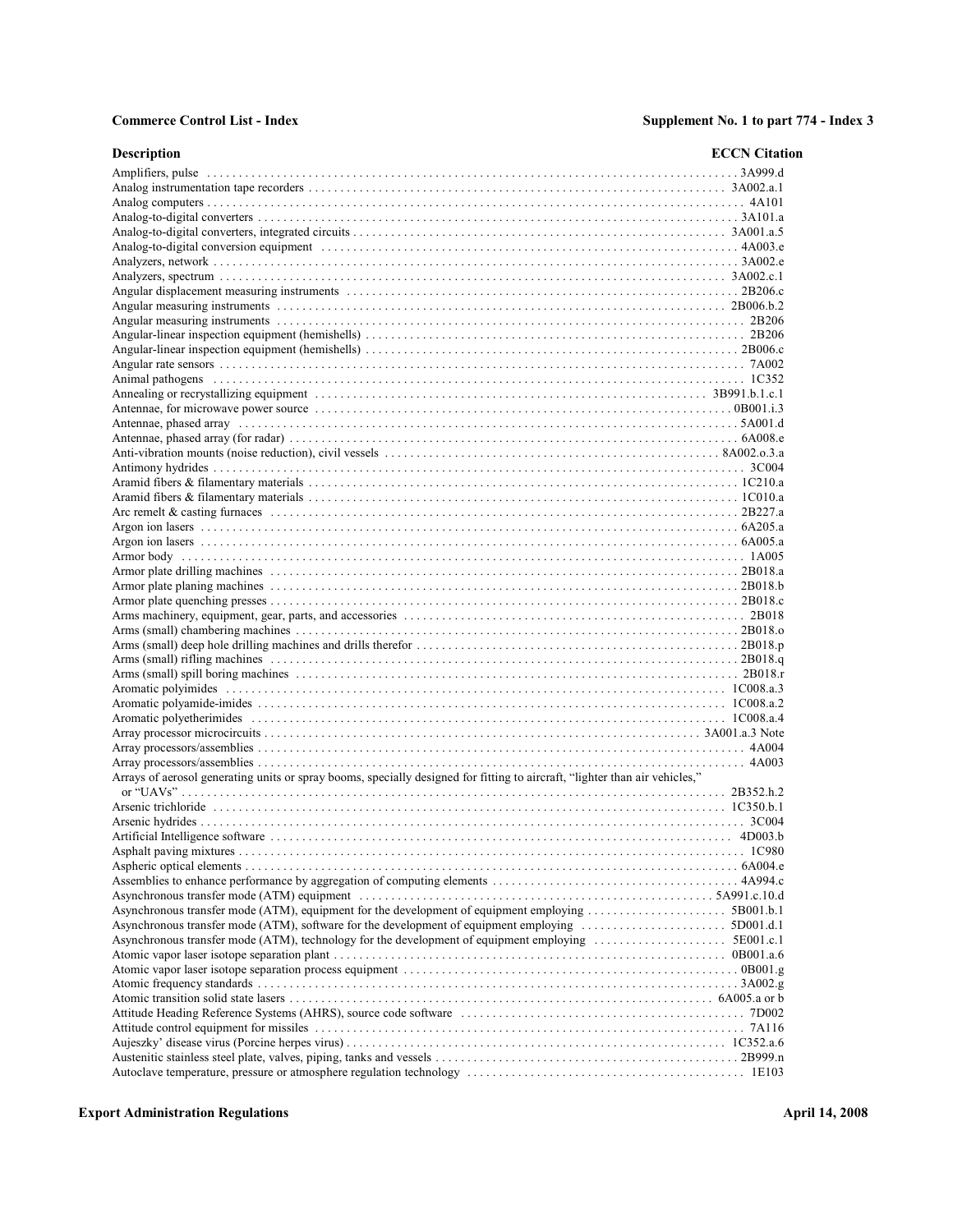### **Commerce Control List - Index**

# Supplement No. 1 to part 774 - Index 4

| <b>Description</b> | <b>ECCN</b> Citation |
|--------------------|----------------------|
|                    |                      |
|                    |                      |
|                    |                      |
|                    |                      |
|                    |                      |
|                    |                      |
|                    |                      |
|                    |                      |
|                    |                      |
|                    |                      |
|                    |                      |
|                    |                      |
|                    |                      |
|                    |                      |
|                    |                      |
|                    |                      |
|                    |                      |
|                    |                      |
|                    |                      |
|                    |                      |
|                    |                      |
|                    |                      |
|                    |                      |
|                    |                      |
|                    |                      |
|                    |                      |
|                    |                      |
|                    |                      |
|                    |                      |
|                    |                      |
|                    |                      |
|                    |                      |
|                    |                      |
|                    |                      |
|                    |                      |
|                    |                      |
|                    |                      |
|                    |                      |
|                    |                      |
|                    |                      |
|                    |                      |
|                    |                      |
|                    |                      |
|                    |                      |
|                    |                      |
|                    |                      |
|                    |                      |
|                    |                      |
|                    |                      |
|                    |                      |
|                    |                      |
|                    |                      |
|                    |                      |
|                    |                      |
|                    |                      |
|                    |                      |
|                    |                      |
|                    |                      |
|                    |                      |
|                    |                      |

**Export Administration Regulations**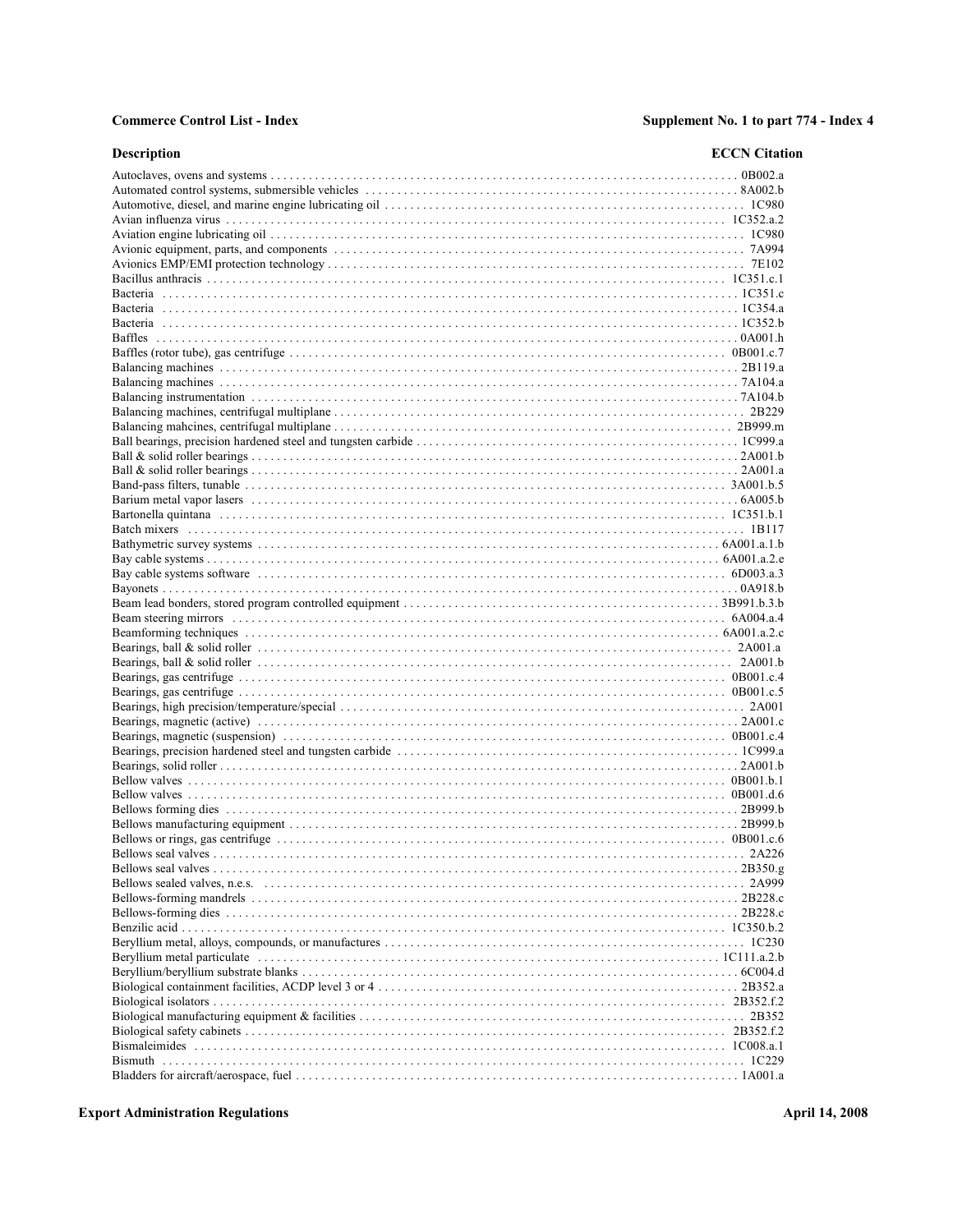| Description | <b>ECCN</b> Citation |
|-------------|----------------------|
|             |                      |
|             |                      |
|             |                      |
|             |                      |
|             |                      |
|             |                      |
|             |                      |
|             |                      |
|             |                      |
|             |                      |
|             |                      |
|             |                      |
|             |                      |
|             |                      |
|             |                      |
|             |                      |
|             |                      |
|             |                      |
|             |                      |
|             |                      |
|             |                      |
|             |                      |
|             |                      |
|             |                      |
|             |                      |
|             |                      |
|             |                      |
|             |                      |
|             |                      |
|             |                      |
|             |                      |
|             |                      |
|             |                      |
|             |                      |
|             |                      |
|             |                      |
|             |                      |
|             |                      |
|             |                      |
|             |                      |
|             |                      |
|             |                      |
|             |                      |
|             |                      |
|             |                      |
|             |                      |
|             |                      |
|             |                      |
|             |                      |
|             |                      |
|             |                      |
|             |                      |
|             |                      |
|             |                      |
|             |                      |
|             |                      |
|             |                      |
|             |                      |
|             |                      |
|             |                      |
|             |                      |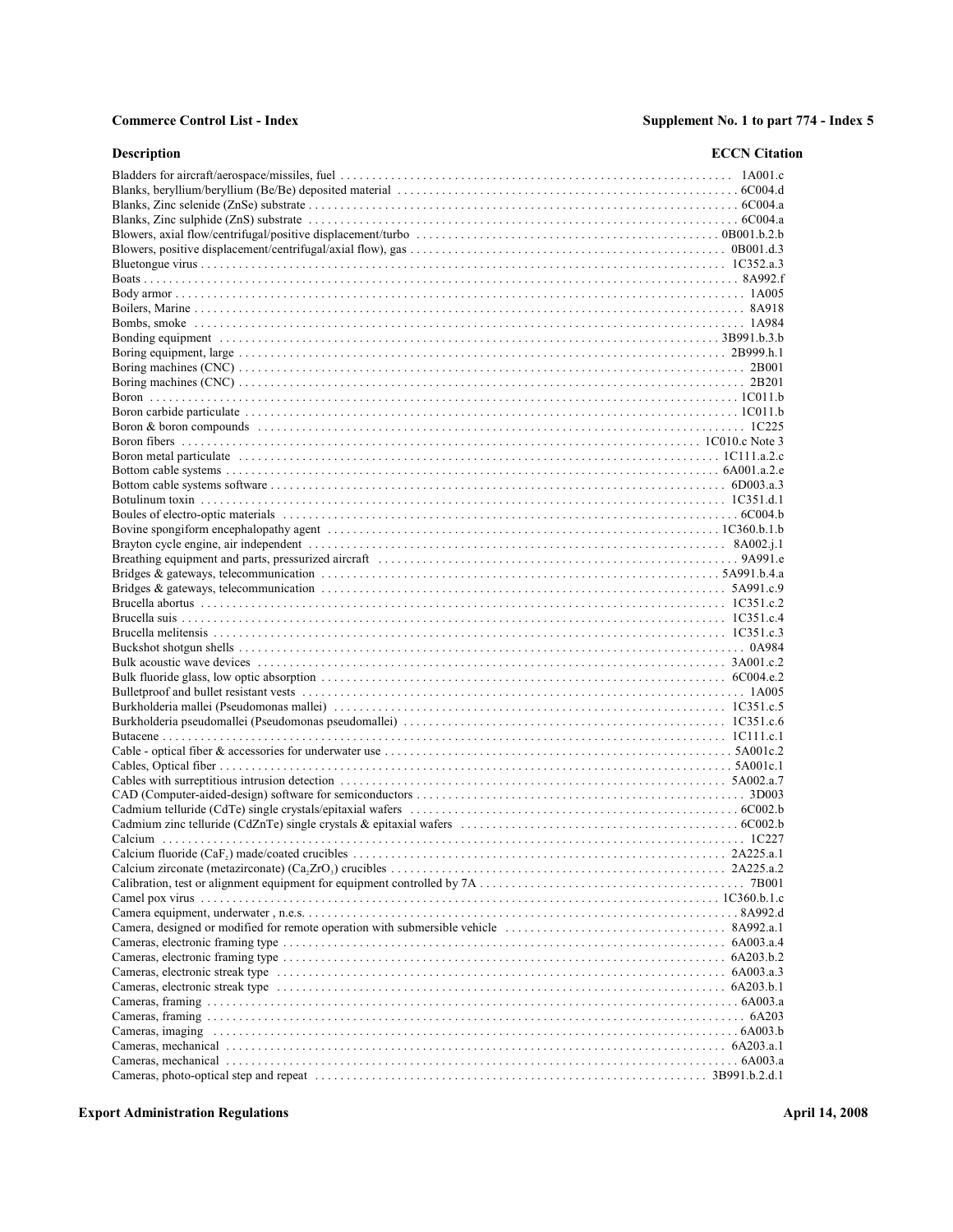| <b>Description</b>                                                                                                                                           | <b>ECCN</b> Citation |
|--------------------------------------------------------------------------------------------------------------------------------------------------------------|----------------------|
|                                                                                                                                                              |                      |
|                                                                                                                                                              |                      |
|                                                                                                                                                              |                      |
|                                                                                                                                                              |                      |
|                                                                                                                                                              |                      |
|                                                                                                                                                              |                      |
|                                                                                                                                                              |                      |
|                                                                                                                                                              |                      |
|                                                                                                                                                              |                      |
|                                                                                                                                                              |                      |
|                                                                                                                                                              |                      |
|                                                                                                                                                              |                      |
|                                                                                                                                                              |                      |
|                                                                                                                                                              |                      |
|                                                                                                                                                              |                      |
|                                                                                                                                                              |                      |
|                                                                                                                                                              |                      |
|                                                                                                                                                              |                      |
|                                                                                                                                                              |                      |
|                                                                                                                                                              |                      |
|                                                                                                                                                              |                      |
|                                                                                                                                                              |                      |
|                                                                                                                                                              |                      |
|                                                                                                                                                              |                      |
|                                                                                                                                                              |                      |
|                                                                                                                                                              |                      |
|                                                                                                                                                              |                      |
|                                                                                                                                                              |                      |
|                                                                                                                                                              |                      |
|                                                                                                                                                              |                      |
|                                                                                                                                                              |                      |
|                                                                                                                                                              |                      |
|                                                                                                                                                              |                      |
|                                                                                                                                                              |                      |
|                                                                                                                                                              |                      |
|                                                                                                                                                              |                      |
|                                                                                                                                                              |                      |
|                                                                                                                                                              |                      |
|                                                                                                                                                              |                      |
|                                                                                                                                                              |                      |
|                                                                                                                                                              |                      |
|                                                                                                                                                              |                      |
| Centrifugal isotope separation plant, equipment & components $\ldots \ldots \ldots \ldots \ldots \ldots \ldots \ldots \ldots \ldots \ldots \ldots$ 0B001.a.2 |                      |
|                                                                                                                                                              |                      |
|                                                                                                                                                              |                      |
|                                                                                                                                                              |                      |
|                                                                                                                                                              |                      |
|                                                                                                                                                              |                      |
|                                                                                                                                                              |                      |
|                                                                                                                                                              |                      |
|                                                                                                                                                              |                      |
|                                                                                                                                                              |                      |
|                                                                                                                                                              |                      |
|                                                                                                                                                              |                      |
|                                                                                                                                                              |                      |
|                                                                                                                                                              |                      |
|                                                                                                                                                              |                      |
|                                                                                                                                                              |                      |
|                                                                                                                                                              |                      |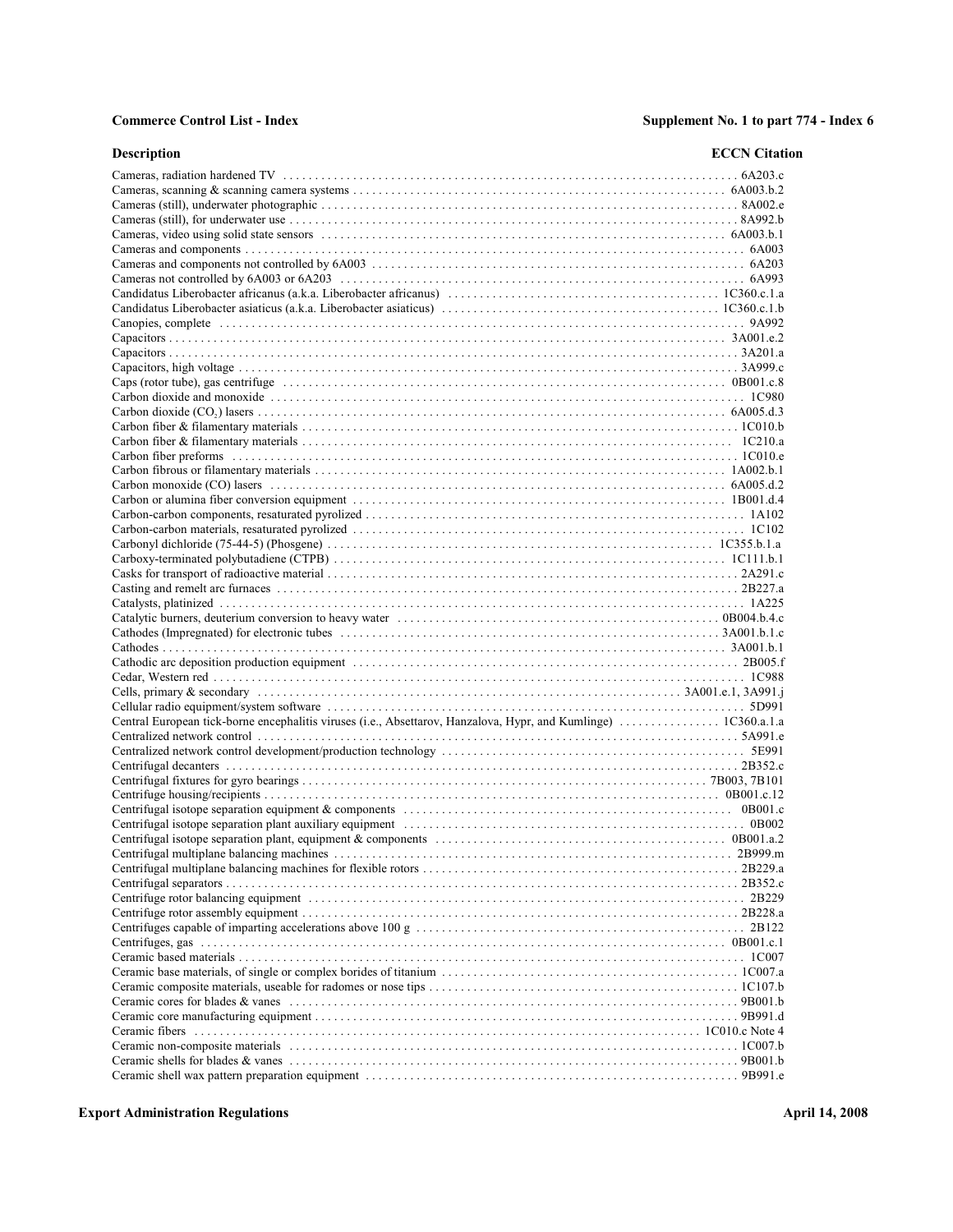| <b>Description</b> | <b>ECCN</b> Citation |
|--------------------|----------------------|
|                    |                      |
|                    |                      |
|                    |                      |
|                    |                      |
|                    |                      |
|                    |                      |
|                    |                      |
|                    |                      |
|                    |                      |
|                    |                      |
|                    |                      |
|                    |                      |
|                    |                      |
|                    |                      |
|                    |                      |
|                    |                      |
|                    |                      |
|                    |                      |
|                    |                      |
|                    |                      |
|                    |                      |
|                    |                      |
|                    |                      |
|                    |                      |
|                    |                      |
|                    |                      |
|                    |                      |
|                    |                      |
|                    |                      |
|                    |                      |
|                    |                      |
|                    |                      |
|                    |                      |
|                    |                      |
|                    |                      |
|                    |                      |
|                    |                      |
|                    |                      |
|                    |                      |
|                    |                      |
|                    |                      |
|                    |                      |
|                    |                      |
|                    |                      |
|                    |                      |
|                    |                      |
|                    |                      |
|                    |                      |
|                    |                      |
|                    |                      |
|                    |                      |
|                    |                      |
|                    |                      |
|                    |                      |
|                    |                      |
|                    |                      |
|                    |                      |
|                    |                      |
|                    |                      |
|                    |                      |
|                    |                      |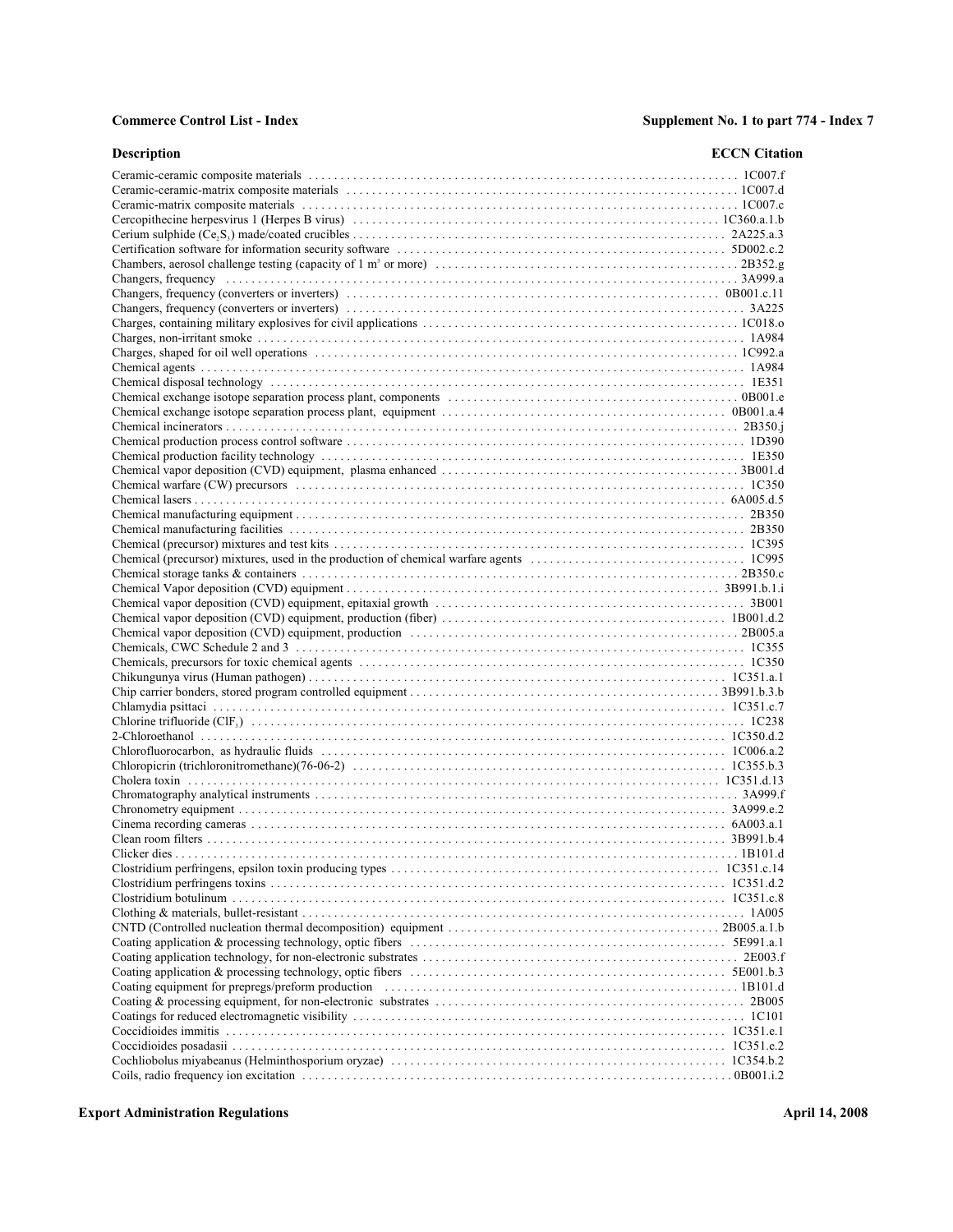| <b>Description</b>                                                                                             | <b>ECCN</b> Citation |
|----------------------------------------------------------------------------------------------------------------|----------------------|
|                                                                                                                |                      |
|                                                                                                                |                      |
|                                                                                                                |                      |
|                                                                                                                |                      |
|                                                                                                                |                      |
|                                                                                                                |                      |
|                                                                                                                |                      |
|                                                                                                                |                      |
|                                                                                                                |                      |
|                                                                                                                |                      |
|                                                                                                                |                      |
|                                                                                                                |                      |
|                                                                                                                |                      |
|                                                                                                                |                      |
|                                                                                                                |                      |
|                                                                                                                |                      |
|                                                                                                                |                      |
|                                                                                                                |                      |
|                                                                                                                |                      |
|                                                                                                                |                      |
|                                                                                                                |                      |
|                                                                                                                |                      |
|                                                                                                                |                      |
|                                                                                                                |                      |
|                                                                                                                |                      |
|                                                                                                                |                      |
|                                                                                                                |                      |
|                                                                                                                |                      |
|                                                                                                                |                      |
|                                                                                                                |                      |
|                                                                                                                |                      |
|                                                                                                                |                      |
|                                                                                                                |                      |
|                                                                                                                |                      |
|                                                                                                                |                      |
|                                                                                                                |                      |
|                                                                                                                |                      |
|                                                                                                                |                      |
|                                                                                                                |                      |
|                                                                                                                |                      |
|                                                                                                                |                      |
|                                                                                                                |                      |
|                                                                                                                |                      |
|                                                                                                                |                      |
|                                                                                                                |                      |
|                                                                                                                |                      |
|                                                                                                                |                      |
|                                                                                                                |                      |
|                                                                                                                |                      |
|                                                                                                                |                      |
|                                                                                                                |                      |
|                                                                                                                |                      |
|                                                                                                                |                      |
| Computers, electronic assemblies, and related equipment and components not controlled by 4A001 or 4A003  4A994 |                      |
|                                                                                                                |                      |
|                                                                                                                |                      |
|                                                                                                                |                      |
|                                                                                                                |                      |
|                                                                                                                |                      |
|                                                                                                                |                      |
|                                                                                                                |                      |
|                                                                                                                |                      |
|                                                                                                                |                      |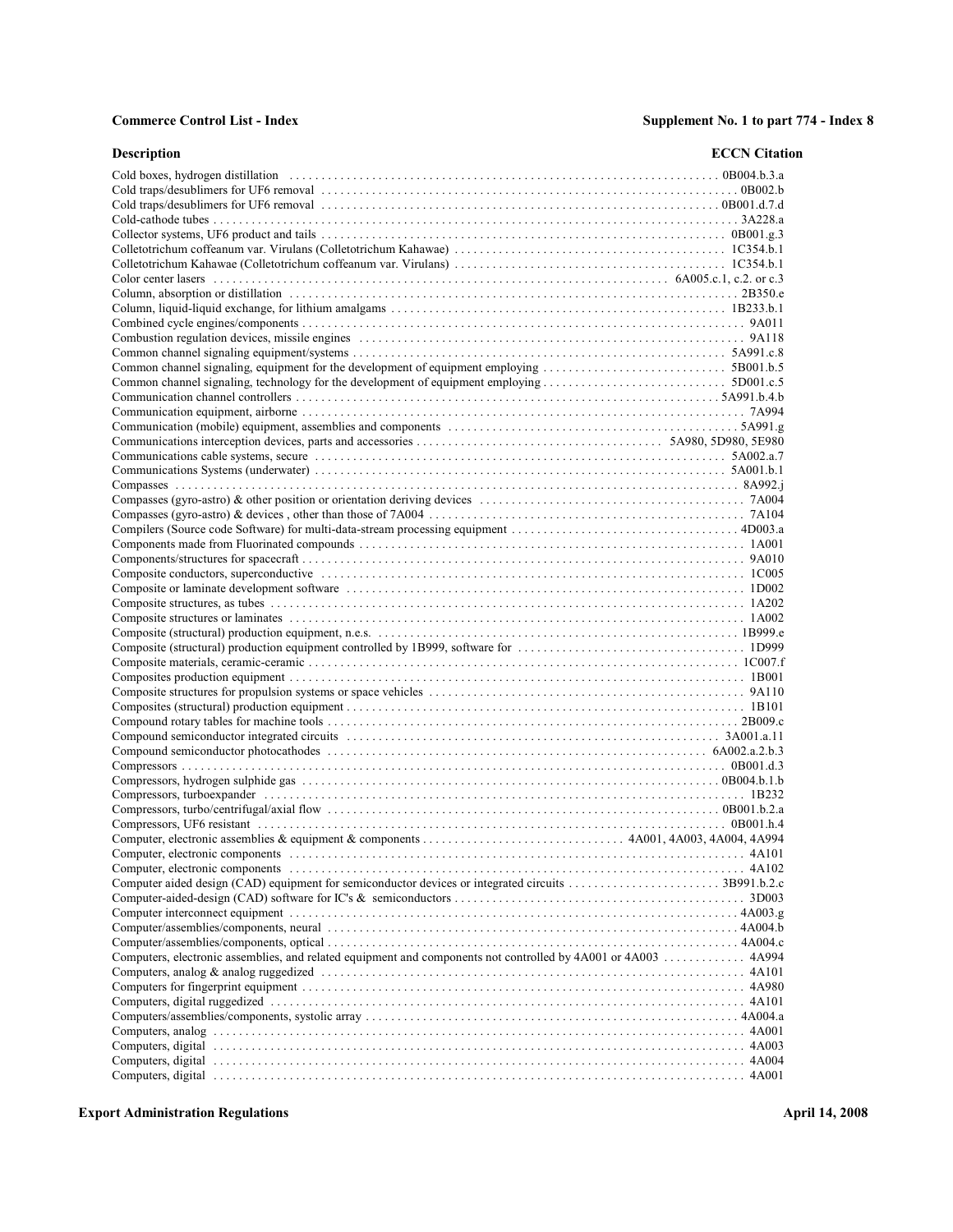| <b>Description</b>                                                                                                              | <b>ECCN</b> Citation |
|---------------------------------------------------------------------------------------------------------------------------------|----------------------|
|                                                                                                                                 |                      |
|                                                                                                                                 |                      |
|                                                                                                                                 |                      |
|                                                                                                                                 |                      |
|                                                                                                                                 |                      |
|                                                                                                                                 |                      |
|                                                                                                                                 |                      |
|                                                                                                                                 |                      |
|                                                                                                                                 |                      |
|                                                                                                                                 |                      |
|                                                                                                                                 |                      |
|                                                                                                                                 |                      |
|                                                                                                                                 |                      |
|                                                                                                                                 |                      |
|                                                                                                                                 |                      |
|                                                                                                                                 |                      |
|                                                                                                                                 |                      |
|                                                                                                                                 |                      |
|                                                                                                                                 |                      |
|                                                                                                                                 |                      |
|                                                                                                                                 |                      |
|                                                                                                                                 |                      |
|                                                                                                                                 |                      |
|                                                                                                                                 |                      |
|                                                                                                                                 |                      |
|                                                                                                                                 |                      |
|                                                                                                                                 |                      |
|                                                                                                                                 |                      |
|                                                                                                                                 |                      |
|                                                                                                                                 |                      |
|                                                                                                                                 |                      |
|                                                                                                                                 |                      |
|                                                                                                                                 |                      |
|                                                                                                                                 |                      |
|                                                                                                                                 |                      |
|                                                                                                                                 |                      |
|                                                                                                                                 |                      |
|                                                                                                                                 |                      |
|                                                                                                                                 |                      |
|                                                                                                                                 |                      |
|                                                                                                                                 |                      |
| Core support structures encourance contained and the core support structure of the core support structures encounter $0A001$ .h |                      |
|                                                                                                                                 |                      |
|                                                                                                                                 |                      |
|                                                                                                                                 |                      |
|                                                                                                                                 |                      |
|                                                                                                                                 |                      |
|                                                                                                                                 |                      |
|                                                                                                                                 |                      |
|                                                                                                                                 |                      |
|                                                                                                                                 |                      |
|                                                                                                                                 |                      |
|                                                                                                                                 |                      |
|                                                                                                                                 |                      |
|                                                                                                                                 |                      |
|                                                                                                                                 |                      |
|                                                                                                                                 |                      |
|                                                                                                                                 |                      |
|                                                                                                                                 |                      |
|                                                                                                                                 |                      |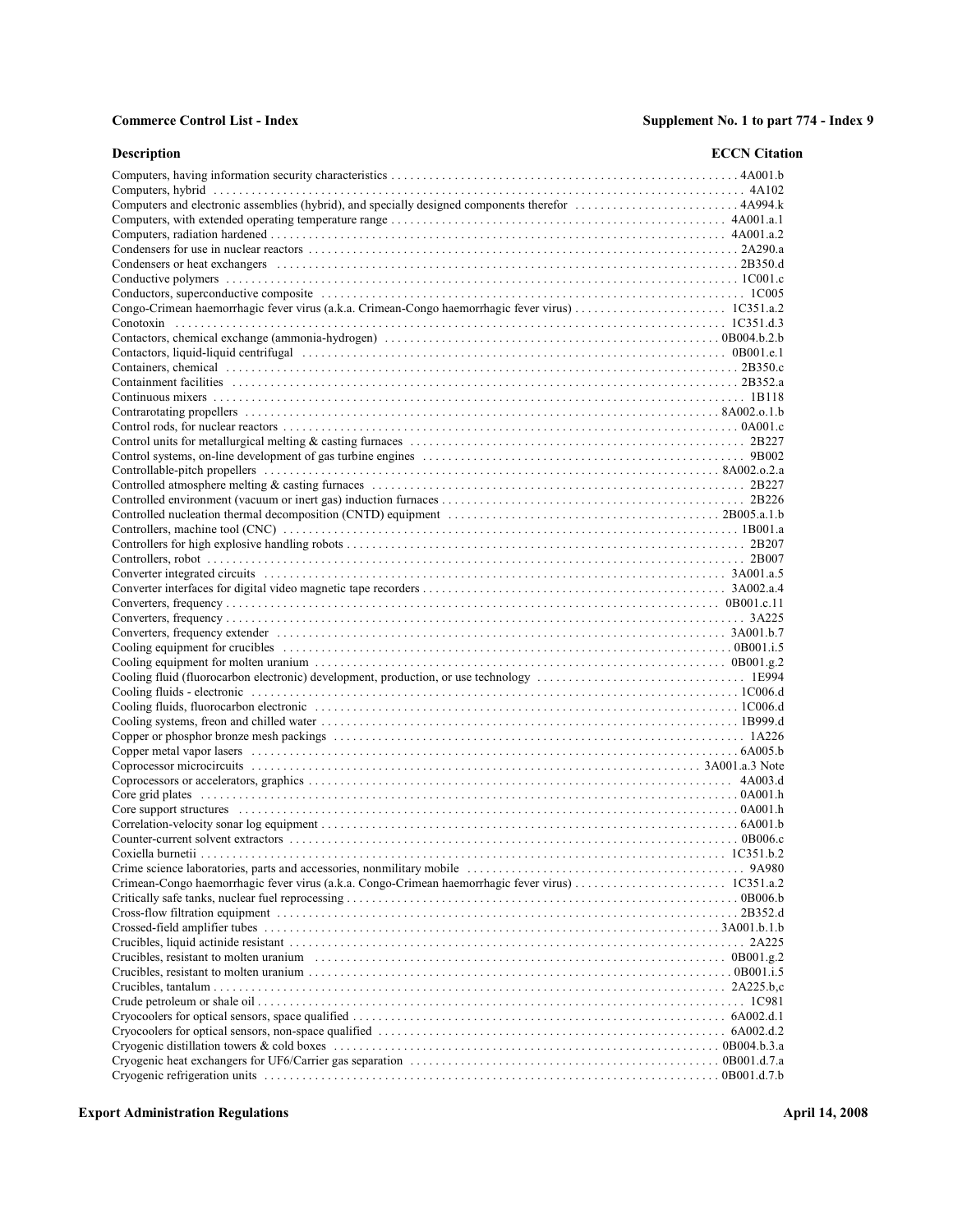| <b>Description</b>                                                                                         | <b>ECCN</b> Citation |
|------------------------------------------------------------------------------------------------------------|----------------------|
|                                                                                                            |                      |
|                                                                                                            |                      |
|                                                                                                            |                      |
|                                                                                                            |                      |
|                                                                                                            |                      |
|                                                                                                            |                      |
|                                                                                                            |                      |
|                                                                                                            |                      |
|                                                                                                            |                      |
|                                                                                                            |                      |
|                                                                                                            |                      |
|                                                                                                            |                      |
|                                                                                                            |                      |
|                                                                                                            |                      |
|                                                                                                            |                      |
|                                                                                                            |                      |
|                                                                                                            |                      |
|                                                                                                            |                      |
|                                                                                                            |                      |
| CVD (Chemical vapor deposition) furnaces, other than those controlled by 2B005.a, designed or modified for |                      |
|                                                                                                            |                      |
|                                                                                                            |                      |
|                                                                                                            |                      |
|                                                                                                            |                      |
|                                                                                                            |                      |
|                                                                                                            |                      |
|                                                                                                            |                      |
|                                                                                                            |                      |
|                                                                                                            |                      |
|                                                                                                            |                      |
|                                                                                                            |                      |
|                                                                                                            |                      |
|                                                                                                            |                      |
|                                                                                                            |                      |
|                                                                                                            |                      |
|                                                                                                            |                      |
|                                                                                                            |                      |
|                                                                                                            |                      |
|                                                                                                            |                      |
|                                                                                                            |                      |
|                                                                                                            |                      |
|                                                                                                            |                      |
|                                                                                                            |                      |
|                                                                                                            |                      |
|                                                                                                            |                      |
|                                                                                                            |                      |
|                                                                                                            |                      |
|                                                                                                            |                      |
|                                                                                                            |                      |
|                                                                                                            |                      |
|                                                                                                            |                      |
|                                                                                                            |                      |
|                                                                                                            |                      |
|                                                                                                            |                      |
|                                                                                                            |                      |
|                                                                                                            |                      |
|                                                                                                            |                      |
|                                                                                                            |                      |
|                                                                                                            |                      |
|                                                                                                            |                      |
|                                                                                                            |                      |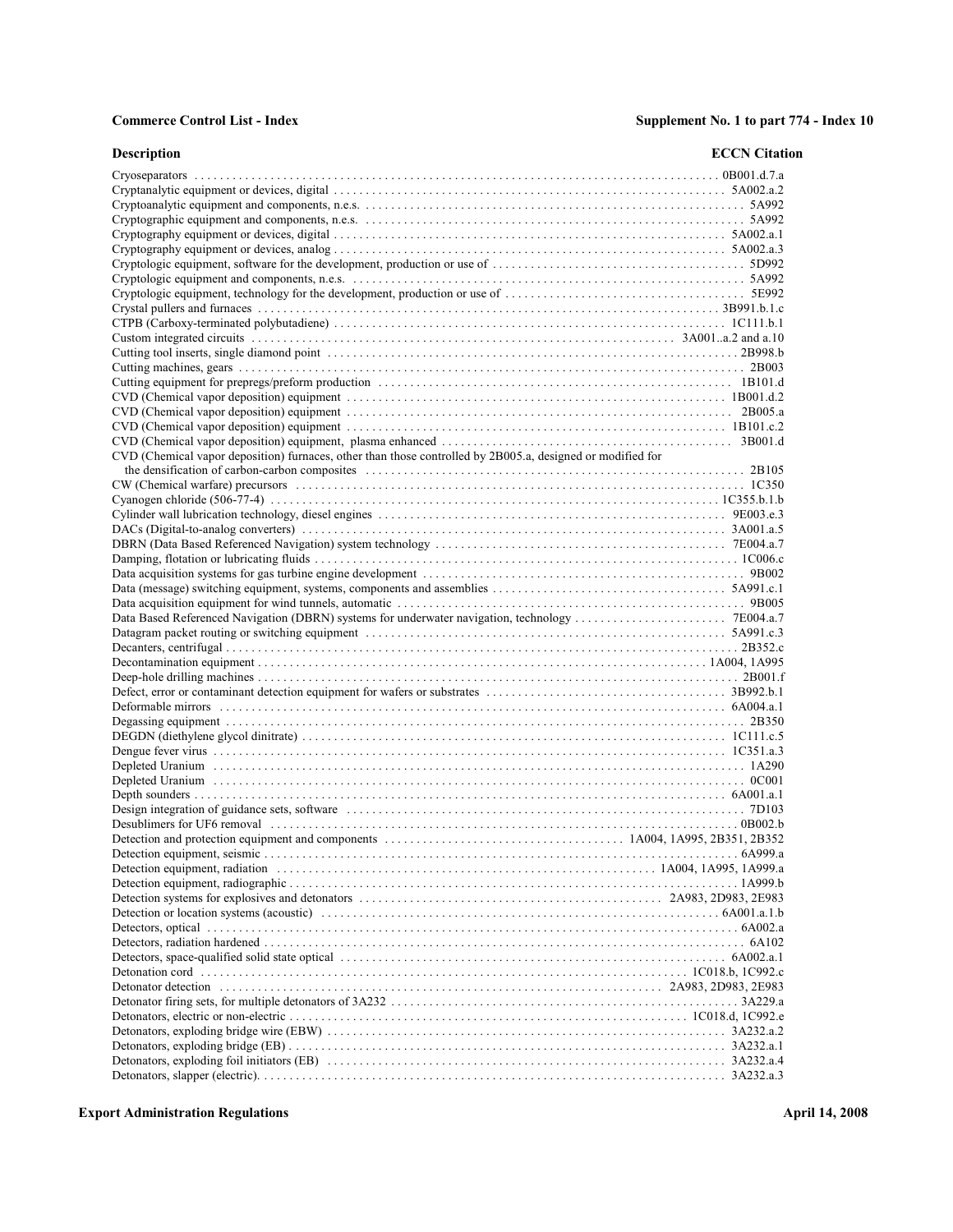| <b>Description</b>                                                                       | <b>ECCN</b> Citation |
|------------------------------------------------------------------------------------------|----------------------|
|                                                                                          |                      |
|                                                                                          |                      |
|                                                                                          |                      |
|                                                                                          |                      |
|                                                                                          |                      |
|                                                                                          |                      |
|                                                                                          |                      |
|                                                                                          |                      |
|                                                                                          |                      |
|                                                                                          |                      |
|                                                                                          |                      |
|                                                                                          |                      |
|                                                                                          |                      |
|                                                                                          |                      |
|                                                                                          |                      |
|                                                                                          |                      |
|                                                                                          |                      |
|                                                                                          |                      |
|                                                                                          |                      |
|                                                                                          |                      |
|                                                                                          |                      |
|                                                                                          |                      |
|                                                                                          |                      |
|                                                                                          |                      |
|                                                                                          |                      |
|                                                                                          |                      |
|                                                                                          |                      |
|                                                                                          |                      |
|                                                                                          |                      |
|                                                                                          |                      |
|                                                                                          |                      |
|                                                                                          |                      |
|                                                                                          |                      |
|                                                                                          |                      |
|                                                                                          |                      |
|                                                                                          |                      |
|                                                                                          |                      |
|                                                                                          |                      |
|                                                                                          |                      |
|                                                                                          |                      |
|                                                                                          |                      |
|                                                                                          |                      |
|                                                                                          |                      |
|                                                                                          |                      |
|                                                                                          |                      |
|                                                                                          |                      |
| Digital electronic control software for propulsion systems, aerospace test facilities or |                      |
|                                                                                          |                      |
|                                                                                          |                      |
|                                                                                          |                      |
|                                                                                          |                      |
|                                                                                          |                      |
|                                                                                          |                      |
|                                                                                          |                      |
|                                                                                          |                      |
|                                                                                          |                      |
|                                                                                          |                      |
|                                                                                          |                      |
|                                                                                          |                      |
|                                                                                          |                      |
|                                                                                          |                      |
|                                                                                          |                      |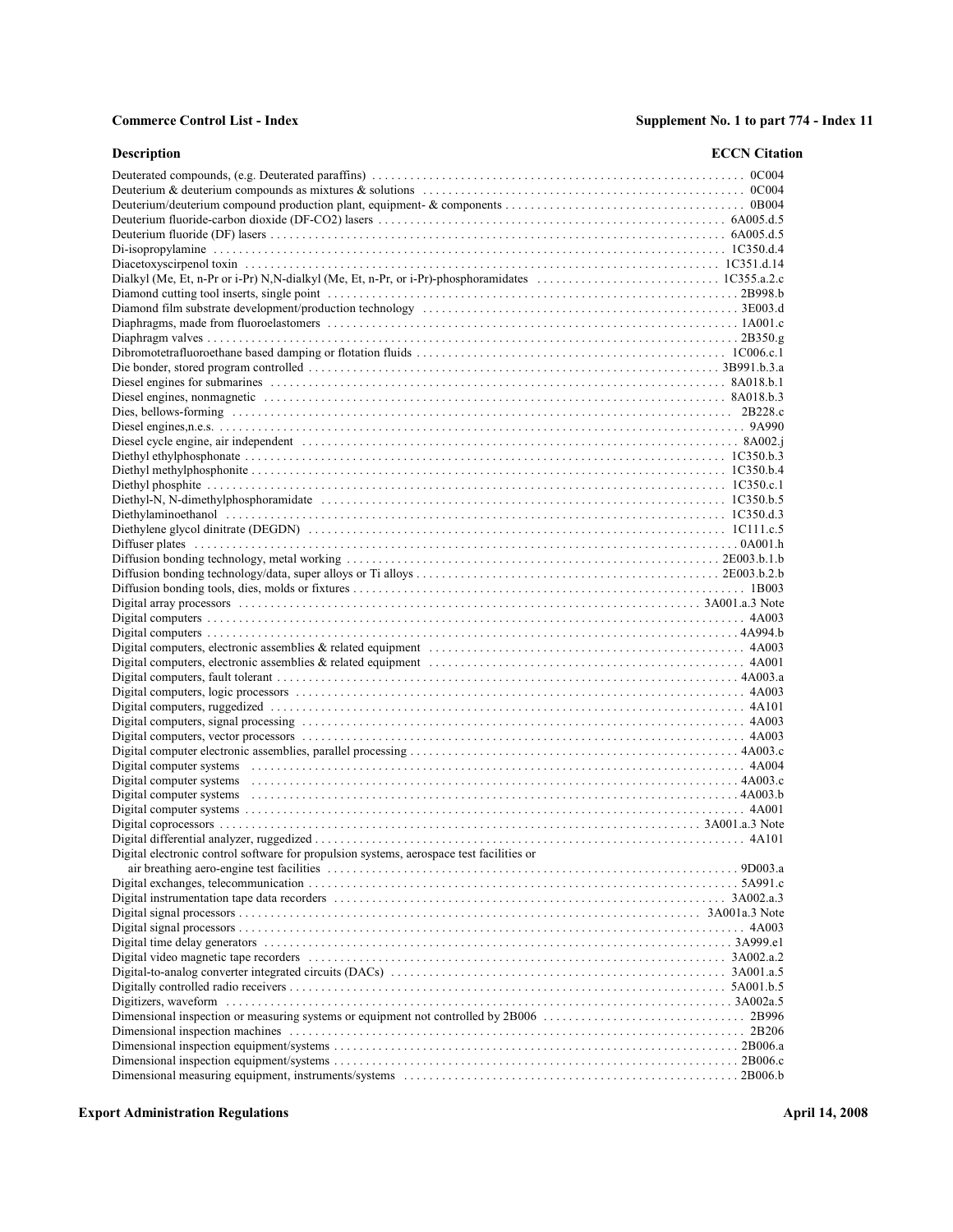| <b>Description</b>                                                                                                                                                                                                             | <b>ECCN</b> Citation |
|--------------------------------------------------------------------------------------------------------------------------------------------------------------------------------------------------------------------------------|----------------------|
|                                                                                                                                                                                                                                |                      |
|                                                                                                                                                                                                                                |                      |
|                                                                                                                                                                                                                                |                      |
|                                                                                                                                                                                                                                |                      |
|                                                                                                                                                                                                                                |                      |
|                                                                                                                                                                                                                                |                      |
|                                                                                                                                                                                                                                |                      |
|                                                                                                                                                                                                                                |                      |
|                                                                                                                                                                                                                                |                      |
|                                                                                                                                                                                                                                |                      |
|                                                                                                                                                                                                                                |                      |
| Diphenyl ure than e contain the control of the control of the control of the control of the control of the control of the control of the control of the control of the control of the control of the control of the control of |                      |
|                                                                                                                                                                                                                                |                      |
|                                                                                                                                                                                                                                |                      |
|                                                                                                                                                                                                                                |                      |
|                                                                                                                                                                                                                                |                      |
|                                                                                                                                                                                                                                |                      |
|                                                                                                                                                                                                                                |                      |
|                                                                                                                                                                                                                                |                      |
|                                                                                                                                                                                                                                |                      |
|                                                                                                                                                                                                                                |                      |
|                                                                                                                                                                                                                                |                      |
|                                                                                                                                                                                                                                |                      |
|                                                                                                                                                                                                                                |                      |
|                                                                                                                                                                                                                                |                      |
|                                                                                                                                                                                                                                |                      |
|                                                                                                                                                                                                                                |                      |
|                                                                                                                                                                                                                                |                      |
|                                                                                                                                                                                                                                |                      |
|                                                                                                                                                                                                                                |                      |
|                                                                                                                                                                                                                                |                      |
|                                                                                                                                                                                                                                |                      |
|                                                                                                                                                                                                                                |                      |
|                                                                                                                                                                                                                                |                      |
|                                                                                                                                                                                                                                |                      |
|                                                                                                                                                                                                                                |                      |
|                                                                                                                                                                                                                                |                      |
|                                                                                                                                                                                                                                |                      |
|                                                                                                                                                                                                                                |                      |
|                                                                                                                                                                                                                                |                      |
|                                                                                                                                                                                                                                |                      |
|                                                                                                                                                                                                                                |                      |
|                                                                                                                                                                                                                                |                      |
|                                                                                                                                                                                                                                |                      |
|                                                                                                                                                                                                                                |                      |
|                                                                                                                                                                                                                                |                      |
|                                                                                                                                                                                                                                |                      |
|                                                                                                                                                                                                                                |                      |
|                                                                                                                                                                                                                                |                      |
|                                                                                                                                                                                                                                |                      |
|                                                                                                                                                                                                                                |                      |
|                                                                                                                                                                                                                                |                      |
|                                                                                                                                                                                                                                |                      |
|                                                                                                                                                                                                                                |                      |
|                                                                                                                                                                                                                                |                      |
|                                                                                                                                                                                                                                |                      |
|                                                                                                                                                                                                                                |                      |
|                                                                                                                                                                                                                                |                      |
|                                                                                                                                                                                                                                |                      |
|                                                                                                                                                                                                                                |                      |
|                                                                                                                                                                                                                                |                      |
|                                                                                                                                                                                                                                |                      |
|                                                                                                                                                                                                                                |                      |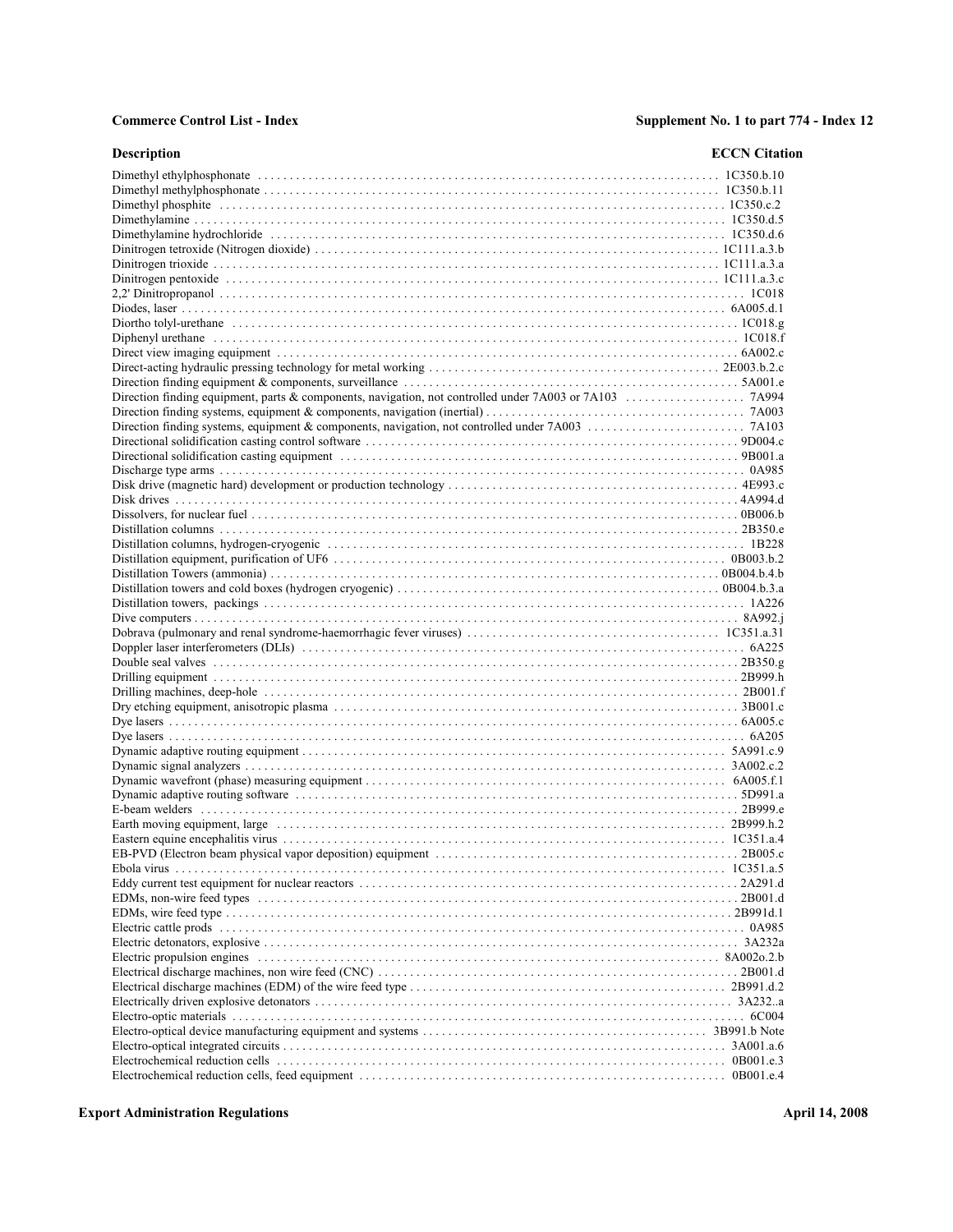| <b>Description</b>                                                                                                                                                                                                             | <b>ECCN</b> Citation |
|--------------------------------------------------------------------------------------------------------------------------------------------------------------------------------------------------------------------------------|----------------------|
|                                                                                                                                                                                                                                |                      |
|                                                                                                                                                                                                                                |                      |
|                                                                                                                                                                                                                                |                      |
|                                                                                                                                                                                                                                |                      |
|                                                                                                                                                                                                                                |                      |
|                                                                                                                                                                                                                                |                      |
|                                                                                                                                                                                                                                |                      |
|                                                                                                                                                                                                                                |                      |
|                                                                                                                                                                                                                                |                      |
|                                                                                                                                                                                                                                |                      |
|                                                                                                                                                                                                                                |                      |
|                                                                                                                                                                                                                                |                      |
|                                                                                                                                                                                                                                |                      |
|                                                                                                                                                                                                                                |                      |
|                                                                                                                                                                                                                                |                      |
|                                                                                                                                                                                                                                |                      |
|                                                                                                                                                                                                                                |                      |
|                                                                                                                                                                                                                                |                      |
|                                                                                                                                                                                                                                |                      |
|                                                                                                                                                                                                                                |                      |
|                                                                                                                                                                                                                                |                      |
|                                                                                                                                                                                                                                |                      |
|                                                                                                                                                                                                                                |                      |
|                                                                                                                                                                                                                                |                      |
|                                                                                                                                                                                                                                |                      |
|                                                                                                                                                                                                                                |                      |
|                                                                                                                                                                                                                                |                      |
|                                                                                                                                                                                                                                |                      |
|                                                                                                                                                                                                                                |                      |
|                                                                                                                                                                                                                                |                      |
|                                                                                                                                                                                                                                |                      |
| Electronic assemblies specially designed to provide feedback capability in systems controlled by 2B006.b.1.c 2B006.b.1.d                                                                                                       |                      |
|                                                                                                                                                                                                                                |                      |
|                                                                                                                                                                                                                                |                      |
|                                                                                                                                                                                                                                |                      |
|                                                                                                                                                                                                                                |                      |
|                                                                                                                                                                                                                                |                      |
|                                                                                                                                                                                                                                |                      |
|                                                                                                                                                                                                                                |                      |
|                                                                                                                                                                                                                                |                      |
|                                                                                                                                                                                                                                |                      |
|                                                                                                                                                                                                                                |                      |
|                                                                                                                                                                                                                                |                      |
|                                                                                                                                                                                                                                |                      |
|                                                                                                                                                                                                                                |                      |
|                                                                                                                                                                                                                                |                      |
|                                                                                                                                                                                                                                |                      |
|                                                                                                                                                                                                                                |                      |
|                                                                                                                                                                                                                                |                      |
|                                                                                                                                                                                                                                |                      |
|                                                                                                                                                                                                                                |                      |
|                                                                                                                                                                                                                                |                      |
|                                                                                                                                                                                                                                |                      |
|                                                                                                                                                                                                                                |                      |
|                                                                                                                                                                                                                                |                      |
| End effectors, robot contains and according to the contact of the contact of the contact of the contact of the contact of the contact of the contact of the contact of the contact of the contact of the contact of the contac |                      |
| End effectors, robot contains and according to the contact of the contact of the contact of the contact of the contact of the contact of the contact of the contact of the contact of the contact of the contact of the contac |                      |
|                                                                                                                                                                                                                                |                      |
|                                                                                                                                                                                                                                |                      |
|                                                                                                                                                                                                                                |                      |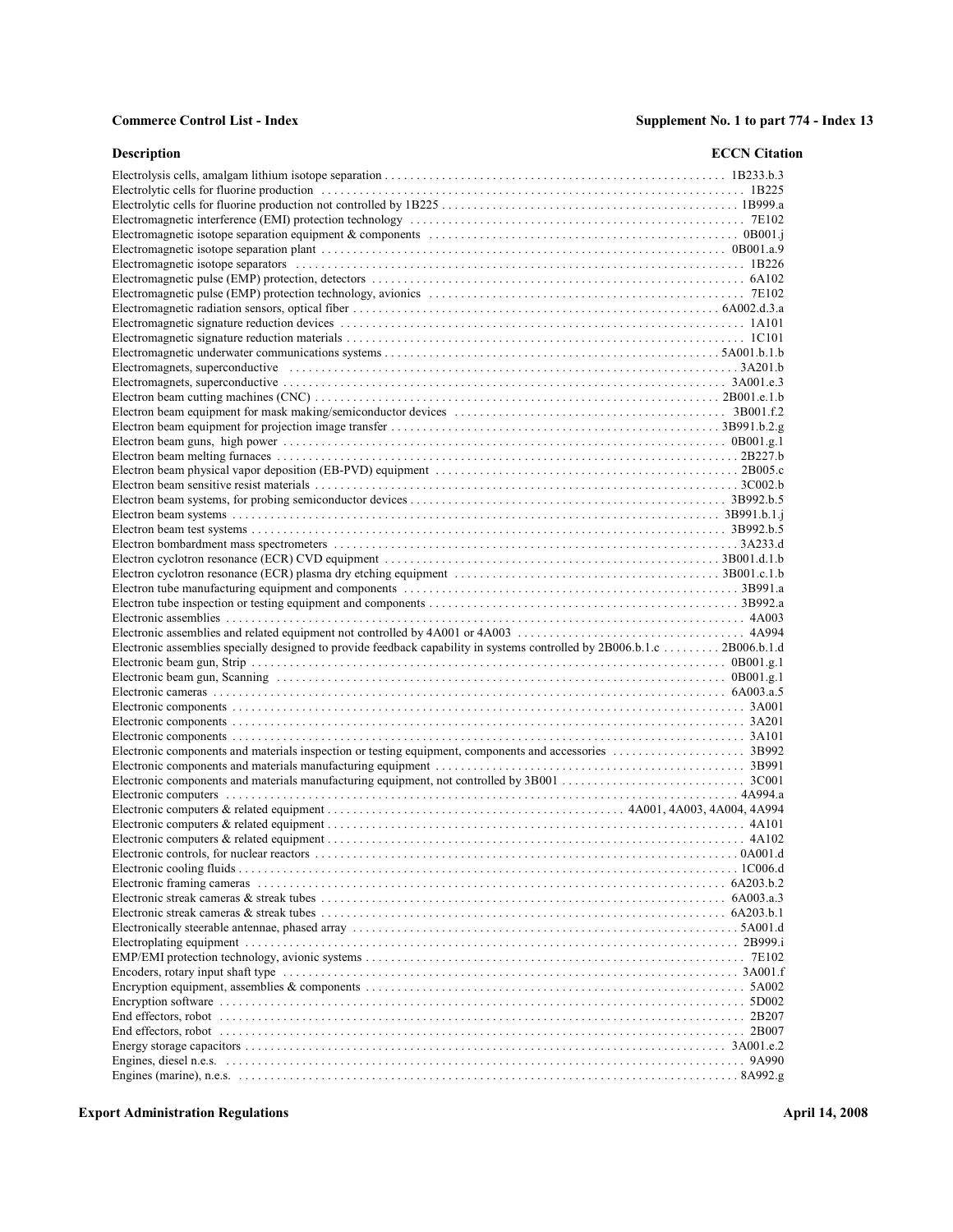| <b>Description</b> | <b>ECCN</b> Citation |
|--------------------|----------------------|
|                    |                      |
|                    |                      |
|                    |                      |
|                    |                      |
|                    |                      |
|                    |                      |
|                    |                      |
|                    |                      |
|                    |                      |
|                    |                      |
|                    |                      |
|                    |                      |
|                    |                      |
|                    |                      |
|                    |                      |
|                    |                      |
|                    |                      |
|                    |                      |
|                    |                      |
|                    |                      |
|                    |                      |
|                    |                      |
|                    |                      |
|                    |                      |
|                    |                      |
|                    |                      |
|                    |                      |
|                    |                      |
|                    |                      |
|                    |                      |
|                    |                      |
|                    |                      |
|                    |                      |
|                    |                      |
|                    |                      |
|                    |                      |
|                    |                      |
|                    |                      |
|                    |                      |
|                    |                      |
|                    |                      |
|                    |                      |
|                    |                      |
|                    |                      |
|                    |                      |
|                    |                      |
|                    |                      |
|                    |                      |
|                    |                      |
|                    |                      |
|                    |                      |
|                    |                      |
|                    |                      |
|                    |                      |
|                    |                      |
|                    |                      |
|                    |                      |
|                    |                      |
|                    |                      |
|                    |                      |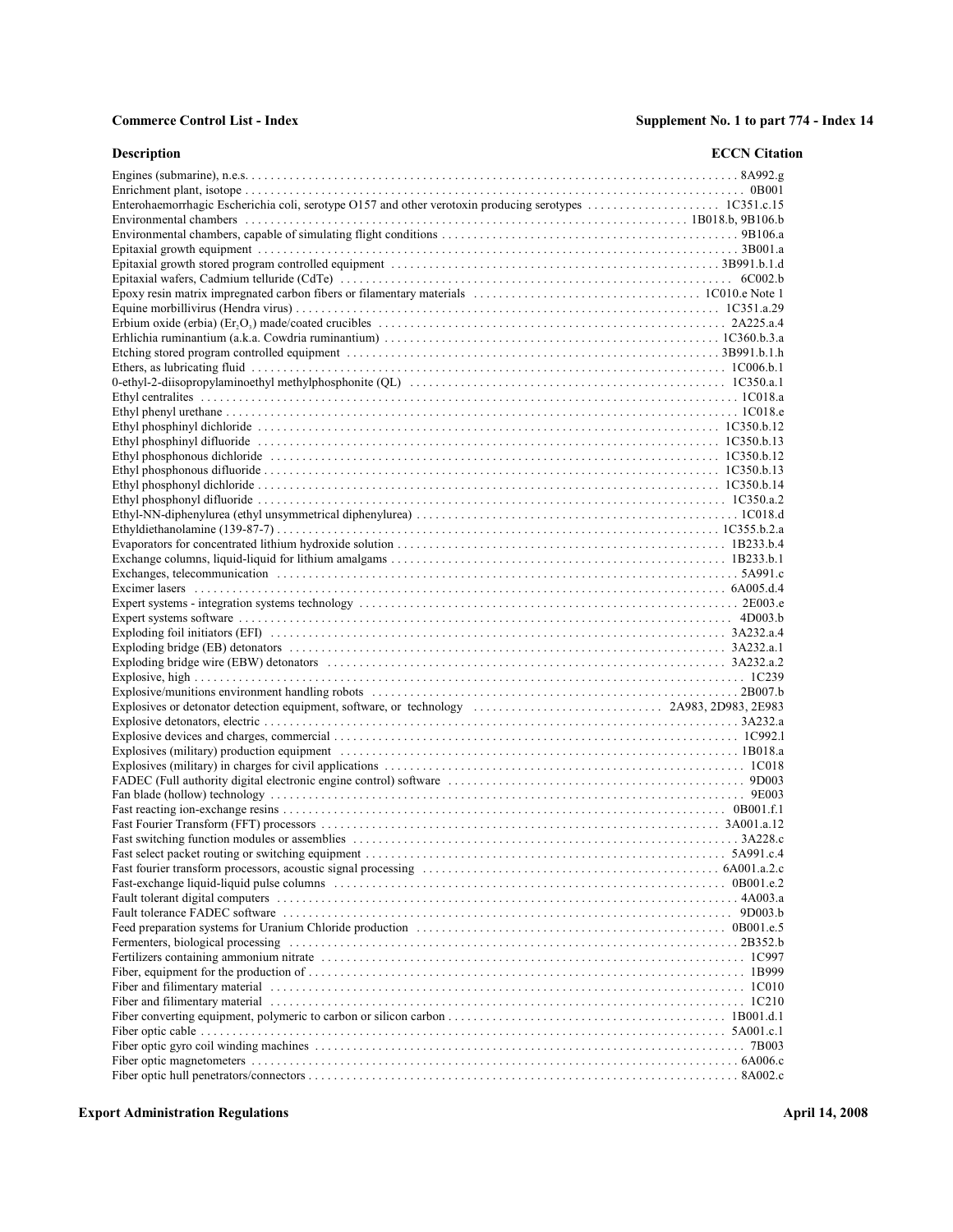| <b>Description</b>                                                                                             | <b>ECCN</b> Citation |
|----------------------------------------------------------------------------------------------------------------|----------------------|
|                                                                                                                |                      |
|                                                                                                                |                      |
|                                                                                                                |                      |
|                                                                                                                |                      |
|                                                                                                                |                      |
|                                                                                                                |                      |
|                                                                                                                |                      |
|                                                                                                                |                      |
|                                                                                                                |                      |
|                                                                                                                |                      |
| Fibrous or filamentary material production equipment (and according contract and according to the set of 1B001 |                      |
|                                                                                                                |                      |
|                                                                                                                |                      |
|                                                                                                                |                      |
|                                                                                                                |                      |
|                                                                                                                |                      |
|                                                                                                                |                      |
|                                                                                                                |                      |
|                                                                                                                |                      |
|                                                                                                                |                      |
|                                                                                                                |                      |
|                                                                                                                |                      |
|                                                                                                                |                      |
|                                                                                                                |                      |
|                                                                                                                |                      |
|                                                                                                                |                      |
|                                                                                                                |                      |
|                                                                                                                |                      |
|                                                                                                                |                      |
|                                                                                                                |                      |
|                                                                                                                |                      |
|                                                                                                                |                      |
|                                                                                                                |                      |
|                                                                                                                |                      |
|                                                                                                                |                      |
|                                                                                                                |                      |
|                                                                                                                |                      |
|                                                                                                                |                      |
|                                                                                                                |                      |
|                                                                                                                |                      |
|                                                                                                                |                      |
|                                                                                                                |                      |
|                                                                                                                |                      |
|                                                                                                                |                      |
|                                                                                                                |                      |
|                                                                                                                |                      |
|                                                                                                                |                      |
|                                                                                                                |                      |
|                                                                                                                |                      |
|                                                                                                                |                      |
|                                                                                                                |                      |
|                                                                                                                |                      |
|                                                                                                                |                      |
|                                                                                                                |                      |
|                                                                                                                |                      |
|                                                                                                                |                      |
|                                                                                                                |                      |
|                                                                                                                |                      |
|                                                                                                                |                      |
|                                                                                                                |                      |
|                                                                                                                |                      |
|                                                                                                                |                      |
|                                                                                                                |                      |
|                                                                                                                |                      |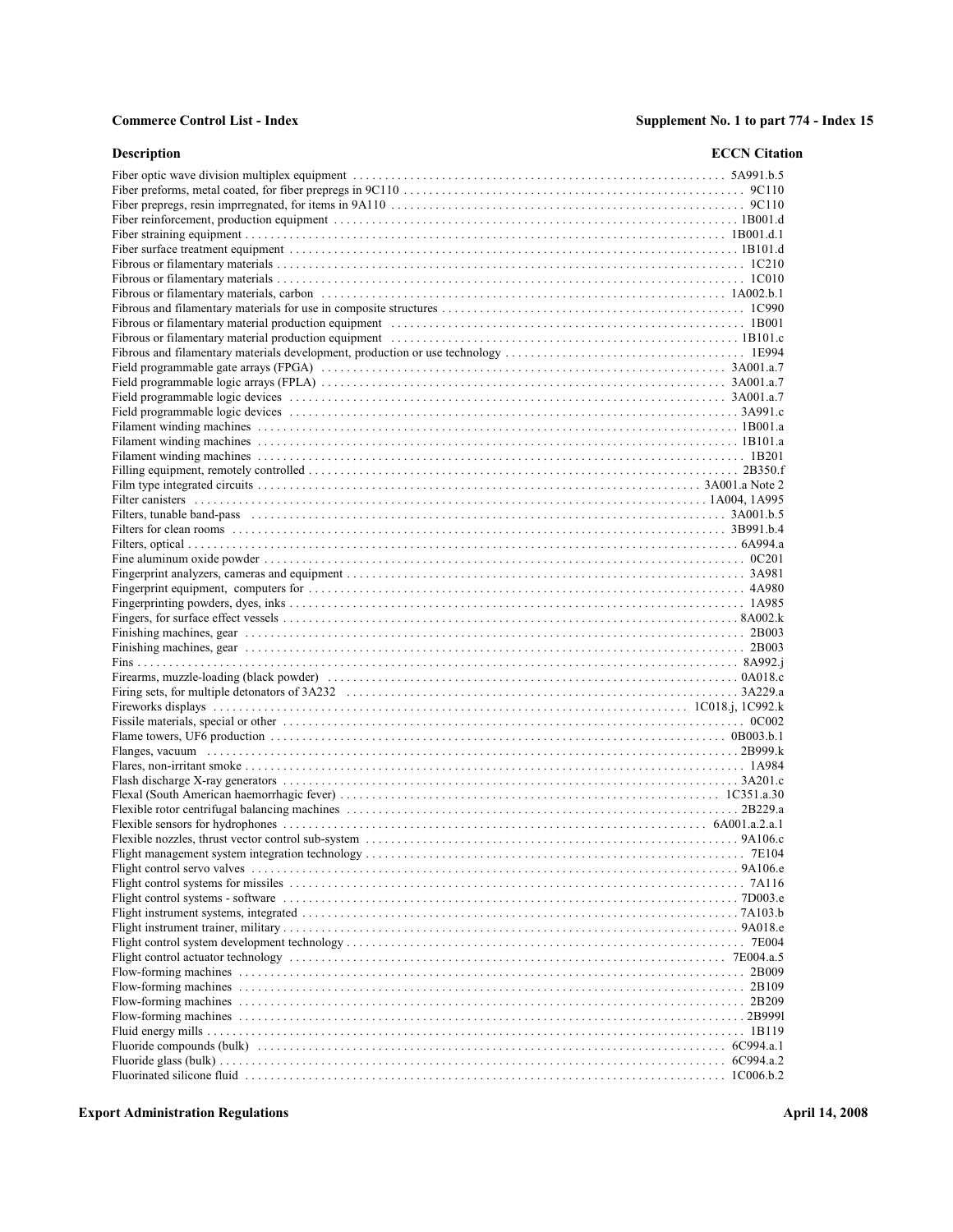| <b>Description</b>                                                                                                         | <b>ECCN</b> Citation |
|----------------------------------------------------------------------------------------------------------------------------|----------------------|
|                                                                                                                            |                      |
|                                                                                                                            |                      |
|                                                                                                                            |                      |
|                                                                                                                            |                      |
|                                                                                                                            |                      |
|                                                                                                                            |                      |
|                                                                                                                            |                      |
|                                                                                                                            |                      |
|                                                                                                                            |                      |
|                                                                                                                            |                      |
|                                                                                                                            |                      |
|                                                                                                                            |                      |
|                                                                                                                            |                      |
|                                                                                                                            |                      |
|                                                                                                                            |                      |
|                                                                                                                            |                      |
|                                                                                                                            |                      |
|                                                                                                                            |                      |
|                                                                                                                            |                      |
|                                                                                                                            |                      |
|                                                                                                                            |                      |
|                                                                                                                            |                      |
|                                                                                                                            |                      |
|                                                                                                                            |                      |
| Fogging or spraying systems, specially designed for fitting to aircraft, "lighter than air vehicles," or "UAVs"  2B352.h.1 |                      |
|                                                                                                                            |                      |
|                                                                                                                            |                      |
|                                                                                                                            |                      |
|                                                                                                                            |                      |
|                                                                                                                            |                      |
|                                                                                                                            |                      |
|                                                                                                                            |                      |
|                                                                                                                            |                      |
|                                                                                                                            |                      |
|                                                                                                                            |                      |
|                                                                                                                            |                      |
|                                                                                                                            |                      |
|                                                                                                                            |                      |
|                                                                                                                            |                      |
|                                                                                                                            |                      |
|                                                                                                                            |                      |
|                                                                                                                            |                      |
|                                                                                                                            |                      |
|                                                                                                                            |                      |
|                                                                                                                            |                      |
|                                                                                                                            |                      |
|                                                                                                                            |                      |
|                                                                                                                            |                      |
|                                                                                                                            |                      |
|                                                                                                                            |                      |
|                                                                                                                            |                      |
|                                                                                                                            |                      |
|                                                                                                                            |                      |
|                                                                                                                            |                      |
|                                                                                                                            |                      |
|                                                                                                                            |                      |
|                                                                                                                            |                      |
|                                                                                                                            |                      |
|                                                                                                                            |                      |
|                                                                                                                            |                      |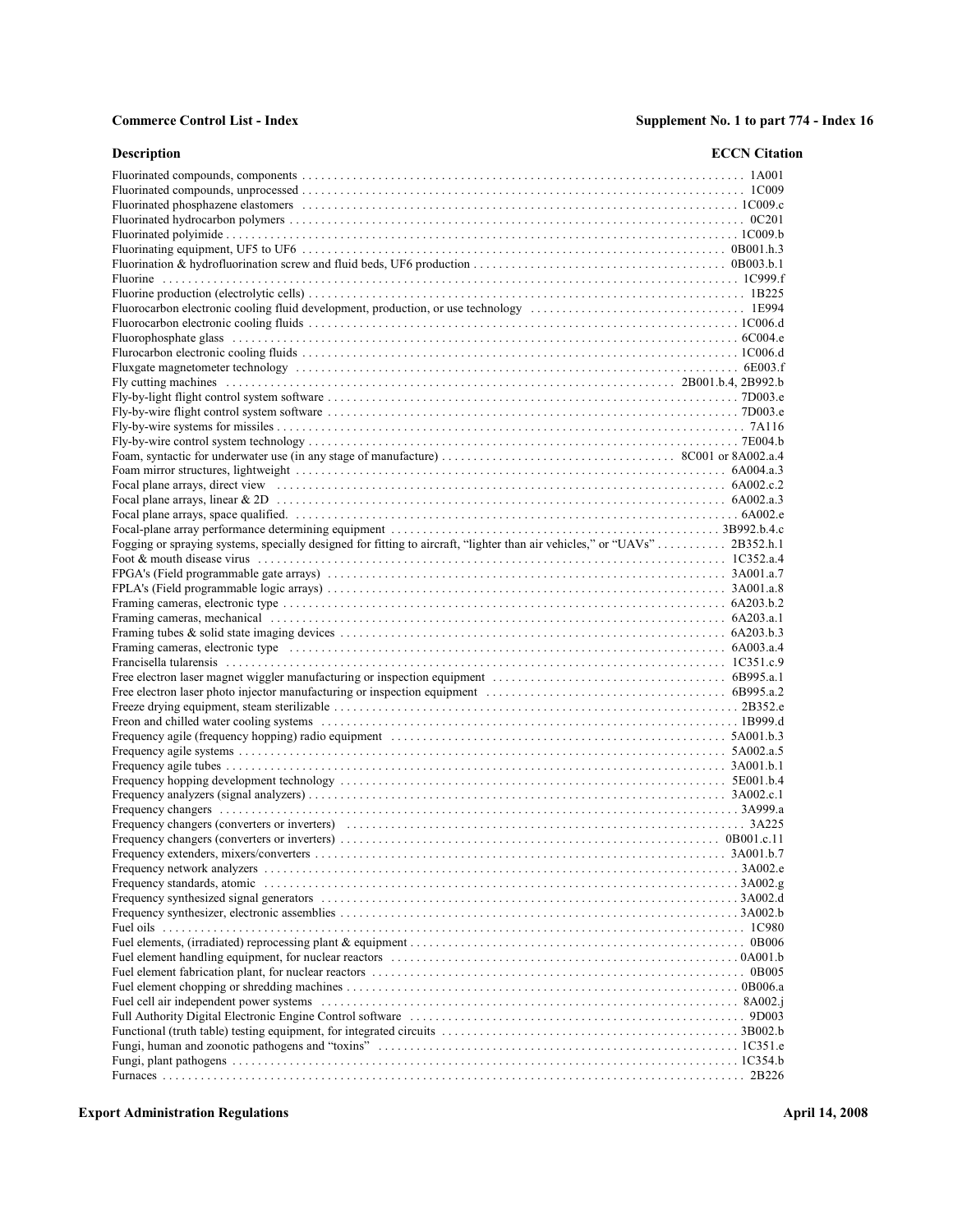| Furnaces, Chemical Vapor Deposition (CVD), other than those controlled by 2B005.a, designed or modified | Description | <b>ECCN</b> Citation |
|---------------------------------------------------------------------------------------------------------|-------------|----------------------|
|                                                                                                         |             |                      |
|                                                                                                         |             |                      |
|                                                                                                         |             |                      |
|                                                                                                         |             |                      |
|                                                                                                         |             |                      |
|                                                                                                         |             |                      |
|                                                                                                         |             |                      |
|                                                                                                         |             |                      |
|                                                                                                         |             |                      |
|                                                                                                         |             |                      |
|                                                                                                         |             |                      |
|                                                                                                         |             |                      |
|                                                                                                         |             |                      |
|                                                                                                         |             |                      |
|                                                                                                         |             |                      |
|                                                                                                         |             |                      |
|                                                                                                         |             |                      |
|                                                                                                         |             |                      |
|                                                                                                         |             |                      |
|                                                                                                         |             |                      |
|                                                                                                         |             |                      |
|                                                                                                         |             |                      |
|                                                                                                         |             |                      |
|                                                                                                         |             |                      |
|                                                                                                         |             |                      |
|                                                                                                         |             |                      |
|                                                                                                         |             |                      |
|                                                                                                         |             |                      |
|                                                                                                         |             |                      |
|                                                                                                         |             |                      |
|                                                                                                         |             |                      |
|                                                                                                         |             |                      |
|                                                                                                         |             |                      |
|                                                                                                         |             |                      |
|                                                                                                         |             |                      |
|                                                                                                         |             |                      |
|                                                                                                         |             |                      |
|                                                                                                         |             |                      |
|                                                                                                         |             |                      |
|                                                                                                         |             |                      |
|                                                                                                         |             |                      |
|                                                                                                         |             |                      |
|                                                                                                         |             |                      |
|                                                                                                         |             |                      |
|                                                                                                         |             |                      |
|                                                                                                         |             |                      |
|                                                                                                         |             |                      |
|                                                                                                         |             |                      |
|                                                                                                         |             |                      |
|                                                                                                         |             |                      |
|                                                                                                         |             |                      |
|                                                                                                         |             |                      |
|                                                                                                         |             |                      |
|                                                                                                         |             |                      |
|                                                                                                         |             |                      |
|                                                                                                         |             |                      |
|                                                                                                         |             |                      |
|                                                                                                         |             |                      |
|                                                                                                         |             |                      |
|                                                                                                         |             |                      |
|                                                                                                         |             |                      |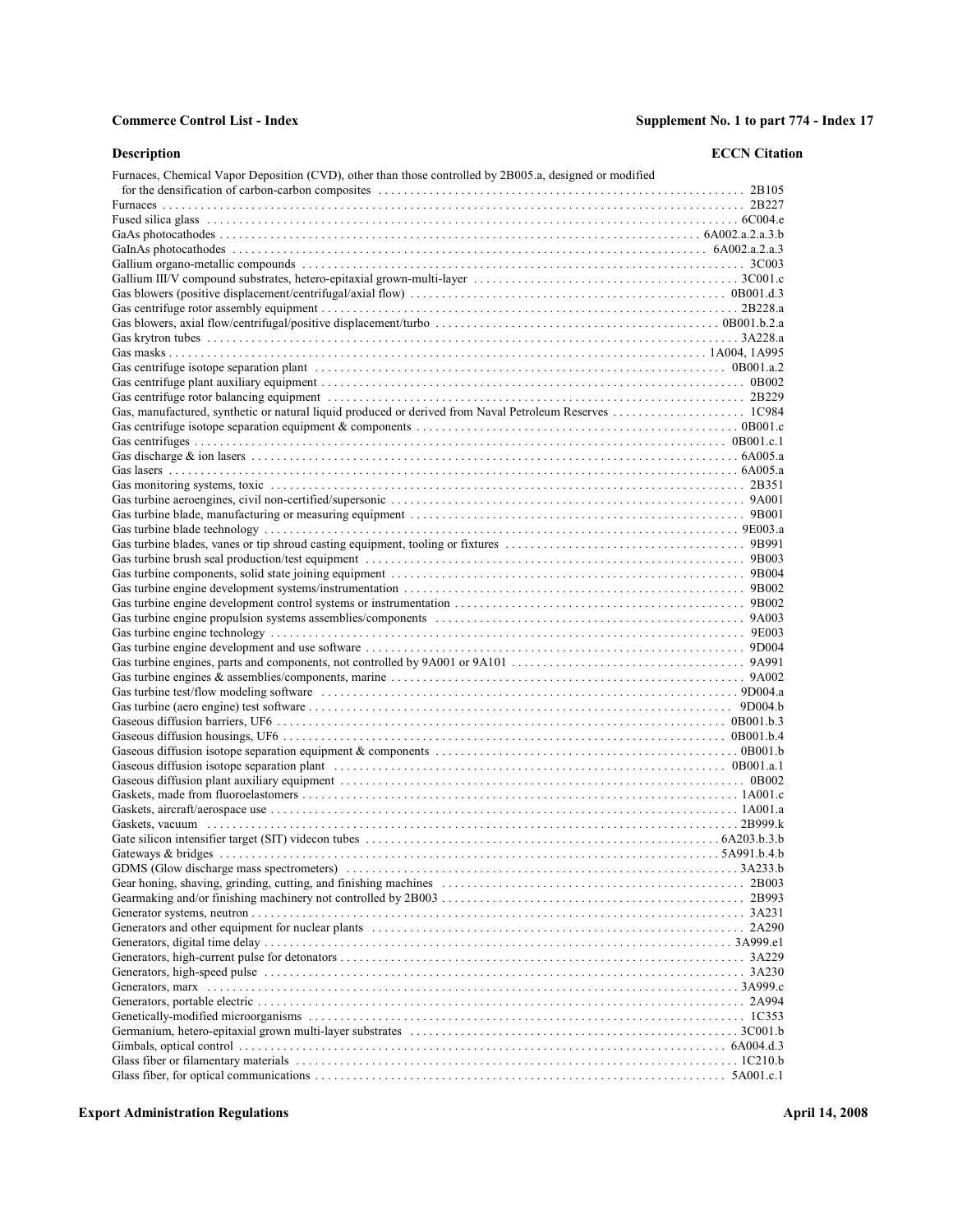| <b>Description</b> | <b>ECCN</b> Citation |
|--------------------|----------------------|
|                    |                      |
|                    |                      |
|                    |                      |
|                    |                      |
|                    |                      |
|                    |                      |
|                    |                      |
|                    |                      |
|                    |                      |
|                    |                      |
|                    |                      |
|                    |                      |
|                    |                      |
|                    |                      |
|                    |                      |
|                    |                      |
|                    |                      |
|                    |                      |
|                    |                      |
|                    |                      |
|                    |                      |
|                    |                      |
|                    |                      |
|                    |                      |
|                    |                      |
|                    |                      |
|                    |                      |
|                    |                      |
|                    |                      |
|                    |                      |
|                    |                      |
|                    |                      |
|                    |                      |
|                    |                      |
|                    |                      |
|                    |                      |
|                    |                      |
|                    |                      |
|                    |                      |
|                    |                      |
|                    |                      |
|                    |                      |
|                    |                      |
|                    |                      |
|                    |                      |
|                    |                      |
|                    |                      |
|                    |                      |
|                    |                      |
|                    |                      |
|                    |                      |
|                    |                      |
|                    |                      |
|                    |                      |
|                    |                      |
|                    |                      |
|                    |                      |
|                    |                      |
|                    |                      |
|                    |                      |
|                    |                      |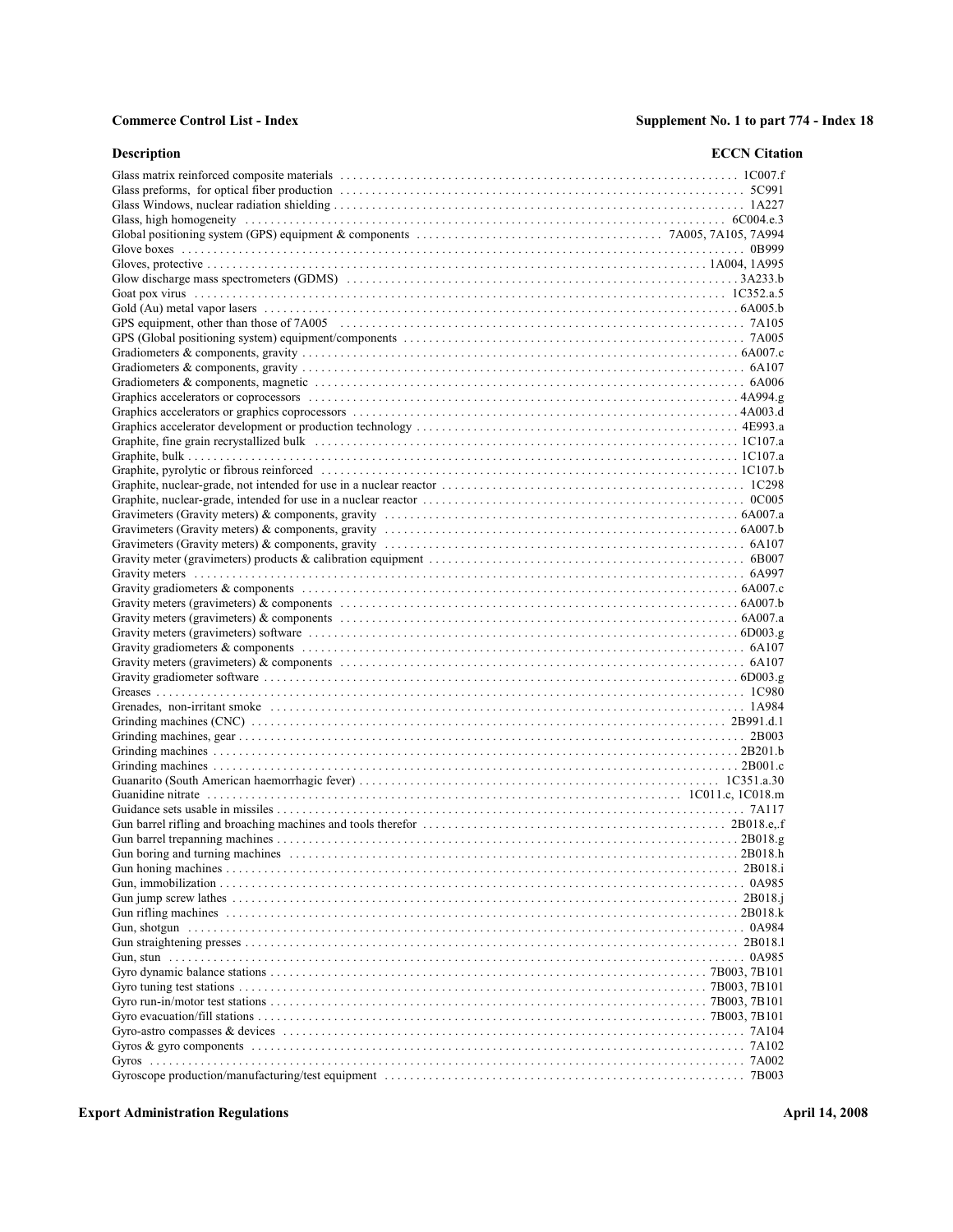| <b>Description</b>                                                                                                                                                                                                                                                                                                             | <b>ECCN</b> Citation |
|--------------------------------------------------------------------------------------------------------------------------------------------------------------------------------------------------------------------------------------------------------------------------------------------------------------------------------|----------------------|
|                                                                                                                                                                                                                                                                                                                                |                      |
|                                                                                                                                                                                                                                                                                                                                |                      |
|                                                                                                                                                                                                                                                                                                                                |                      |
|                                                                                                                                                                                                                                                                                                                                |                      |
|                                                                                                                                                                                                                                                                                                                                |                      |
|                                                                                                                                                                                                                                                                                                                                |                      |
|                                                                                                                                                                                                                                                                                                                                |                      |
|                                                                                                                                                                                                                                                                                                                                |                      |
|                                                                                                                                                                                                                                                                                                                                |                      |
|                                                                                                                                                                                                                                                                                                                                |                      |
|                                                                                                                                                                                                                                                                                                                                |                      |
| Head/disk assembly fabrication materials for controlled magnetic and magneto-optical hard disk drives  4C994                                                                                                                                                                                                                   |                      |
|                                                                                                                                                                                                                                                                                                                                |                      |
|                                                                                                                                                                                                                                                                                                                                |                      |
|                                                                                                                                                                                                                                                                                                                                |                      |
|                                                                                                                                                                                                                                                                                                                                |                      |
|                                                                                                                                                                                                                                                                                                                                |                      |
|                                                                                                                                                                                                                                                                                                                                |                      |
|                                                                                                                                                                                                                                                                                                                                |                      |
|                                                                                                                                                                                                                                                                                                                                |                      |
|                                                                                                                                                                                                                                                                                                                                |                      |
|                                                                                                                                                                                                                                                                                                                                |                      |
|                                                                                                                                                                                                                                                                                                                                |                      |
|                                                                                                                                                                                                                                                                                                                                |                      |
|                                                                                                                                                                                                                                                                                                                                |                      |
|                                                                                                                                                                                                                                                                                                                                |                      |
|                                                                                                                                                                                                                                                                                                                                |                      |
|                                                                                                                                                                                                                                                                                                                                |                      |
|                                                                                                                                                                                                                                                                                                                                |                      |
|                                                                                                                                                                                                                                                                                                                                |                      |
|                                                                                                                                                                                                                                                                                                                                |                      |
|                                                                                                                                                                                                                                                                                                                                |                      |
|                                                                                                                                                                                                                                                                                                                                |                      |
|                                                                                                                                                                                                                                                                                                                                |                      |
|                                                                                                                                                                                                                                                                                                                                |                      |
|                                                                                                                                                                                                                                                                                                                                |                      |
|                                                                                                                                                                                                                                                                                                                                |                      |
|                                                                                                                                                                                                                                                                                                                                |                      |
|                                                                                                                                                                                                                                                                                                                                |                      |
|                                                                                                                                                                                                                                                                                                                                |                      |
|                                                                                                                                                                                                                                                                                                                                |                      |
|                                                                                                                                                                                                                                                                                                                                |                      |
|                                                                                                                                                                                                                                                                                                                                |                      |
|                                                                                                                                                                                                                                                                                                                                |                      |
|                                                                                                                                                                                                                                                                                                                                |                      |
| High voltage triggers $\ldots$ $\ldots$ $\ldots$ $\ldots$ $\ldots$ $\ldots$ $\ldots$ $\ldots$ $\ldots$ $\ldots$ $\ldots$ $\ldots$ $\ldots$ $\ldots$ $\ldots$ $\ldots$ $\ldots$ $\ldots$ $\ldots$ $\ldots$ $\ldots$ $\ldots$ $\ldots$ $\ldots$ $\ldots$ $\ldots$ $\ldots$ $\ldots$ $\ldots$ $\ldots$ $\ldots$ $\ldots$ $\ldots$ |                      |
|                                                                                                                                                                                                                                                                                                                                |                      |
|                                                                                                                                                                                                                                                                                                                                |                      |
|                                                                                                                                                                                                                                                                                                                                |                      |
|                                                                                                                                                                                                                                                                                                                                |                      |
|                                                                                                                                                                                                                                                                                                                                |                      |
|                                                                                                                                                                                                                                                                                                                                |                      |
|                                                                                                                                                                                                                                                                                                                                |                      |
|                                                                                                                                                                                                                                                                                                                                |                      |
|                                                                                                                                                                                                                                                                                                                                |                      |
|                                                                                                                                                                                                                                                                                                                                |                      |
|                                                                                                                                                                                                                                                                                                                                |                      |
|                                                                                                                                                                                                                                                                                                                                |                      |
|                                                                                                                                                                                                                                                                                                                                |                      |
|                                                                                                                                                                                                                                                                                                                                |                      |
|                                                                                                                                                                                                                                                                                                                                |                      |
|                                                                                                                                                                                                                                                                                                                                |                      |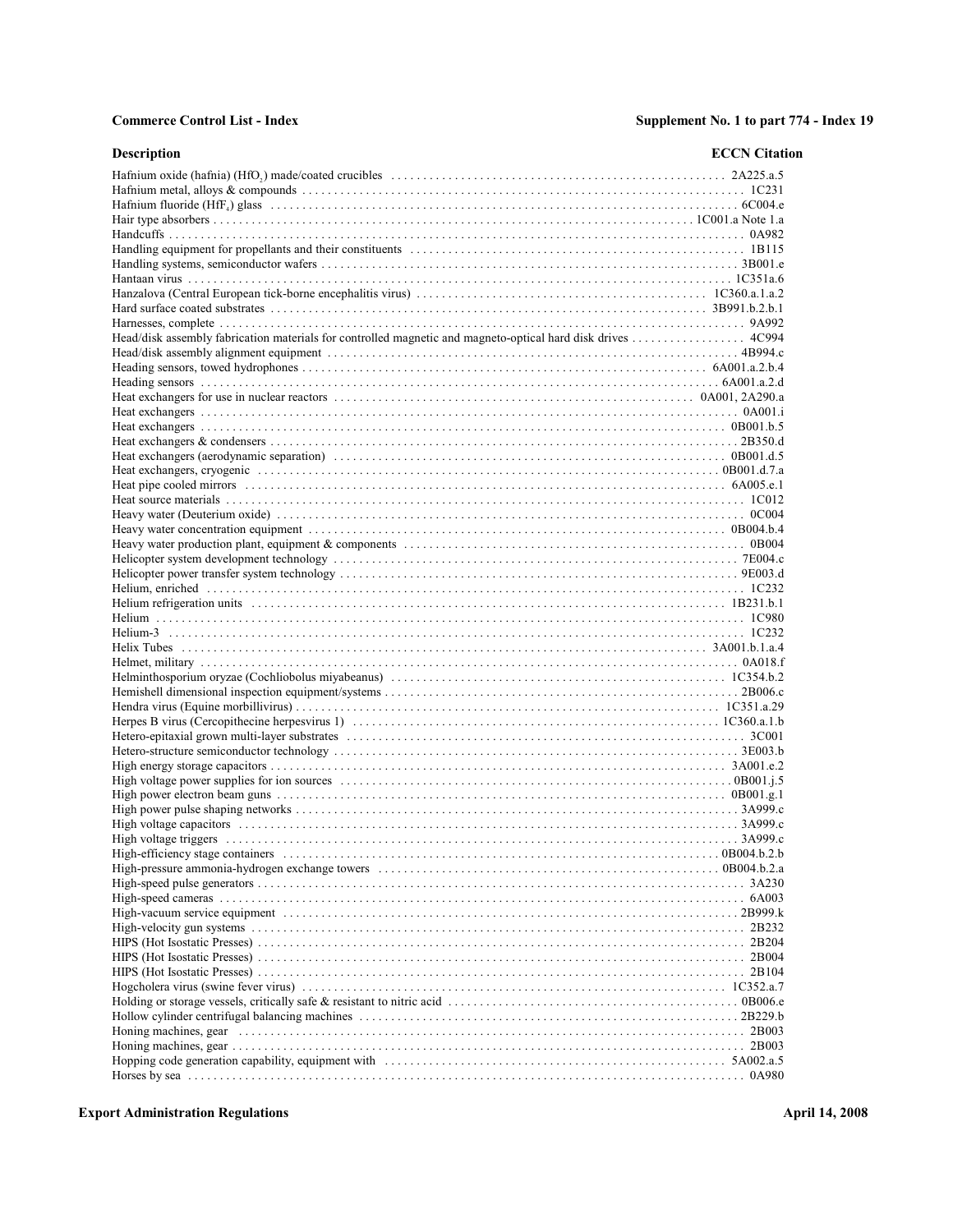| Description                                                                                                                                                                                                                    | <b>ECCN</b> Citation |
|--------------------------------------------------------------------------------------------------------------------------------------------------------------------------------------------------------------------------------|----------------------|
|                                                                                                                                                                                                                                |                      |
|                                                                                                                                                                                                                                |                      |
|                                                                                                                                                                                                                                |                      |
|                                                                                                                                                                                                                                |                      |
|                                                                                                                                                                                                                                |                      |
|                                                                                                                                                                                                                                |                      |
|                                                                                                                                                                                                                                |                      |
|                                                                                                                                                                                                                                |                      |
|                                                                                                                                                                                                                                |                      |
|                                                                                                                                                                                                                                |                      |
|                                                                                                                                                                                                                                |                      |
|                                                                                                                                                                                                                                |                      |
|                                                                                                                                                                                                                                |                      |
|                                                                                                                                                                                                                                |                      |
|                                                                                                                                                                                                                                |                      |
|                                                                                                                                                                                                                                |                      |
|                                                                                                                                                                                                                                |                      |
|                                                                                                                                                                                                                                |                      |
| Hybrid computers incontraction contact the control of the control of the control of the control of the control of the control of the control of the control of the control of the control of the control of the control of the |                      |
|                                                                                                                                                                                                                                |                      |
|                                                                                                                                                                                                                                |                      |
|                                                                                                                                                                                                                                |                      |
|                                                                                                                                                                                                                                |                      |
|                                                                                                                                                                                                                                |                      |
|                                                                                                                                                                                                                                |                      |
|                                                                                                                                                                                                                                |                      |
|                                                                                                                                                                                                                                |                      |
|                                                                                                                                                                                                                                |                      |
|                                                                                                                                                                                                                                |                      |
|                                                                                                                                                                                                                                |                      |
|                                                                                                                                                                                                                                |                      |
|                                                                                                                                                                                                                                |                      |
|                                                                                                                                                                                                                                |                      |
|                                                                                                                                                                                                                                |                      |
|                                                                                                                                                                                                                                |                      |
|                                                                                                                                                                                                                                |                      |
|                                                                                                                                                                                                                                |                      |
|                                                                                                                                                                                                                                |                      |
|                                                                                                                                                                                                                                |                      |
|                                                                                                                                                                                                                                |                      |
|                                                                                                                                                                                                                                |                      |
|                                                                                                                                                                                                                                |                      |
|                                                                                                                                                                                                                                |                      |
|                                                                                                                                                                                                                                |                      |
|                                                                                                                                                                                                                                |                      |
|                                                                                                                                                                                                                                |                      |
|                                                                                                                                                                                                                                |                      |
|                                                                                                                                                                                                                                |                      |
|                                                                                                                                                                                                                                |                      |
|                                                                                                                                                                                                                                |                      |
|                                                                                                                                                                                                                                |                      |
|                                                                                                                                                                                                                                |                      |
|                                                                                                                                                                                                                                |                      |
|                                                                                                                                                                                                                                |                      |
|                                                                                                                                                                                                                                |                      |
|                                                                                                                                                                                                                                |                      |
|                                                                                                                                                                                                                                |                      |
|                                                                                                                                                                                                                                |                      |
|                                                                                                                                                                                                                                |                      |
|                                                                                                                                                                                                                                |                      |
|                                                                                                                                                                                                                                |                      |
|                                                                                                                                                                                                                                |                      |
|                                                                                                                                                                                                                                |                      |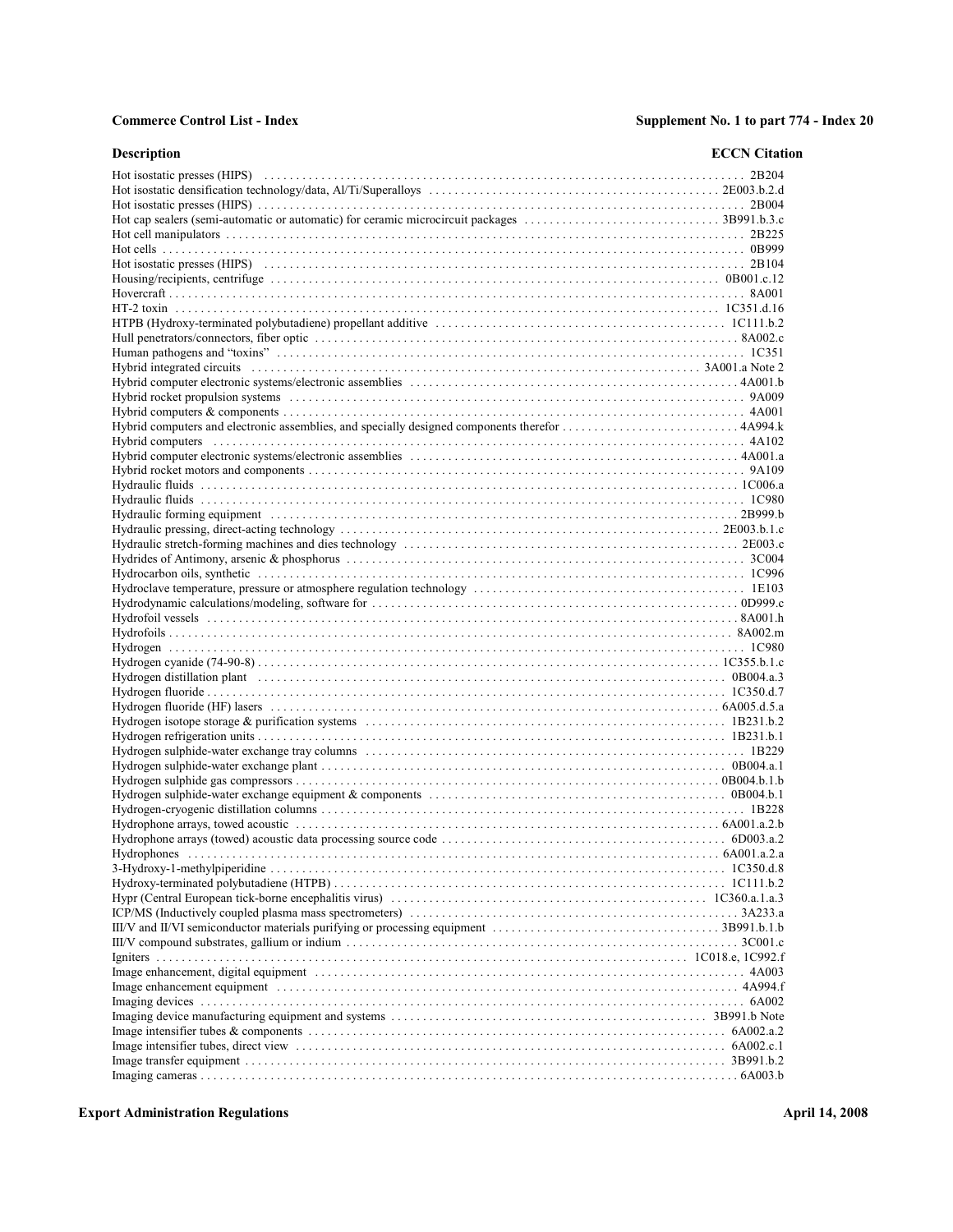| Description                                                                                                          | <b>ECCN</b> Citation |
|----------------------------------------------------------------------------------------------------------------------|----------------------|
|                                                                                                                      |                      |
|                                                                                                                      |                      |
|                                                                                                                      |                      |
|                                                                                                                      |                      |
|                                                                                                                      |                      |
|                                                                                                                      |                      |
|                                                                                                                      |                      |
|                                                                                                                      |                      |
|                                                                                                                      |                      |
|                                                                                                                      |                      |
|                                                                                                                      |                      |
|                                                                                                                      |                      |
|                                                                                                                      |                      |
|                                                                                                                      |                      |
|                                                                                                                      |                      |
|                                                                                                                      |                      |
|                                                                                                                      |                      |
|                                                                                                                      |                      |
|                                                                                                                      |                      |
|                                                                                                                      |                      |
|                                                                                                                      |                      |
|                                                                                                                      |                      |
| Industrial process control hardware/systems designed for power industries controlled by 1B999, software for  1D999.a |                      |
|                                                                                                                      |                      |
| Inertial Equipment for Azimuth, Heading, or North Pointing, and specially designed components therefor  7A003.c      |                      |
|                                                                                                                      |                      |
|                                                                                                                      |                      |
|                                                                                                                      |                      |
|                                                                                                                      |                      |
|                                                                                                                      |                      |
|                                                                                                                      |                      |
|                                                                                                                      |                      |
|                                                                                                                      |                      |
|                                                                                                                      |                      |
| Influenza virus (Reconstructed replication competent forms of the 1918 pandemic influenza virus                      |                      |
|                                                                                                                      |                      |
|                                                                                                                      |                      |
|                                                                                                                      |                      |
|                                                                                                                      |                      |
|                                                                                                                      |                      |
|                                                                                                                      |                      |
|                                                                                                                      |                      |
|                                                                                                                      |                      |
|                                                                                                                      |                      |
|                                                                                                                      |                      |
|                                                                                                                      |                      |
|                                                                                                                      |                      |
|                                                                                                                      |                      |
|                                                                                                                      |                      |
|                                                                                                                      |                      |
| Inorganic chemicals listed in Supp. No. 1 to part 754 produced or derived from the Naval Petroleum Reserves  1C980   |                      |
|                                                                                                                      |                      |
|                                                                                                                      |                      |
|                                                                                                                      |                      |
|                                                                                                                      |                      |
|                                                                                                                      |                      |
|                                                                                                                      |                      |
|                                                                                                                      |                      |
|                                                                                                                      |                      |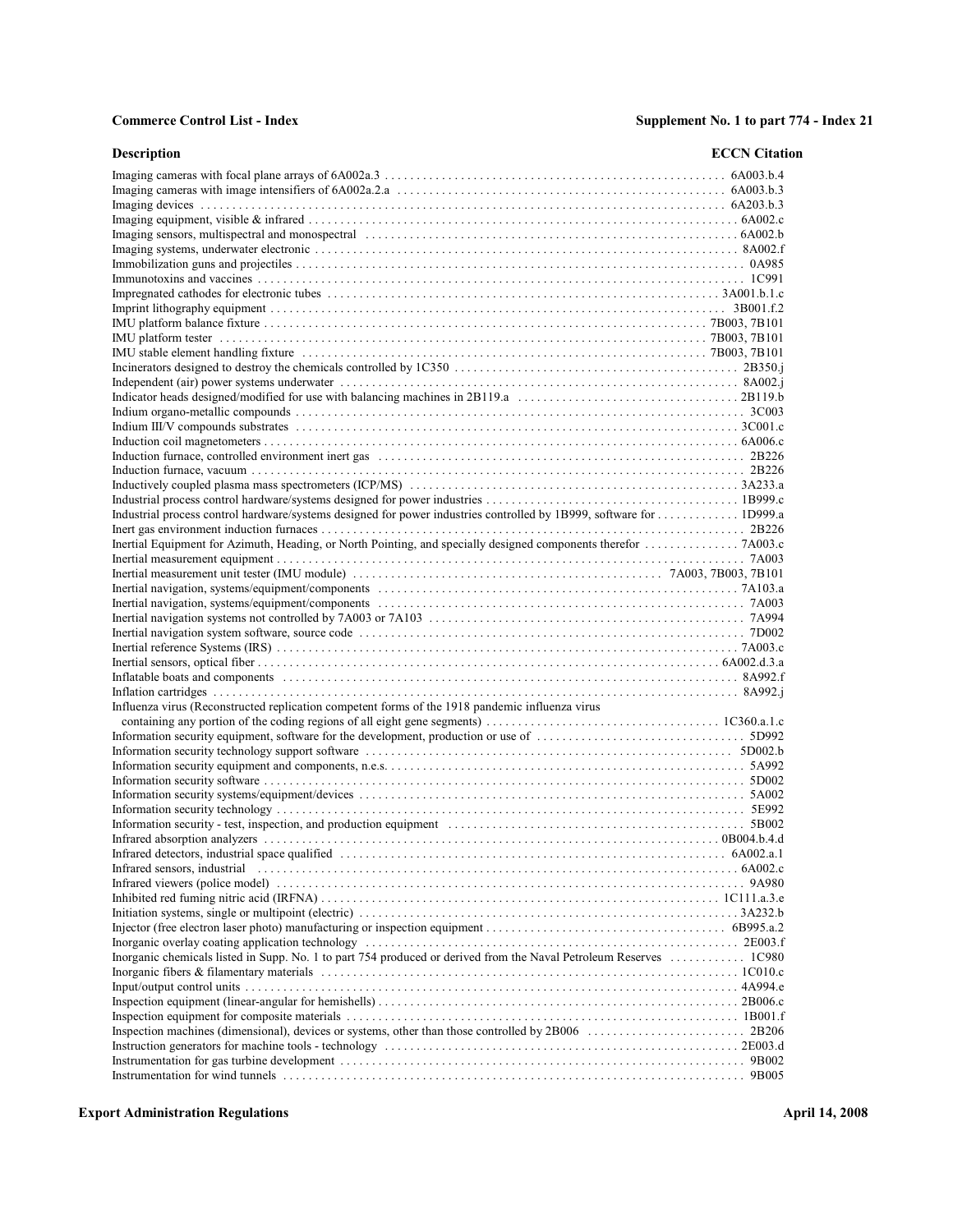| <b>Description</b>                                                                 | <b>ECCN</b> Citation |
|------------------------------------------------------------------------------------|----------------------|
|                                                                                    |                      |
|                                                                                    |                      |
|                                                                                    |                      |
|                                                                                    |                      |
|                                                                                    |                      |
|                                                                                    |                      |
|                                                                                    |                      |
|                                                                                    |                      |
|                                                                                    |                      |
|                                                                                    |                      |
|                                                                                    |                      |
|                                                                                    |                      |
|                                                                                    |                      |
|                                                                                    |                      |
|                                                                                    |                      |
|                                                                                    |                      |
|                                                                                    |                      |
|                                                                                    |                      |
|                                                                                    |                      |
|                                                                                    |                      |
|                                                                                    |                      |
|                                                                                    |                      |
|                                                                                    |                      |
|                                                                                    |                      |
|                                                                                    |                      |
|                                                                                    |                      |
|                                                                                    |                      |
|                                                                                    |                      |
|                                                                                    |                      |
|                                                                                    |                      |
|                                                                                    |                      |
|                                                                                    |                      |
|                                                                                    |                      |
|                                                                                    |                      |
| Ion beam system, manufacturing, repairing, physical layout analysis and testing of |                      |
|                                                                                    |                      |
|                                                                                    |                      |
|                                                                                    |                      |
|                                                                                    |                      |
|                                                                                    |                      |
|                                                                                    |                      |
|                                                                                    |                      |
|                                                                                    |                      |
|                                                                                    |                      |
|                                                                                    |                      |
|                                                                                    |                      |
|                                                                                    |                      |
|                                                                                    |                      |
|                                                                                    |                      |
|                                                                                    |                      |
|                                                                                    |                      |
|                                                                                    |                      |
|                                                                                    |                      |
|                                                                                    |                      |
| Isolated live cultures - see Cultures                                              |                      |
|                                                                                    |                      |
|                                                                                    |                      |
|                                                                                    |                      |
|                                                                                    |                      |
|                                                                                    |                      |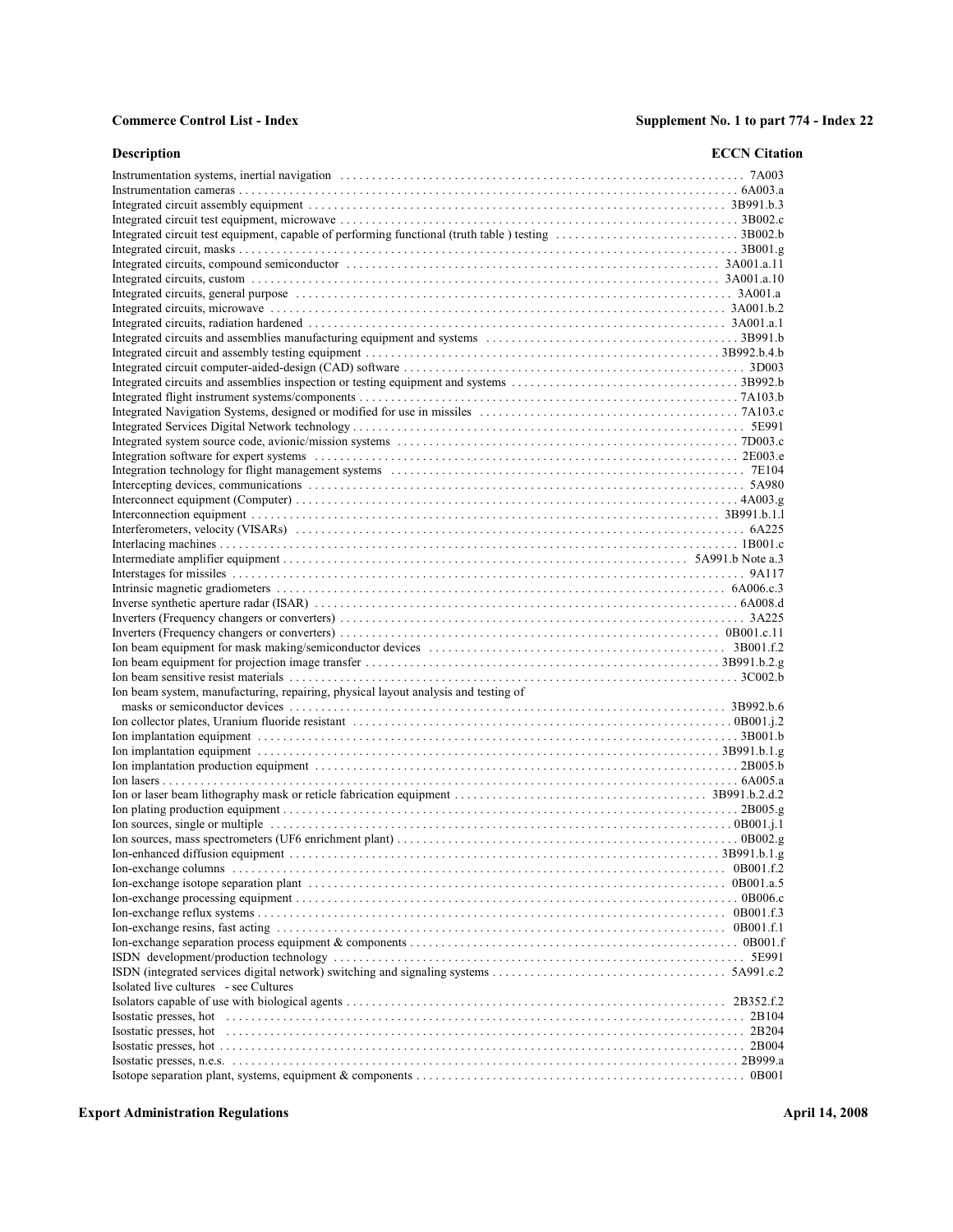| <b>Description</b>                                                                                                 | <b>ECCN</b> Citation |
|--------------------------------------------------------------------------------------------------------------------|----------------------|
|                                                                                                                    |                      |
|                                                                                                                    |                      |
|                                                                                                                    |                      |
|                                                                                                                    |                      |
|                                                                                                                    |                      |
|                                                                                                                    |                      |
|                                                                                                                    |                      |
|                                                                                                                    |                      |
|                                                                                                                    |                      |
|                                                                                                                    |                      |
|                                                                                                                    |                      |
|                                                                                                                    |                      |
|                                                                                                                    |                      |
|                                                                                                                    |                      |
| Jigs and fixtures for use in the manufacture of firearms, ordnance, and other stores and appliances for land, sea, |                      |
|                                                                                                                    |                      |
|                                                                                                                    |                      |
|                                                                                                                    |                      |
|                                                                                                                    |                      |
|                                                                                                                    |                      |
|                                                                                                                    |                      |
|                                                                                                                    |                      |
|                                                                                                                    |                      |
|                                                                                                                    |                      |
|                                                                                                                    |                      |
|                                                                                                                    |                      |
|                                                                                                                    |                      |
|                                                                                                                    |                      |
|                                                                                                                    |                      |
|                                                                                                                    |                      |
|                                                                                                                    |                      |
|                                                                                                                    |                      |
|                                                                                                                    |                      |
|                                                                                                                    |                      |
|                                                                                                                    |                      |
|                                                                                                                    |                      |
|                                                                                                                    |                      |
|                                                                                                                    |                      |
|                                                                                                                    |                      |
|                                                                                                                    |                      |
|                                                                                                                    |                      |
|                                                                                                                    |                      |
|                                                                                                                    |                      |
|                                                                                                                    |                      |
|                                                                                                                    |                      |
|                                                                                                                    |                      |
|                                                                                                                    |                      |
|                                                                                                                    |                      |
|                                                                                                                    |                      |
|                                                                                                                    |                      |
|                                                                                                                    |                      |
|                                                                                                                    |                      |
|                                                                                                                    |                      |
|                                                                                                                    |                      |
|                                                                                                                    |                      |
|                                                                                                                    |                      |
|                                                                                                                    |                      |
|                                                                                                                    |                      |
|                                                                                                                    |                      |
|                                                                                                                    |                      |
|                                                                                                                    |                      |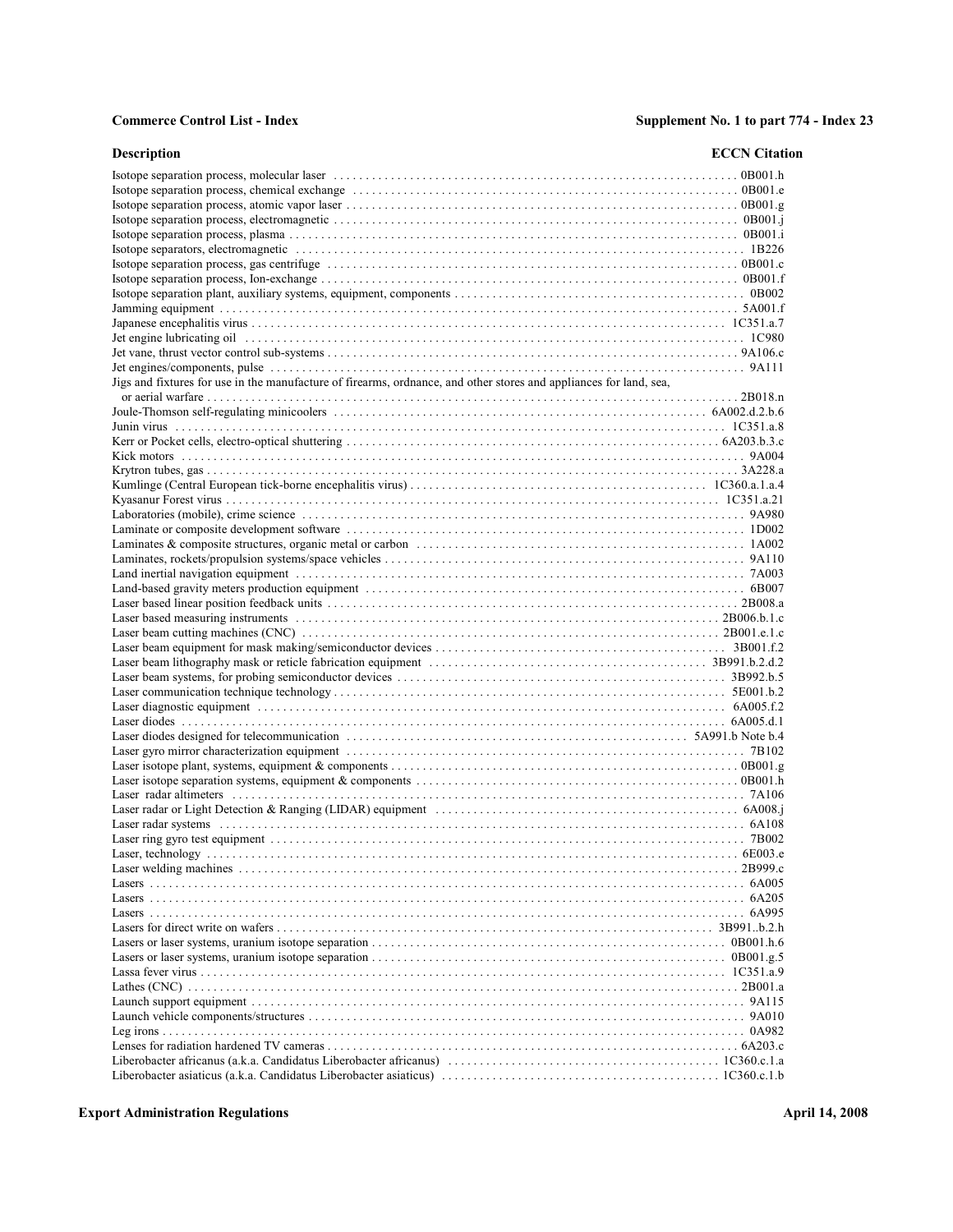| <b>Description</b>                                                                                                                                                                                                             | <b>ECCN</b> Citation |
|--------------------------------------------------------------------------------------------------------------------------------------------------------------------------------------------------------------------------------|----------------------|
|                                                                                                                                                                                                                                |                      |
|                                                                                                                                                                                                                                |                      |
|                                                                                                                                                                                                                                |                      |
|                                                                                                                                                                                                                                |                      |
|                                                                                                                                                                                                                                |                      |
|                                                                                                                                                                                                                                |                      |
|                                                                                                                                                                                                                                |                      |
|                                                                                                                                                                                                                                |                      |
|                                                                                                                                                                                                                                |                      |
|                                                                                                                                                                                                                                |                      |
|                                                                                                                                                                                                                                |                      |
|                                                                                                                                                                                                                                |                      |
|                                                                                                                                                                                                                                |                      |
|                                                                                                                                                                                                                                |                      |
|                                                                                                                                                                                                                                |                      |
|                                                                                                                                                                                                                                |                      |
|                                                                                                                                                                                                                                |                      |
|                                                                                                                                                                                                                                |                      |
|                                                                                                                                                                                                                                |                      |
|                                                                                                                                                                                                                                |                      |
|                                                                                                                                                                                                                                |                      |
|                                                                                                                                                                                                                                |                      |
|                                                                                                                                                                                                                                |                      |
|                                                                                                                                                                                                                                |                      |
|                                                                                                                                                                                                                                |                      |
|                                                                                                                                                                                                                                |                      |
|                                                                                                                                                                                                                                |                      |
|                                                                                                                                                                                                                                |                      |
|                                                                                                                                                                                                                                |                      |
|                                                                                                                                                                                                                                |                      |
|                                                                                                                                                                                                                                |                      |
|                                                                                                                                                                                                                                |                      |
|                                                                                                                                                                                                                                |                      |
|                                                                                                                                                                                                                                |                      |
|                                                                                                                                                                                                                                |                      |
|                                                                                                                                                                                                                                |                      |
|                                                                                                                                                                                                                                |                      |
|                                                                                                                                                                                                                                |                      |
|                                                                                                                                                                                                                                |                      |
|                                                                                                                                                                                                                                |                      |
|                                                                                                                                                                                                                                |                      |
|                                                                                                                                                                                                                                |                      |
|                                                                                                                                                                                                                                |                      |
|                                                                                                                                                                                                                                |                      |
|                                                                                                                                                                                                                                |                      |
|                                                                                                                                                                                                                                |                      |
|                                                                                                                                                                                                                                |                      |
|                                                                                                                                                                                                                                |                      |
|                                                                                                                                                                                                                                |                      |
|                                                                                                                                                                                                                                |                      |
|                                                                                                                                                                                                                                |                      |
|                                                                                                                                                                                                                                |                      |
|                                                                                                                                                                                                                                |                      |
| Machine tools, numerically controlled (excludional controller controller controller controller controller controller controller controller controller controller controller controller controller controller controller contro |                      |
|                                                                                                                                                                                                                                |                      |
|                                                                                                                                                                                                                                |                      |
|                                                                                                                                                                                                                                |                      |
|                                                                                                                                                                                                                                |                      |
|                                                                                                                                                                                                                                |                      |
|                                                                                                                                                                                                                                |                      |
|                                                                                                                                                                                                                                |                      |
|                                                                                                                                                                                                                                |                      |
|                                                                                                                                                                                                                                |                      |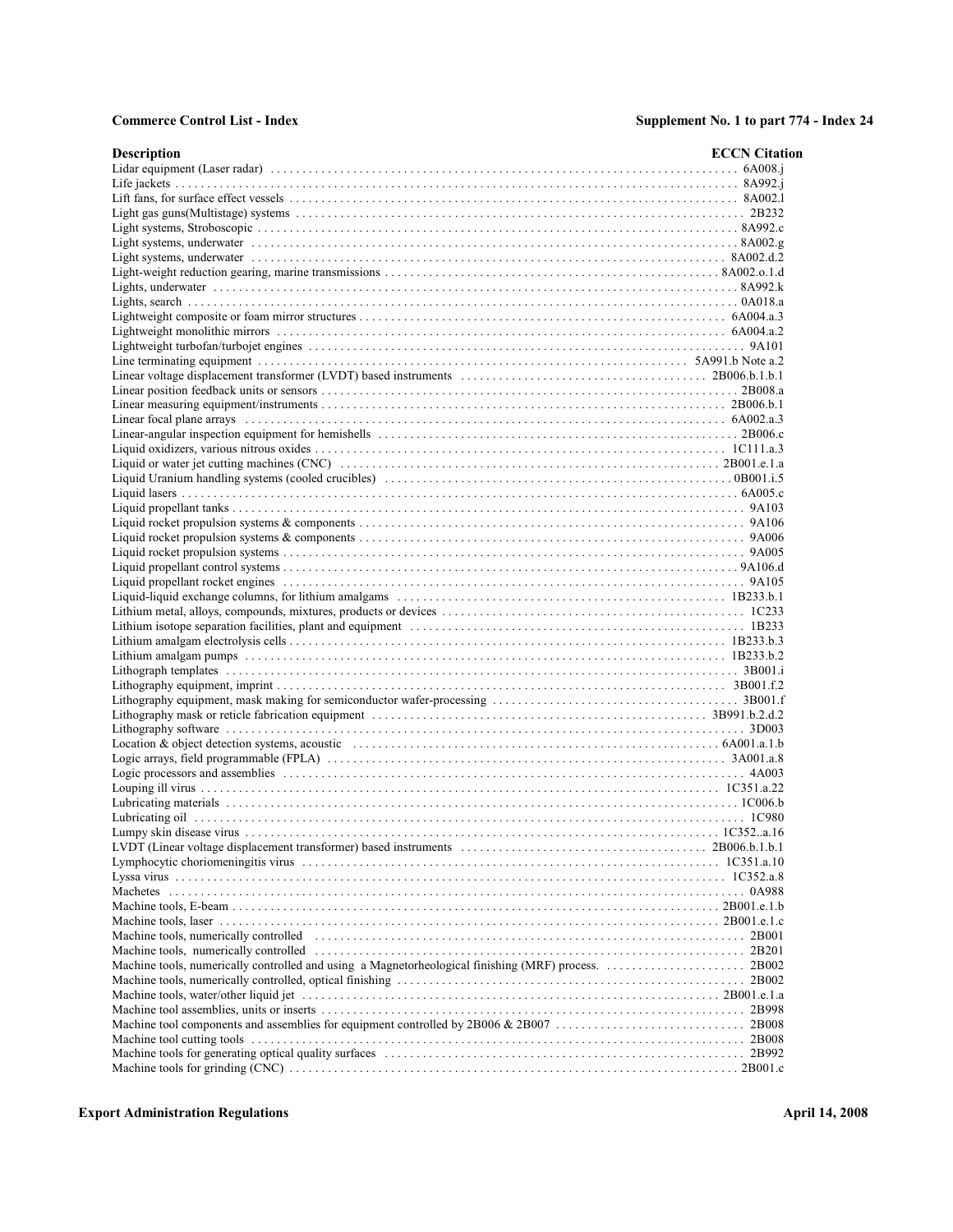| <b>Description</b>                                                                                                                                                                                                             | <b>ECCN</b> Citation |
|--------------------------------------------------------------------------------------------------------------------------------------------------------------------------------------------------------------------------------|----------------------|
|                                                                                                                                                                                                                                |                      |
|                                                                                                                                                                                                                                |                      |
|                                                                                                                                                                                                                                |                      |
|                                                                                                                                                                                                                                |                      |
|                                                                                                                                                                                                                                |                      |
|                                                                                                                                                                                                                                |                      |
|                                                                                                                                                                                                                                |                      |
|                                                                                                                                                                                                                                |                      |
|                                                                                                                                                                                                                                |                      |
|                                                                                                                                                                                                                                |                      |
|                                                                                                                                                                                                                                |                      |
|                                                                                                                                                                                                                                |                      |
|                                                                                                                                                                                                                                |                      |
|                                                                                                                                                                                                                                |                      |
|                                                                                                                                                                                                                                |                      |
|                                                                                                                                                                                                                                |                      |
|                                                                                                                                                                                                                                |                      |
|                                                                                                                                                                                                                                |                      |
|                                                                                                                                                                                                                                |                      |
|                                                                                                                                                                                                                                |                      |
|                                                                                                                                                                                                                                |                      |
|                                                                                                                                                                                                                                |                      |
| Magnetic anomaly detection software contact the contact of the set of the set of the soft of the soft of the soft of the set of the set of the set of the set of the set of the set of the set of the set of the set of the se |                      |
|                                                                                                                                                                                                                                |                      |
|                                                                                                                                                                                                                                |                      |
|                                                                                                                                                                                                                                |                      |
|                                                                                                                                                                                                                                |                      |
|                                                                                                                                                                                                                                |                      |
|                                                                                                                                                                                                                                |                      |
|                                                                                                                                                                                                                                |                      |
|                                                                                                                                                                                                                                |                      |
|                                                                                                                                                                                                                                |                      |
|                                                                                                                                                                                                                                |                      |
|                                                                                                                                                                                                                                |                      |
|                                                                                                                                                                                                                                |                      |
|                                                                                                                                                                                                                                |                      |
|                                                                                                                                                                                                                                |                      |
|                                                                                                                                                                                                                                |                      |
|                                                                                                                                                                                                                                |                      |
|                                                                                                                                                                                                                                |                      |
|                                                                                                                                                                                                                                |                      |
|                                                                                                                                                                                                                                |                      |
|                                                                                                                                                                                                                                |                      |
|                                                                                                                                                                                                                                |                      |
|                                                                                                                                                                                                                                |                      |
|                                                                                                                                                                                                                                |                      |
|                                                                                                                                                                                                                                |                      |
|                                                                                                                                                                                                                                |                      |
|                                                                                                                                                                                                                                |                      |
| Manipulators, for submersibles expansional example and subsequent container and the set of the set of the set of $8.4002$ .i                                                                                                   |                      |
|                                                                                                                                                                                                                                |                      |
|                                                                                                                                                                                                                                |                      |
|                                                                                                                                                                                                                                |                      |
|                                                                                                                                                                                                                                |                      |
|                                                                                                                                                                                                                                |                      |
|                                                                                                                                                                                                                                |                      |
|                                                                                                                                                                                                                                |                      |
|                                                                                                                                                                                                                                |                      |
|                                                                                                                                                                                                                                |                      |
|                                                                                                                                                                                                                                |                      |
|                                                                                                                                                                                                                                |                      |
|                                                                                                                                                                                                                                |                      |
|                                                                                                                                                                                                                                |                      |
|                                                                                                                                                                                                                                |                      |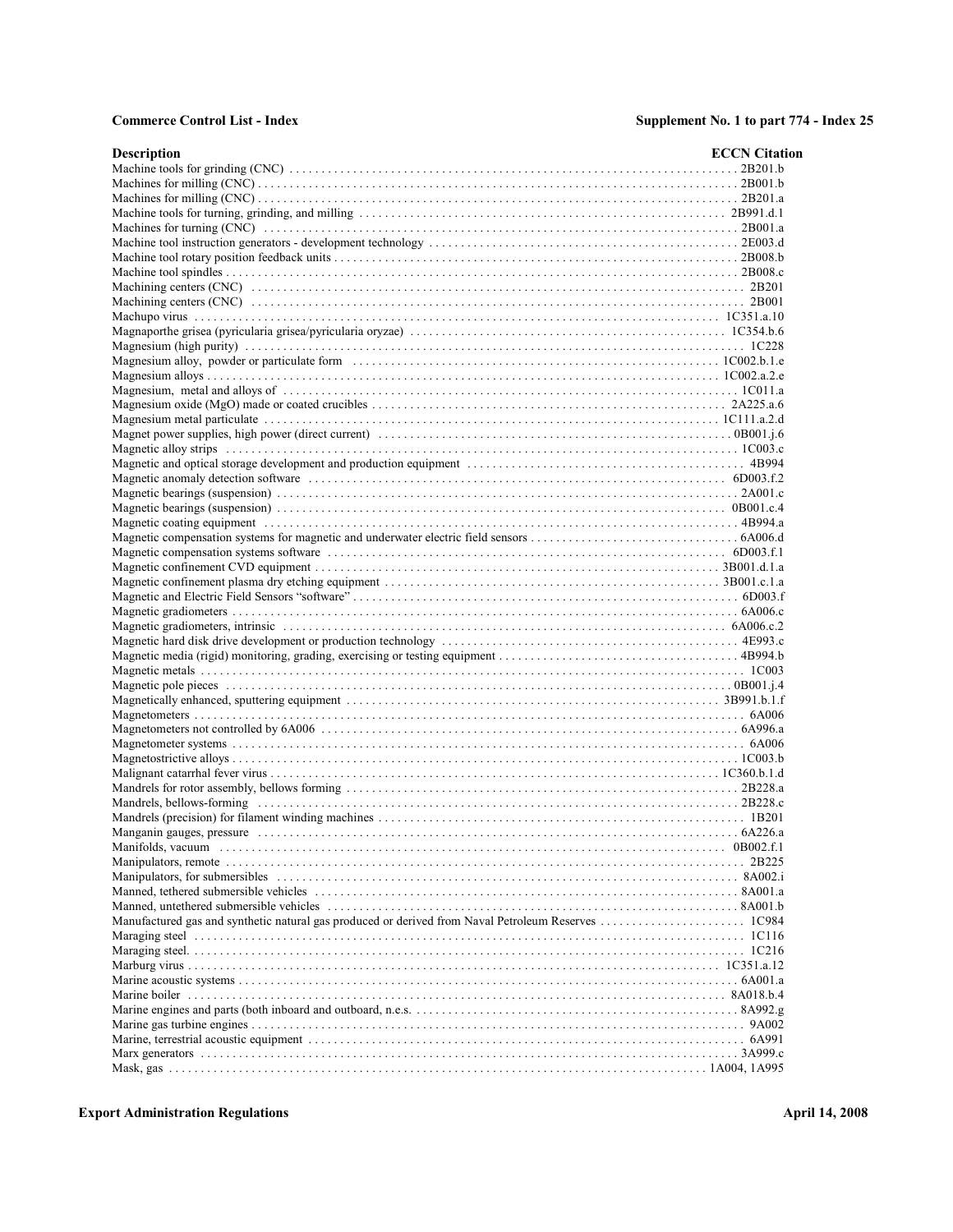| <b>Description</b>                                                                                                                                                                                                             | <b>ECCN</b> Citation |
|--------------------------------------------------------------------------------------------------------------------------------------------------------------------------------------------------------------------------------|----------------------|
|                                                                                                                                                                                                                                |                      |
|                                                                                                                                                                                                                                |                      |
|                                                                                                                                                                                                                                |                      |
|                                                                                                                                                                                                                                |                      |
|                                                                                                                                                                                                                                |                      |
|                                                                                                                                                                                                                                |                      |
|                                                                                                                                                                                                                                |                      |
|                                                                                                                                                                                                                                |                      |
|                                                                                                                                                                                                                                |                      |
|                                                                                                                                                                                                                                |                      |
|                                                                                                                                                                                                                                |                      |
|                                                                                                                                                                                                                                |                      |
|                                                                                                                                                                                                                                |                      |
|                                                                                                                                                                                                                                |                      |
| Measurement equipment, radiation contact and the contact of the contact and the contact and the contact of the contact and the contact and the contact and the contact and the contact and the contact and the contact and the |                      |
|                                                                                                                                                                                                                                |                      |
| Measuring instruments or systems, dimensional contact the contact contact the contact of the contact of the contact and the contact of BD006 of the contact of the contact of BD006 of the contact of the contact of the conta |                      |
|                                                                                                                                                                                                                                |                      |
|                                                                                                                                                                                                                                |                      |
|                                                                                                                                                                                                                                |                      |
|                                                                                                                                                                                                                                |                      |
|                                                                                                                                                                                                                                |                      |
|                                                                                                                                                                                                                                |                      |
|                                                                                                                                                                                                                                |                      |
|                                                                                                                                                                                                                                |                      |
|                                                                                                                                                                                                                                |                      |
|                                                                                                                                                                                                                                |                      |
|                                                                                                                                                                                                                                |                      |
|                                                                                                                                                                                                                                |                      |
|                                                                                                                                                                                                                                |                      |
|                                                                                                                                                                                                                                |                      |
|                                                                                                                                                                                                                                |                      |
|                                                                                                                                                                                                                                |                      |
|                                                                                                                                                                                                                                |                      |
|                                                                                                                                                                                                                                |                      |
|                                                                                                                                                                                                                                |                      |
|                                                                                                                                                                                                                                |                      |
|                                                                                                                                                                                                                                |                      |
|                                                                                                                                                                                                                                |                      |
|                                                                                                                                                                                                                                |                      |
|                                                                                                                                                                                                                                |                      |
|                                                                                                                                                                                                                                |                      |
|                                                                                                                                                                                                                                |                      |
|                                                                                                                                                                                                                                |                      |
|                                                                                                                                                                                                                                |                      |
|                                                                                                                                                                                                                                |                      |
|                                                                                                                                                                                                                                |                      |
|                                                                                                                                                                                                                                |                      |
|                                                                                                                                                                                                                                |                      |
|                                                                                                                                                                                                                                |                      |
|                                                                                                                                                                                                                                |                      |
|                                                                                                                                                                                                                                |                      |
|                                                                                                                                                                                                                                |                      |
|                                                                                                                                                                                                                                |                      |
|                                                                                                                                                                                                                                |                      |
|                                                                                                                                                                                                                                |                      |
|                                                                                                                                                                                                                                |                      |
|                                                                                                                                                                                                                                |                      |
|                                                                                                                                                                                                                                |                      |
|                                                                                                                                                                                                                                |                      |
|                                                                                                                                                                                                                                |                      |
|                                                                                                                                                                                                                                |                      |
|                                                                                                                                                                                                                                |                      |
|                                                                                                                                                                                                                                |                      |
|                                                                                                                                                                                                                                |                      |
|                                                                                                                                                                                                                                |                      |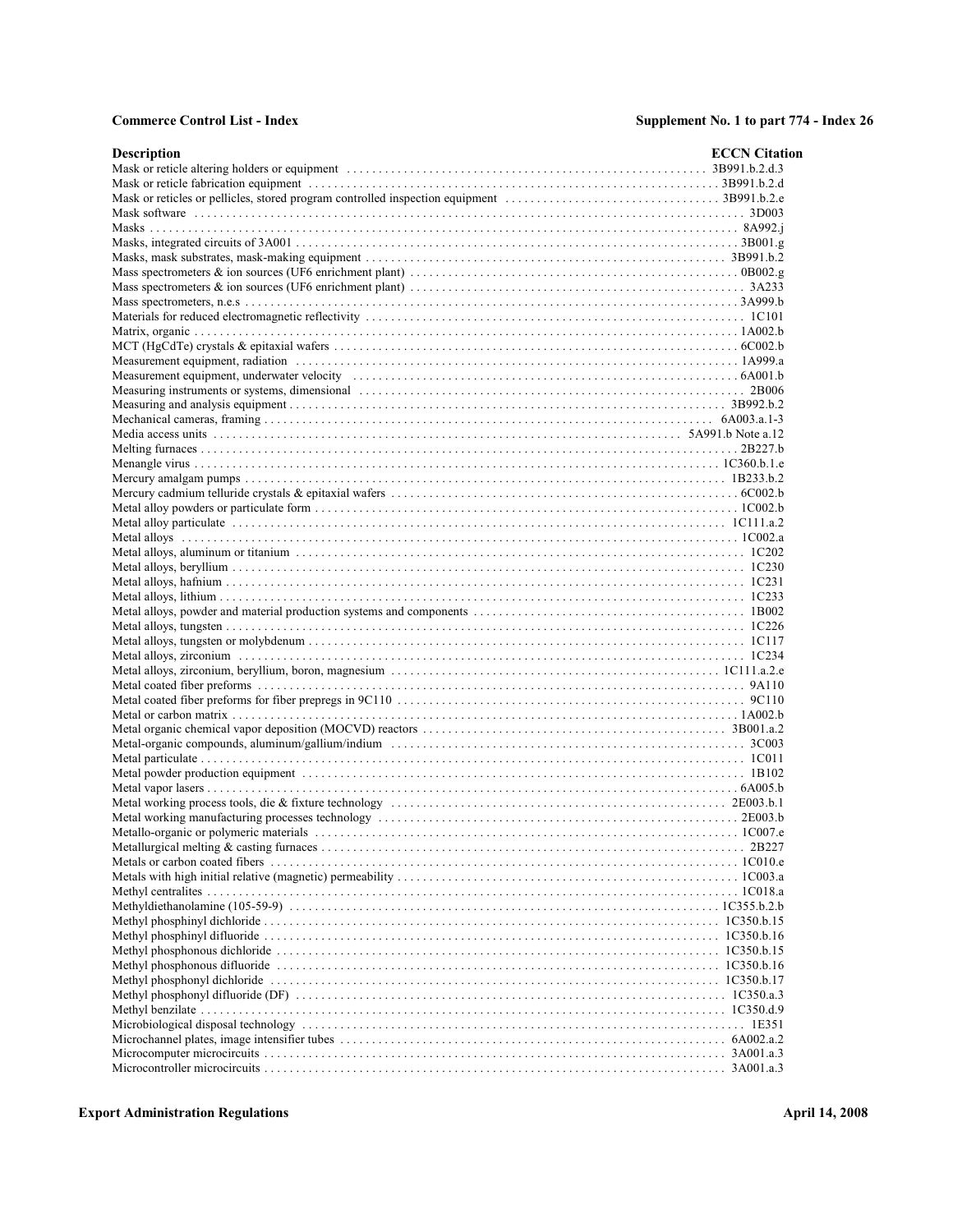| <b>Description</b> | <b>ECCN</b> Citation |
|--------------------|----------------------|
|                    |                      |
|                    |                      |
|                    |                      |
|                    |                      |
|                    |                      |
|                    |                      |
|                    |                      |
|                    |                      |
|                    |                      |
|                    |                      |
|                    |                      |
|                    |                      |
|                    |                      |
|                    |                      |
|                    |                      |
|                    |                      |
|                    |                      |
|                    |                      |
|                    |                      |
|                    |                      |
|                    |                      |
|                    |                      |
|                    |                      |
|                    |                      |
|                    |                      |
|                    |                      |
|                    |                      |
|                    |                      |
|                    |                      |
|                    |                      |
|                    |                      |
|                    |                      |
|                    |                      |
|                    |                      |
|                    |                      |
|                    |                      |
|                    |                      |
|                    |                      |
|                    |                      |
|                    |                      |
|                    |                      |
|                    |                      |
|                    |                      |
|                    |                      |
|                    |                      |
|                    |                      |
|                    |                      |
|                    |                      |
|                    |                      |
|                    |                      |
|                    |                      |
|                    |                      |
|                    |                      |
|                    |                      |
|                    |                      |
|                    |                      |
|                    |                      |
|                    |                      |
|                    |                      |
|                    |                      |
|                    |                      |
|                    |                      |
|                    |                      |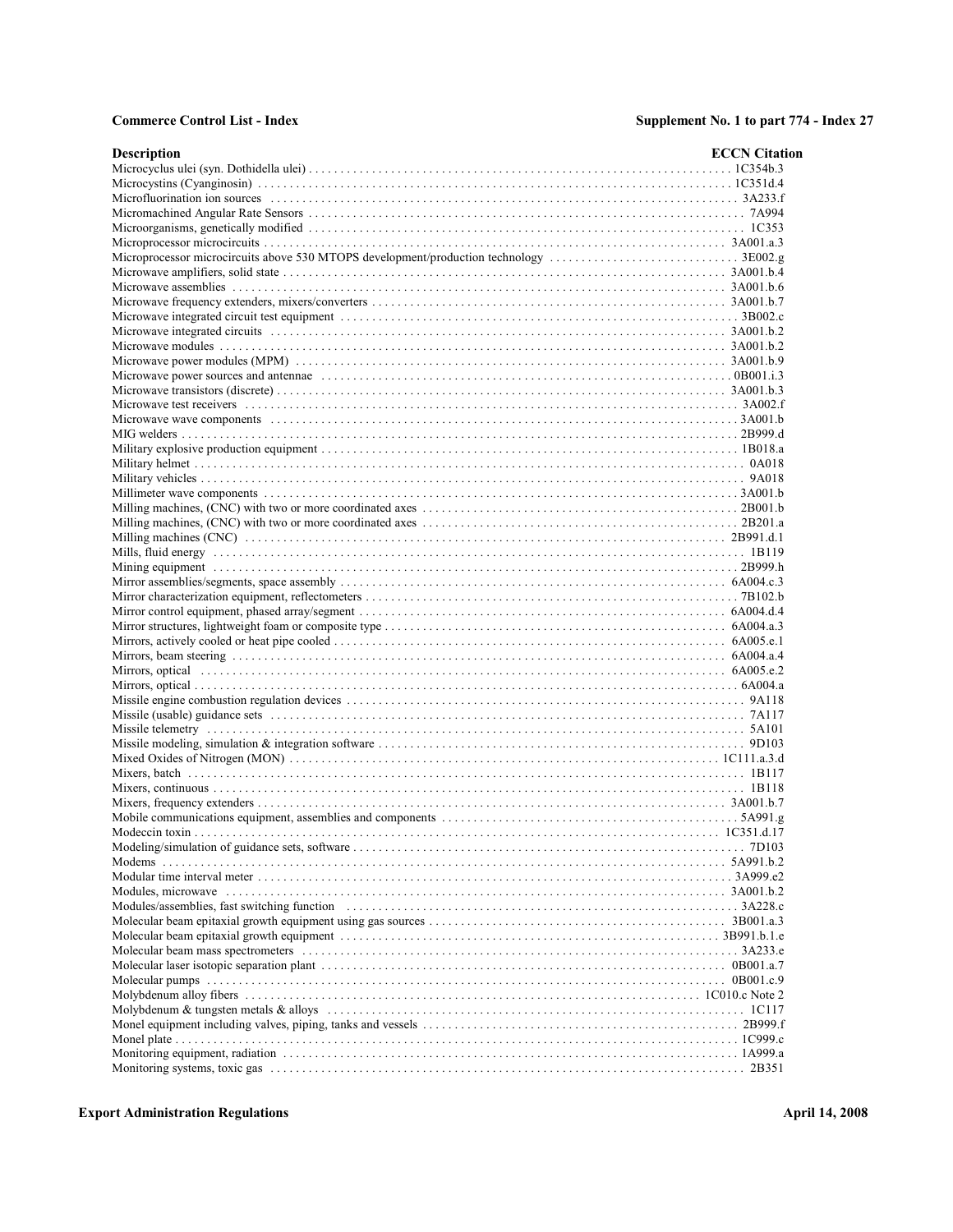| <b>Description</b>                                                                                                | <b>ECCN</b> Citation |
|-------------------------------------------------------------------------------------------------------------------|----------------------|
|                                                                                                                   |                      |
|                                                                                                                   |                      |
|                                                                                                                   |                      |
|                                                                                                                   |                      |
|                                                                                                                   |                      |
|                                                                                                                   |                      |
|                                                                                                                   |                      |
|                                                                                                                   |                      |
|                                                                                                                   |                      |
|                                                                                                                   |                      |
|                                                                                                                   |                      |
|                                                                                                                   |                      |
|                                                                                                                   |                      |
|                                                                                                                   |                      |
|                                                                                                                   |                      |
|                                                                                                                   |                      |
|                                                                                                                   |                      |
|                                                                                                                   |                      |
|                                                                                                                   |                      |
|                                                                                                                   |                      |
|                                                                                                                   |                      |
|                                                                                                                   |                      |
|                                                                                                                   |                      |
|                                                                                                                   |                      |
|                                                                                                                   |                      |
|                                                                                                                   |                      |
|                                                                                                                   |                      |
| Mycoplasma mycoides subspecies mycoides SC (small colony) (a.k.a. contagious bovine pleuropneumonia)  1C352.b.1.a |                      |
|                                                                                                                   |                      |
|                                                                                                                   |                      |
|                                                                                                                   |                      |
|                                                                                                                   |                      |
|                                                                                                                   |                      |
|                                                                                                                   |                      |
|                                                                                                                   |                      |
|                                                                                                                   |                      |
|                                                                                                                   |                      |
|                                                                                                                   |                      |
|                                                                                                                   |                      |
|                                                                                                                   |                      |
|                                                                                                                   |                      |
|                                                                                                                   |                      |
|                                                                                                                   |                      |
|                                                                                                                   |                      |
|                                                                                                                   |                      |
|                                                                                                                   |                      |
|                                                                                                                   |                      |
|                                                                                                                   |                      |
|                                                                                                                   |                      |
|                                                                                                                   |                      |
|                                                                                                                   |                      |
|                                                                                                                   |                      |
|                                                                                                                   |                      |
|                                                                                                                   |                      |
|                                                                                                                   |                      |
|                                                                                                                   |                      |
|                                                                                                                   |                      |
|                                                                                                                   |                      |
|                                                                                                                   |                      |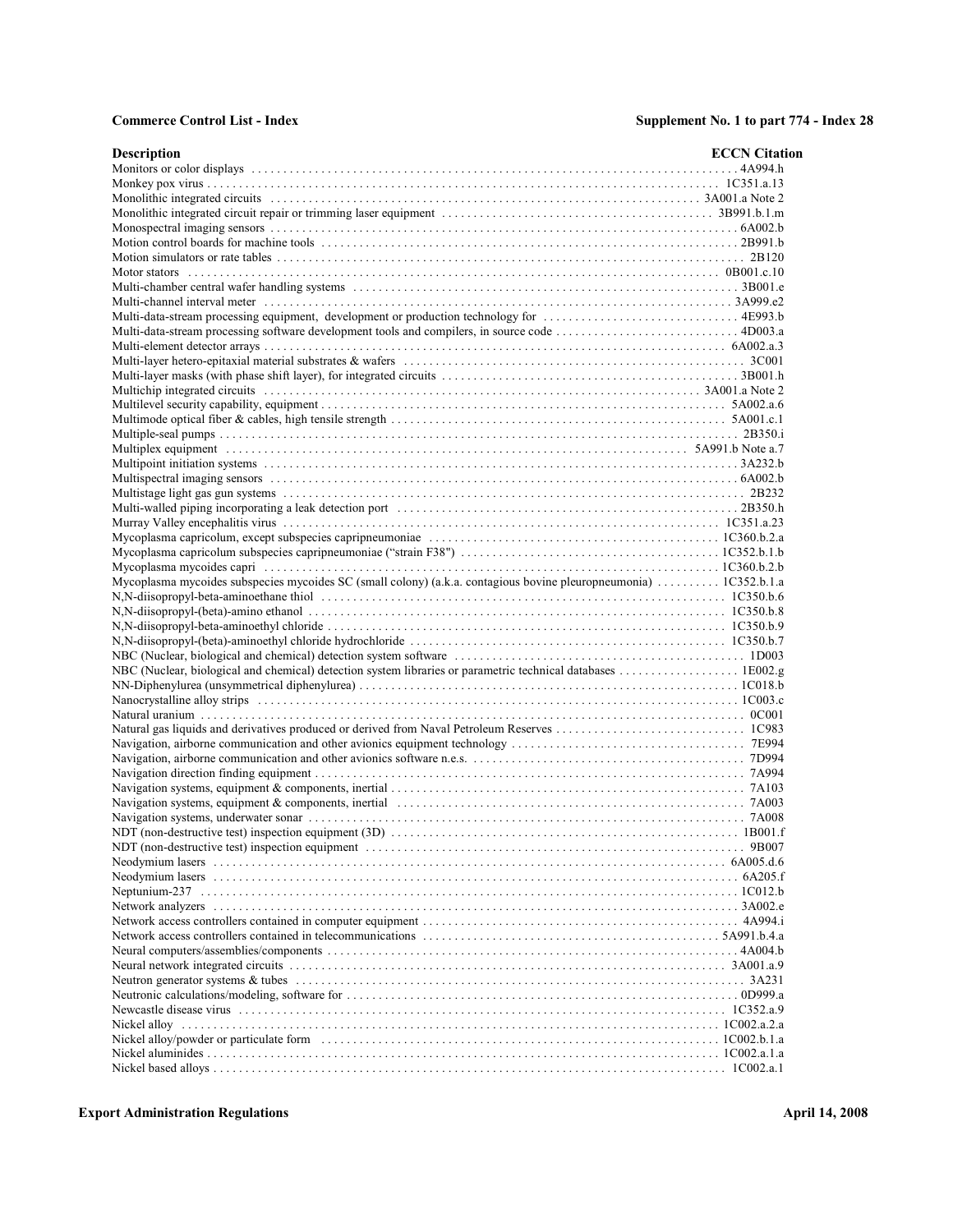| <b>Description</b>                                                                                              | <b>ECCN</b> Citation |
|-----------------------------------------------------------------------------------------------------------------|----------------------|
|                                                                                                                 |                      |
|                                                                                                                 |                      |
|                                                                                                                 |                      |
|                                                                                                                 |                      |
|                                                                                                                 |                      |
|                                                                                                                 |                      |
|                                                                                                                 |                      |
|                                                                                                                 |                      |
|                                                                                                                 |                      |
|                                                                                                                 |                      |
|                                                                                                                 |                      |
|                                                                                                                 |                      |
|                                                                                                                 |                      |
|                                                                                                                 |                      |
|                                                                                                                 |                      |
|                                                                                                                 |                      |
|                                                                                                                 |                      |
|                                                                                                                 |                      |
|                                                                                                                 |                      |
|                                                                                                                 |                      |
|                                                                                                                 |                      |
|                                                                                                                 |                      |
|                                                                                                                 |                      |
|                                                                                                                 |                      |
|                                                                                                                 |                      |
|                                                                                                                 |                      |
|                                                                                                                 |                      |
|                                                                                                                 |                      |
|                                                                                                                 |                      |
|                                                                                                                 |                      |
|                                                                                                                 |                      |
|                                                                                                                 |                      |
|                                                                                                                 |                      |
|                                                                                                                 |                      |
|                                                                                                                 |                      |
|                                                                                                                 |                      |
|                                                                                                                 |                      |
|                                                                                                                 |                      |
|                                                                                                                 |                      |
|                                                                                                                 |                      |
|                                                                                                                 |                      |
|                                                                                                                 |                      |
|                                                                                                                 |                      |
|                                                                                                                 |                      |
|                                                                                                                 |                      |
|                                                                                                                 |                      |
|                                                                                                                 |                      |
|                                                                                                                 |                      |
| Nuclear technology for the development, production or use of nuclear materials, facilities, and equipment 0E001 |                      |
|                                                                                                                 |                      |
|                                                                                                                 |                      |
|                                                                                                                 |                      |
|                                                                                                                 |                      |
|                                                                                                                 |                      |
| Numerically controlled machine tools that can be equipped with electronic devices for                           |                      |
|                                                                                                                 |                      |
|                                                                                                                 |                      |
|                                                                                                                 |                      |
|                                                                                                                 |                      |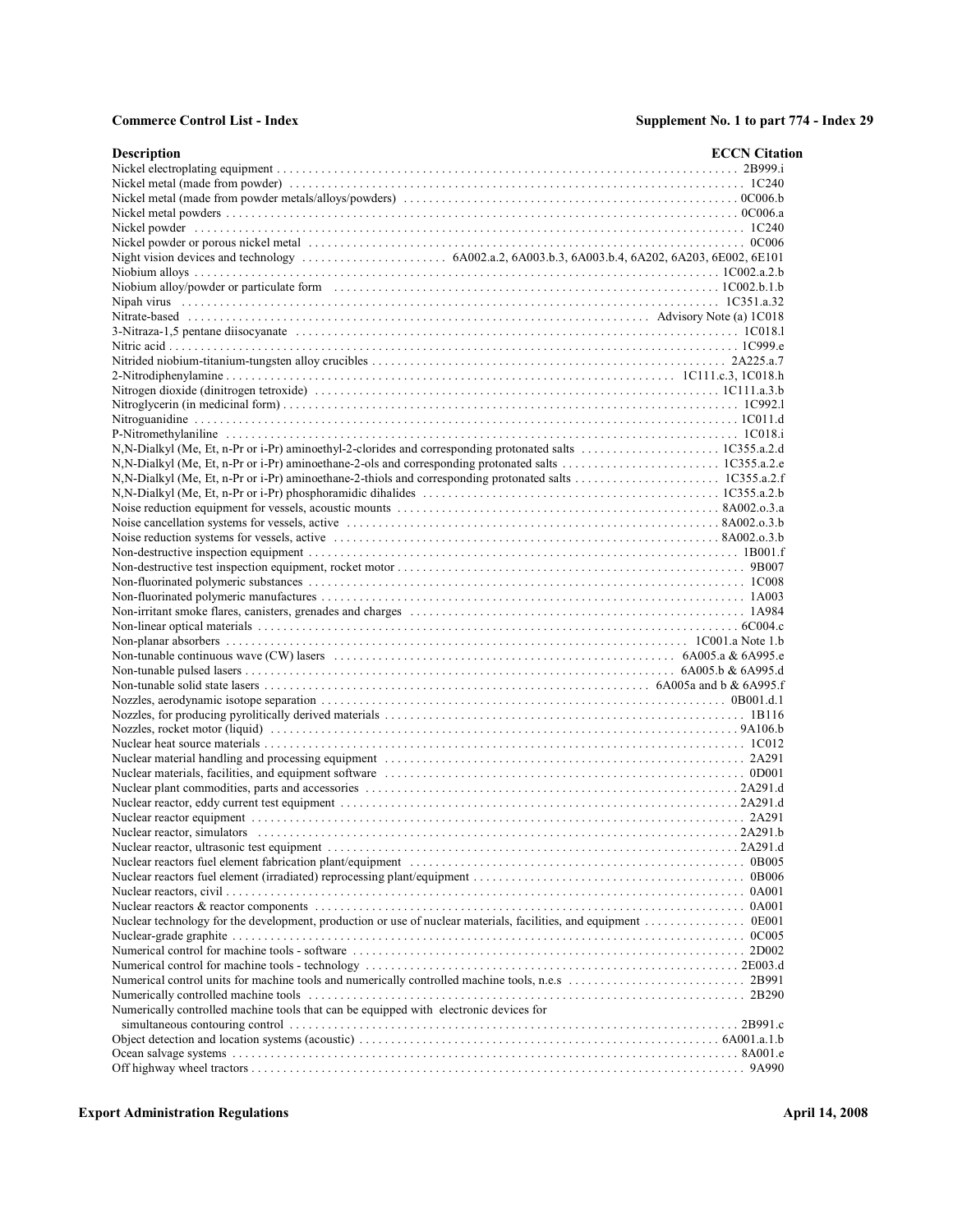| <b>Description</b>                                                                                                                                                                                                            | <b>ECCN</b> Citation |
|-------------------------------------------------------------------------------------------------------------------------------------------------------------------------------------------------------------------------------|----------------------|
|                                                                                                                                                                                                                               |                      |
|                                                                                                                                                                                                                               |                      |
|                                                                                                                                                                                                                               |                      |
|                                                                                                                                                                                                                               |                      |
|                                                                                                                                                                                                                               |                      |
|                                                                                                                                                                                                                               |                      |
|                                                                                                                                                                                                                               |                      |
|                                                                                                                                                                                                                               |                      |
|                                                                                                                                                                                                                               |                      |
|                                                                                                                                                                                                                               |                      |
|                                                                                                                                                                                                                               |                      |
|                                                                                                                                                                                                                               |                      |
|                                                                                                                                                                                                                               |                      |
|                                                                                                                                                                                                                               |                      |
|                                                                                                                                                                                                                               |                      |
|                                                                                                                                                                                                                               |                      |
|                                                                                                                                                                                                                               |                      |
|                                                                                                                                                                                                                               |                      |
|                                                                                                                                                                                                                               |                      |
|                                                                                                                                                                                                                               |                      |
|                                                                                                                                                                                                                               |                      |
|                                                                                                                                                                                                                               |                      |
|                                                                                                                                                                                                                               |                      |
|                                                                                                                                                                                                                               |                      |
|                                                                                                                                                                                                                               |                      |
| Optical fiber couplers or connectors for underwater use contact the contact of the state of the state of the state of the state of the state of the state of the state of the state of the state of the state of the state of |                      |
|                                                                                                                                                                                                                               |                      |
|                                                                                                                                                                                                                               |                      |
|                                                                                                                                                                                                                               |                      |
|                                                                                                                                                                                                                               |                      |
|                                                                                                                                                                                                                               |                      |
|                                                                                                                                                                                                                               |                      |
|                                                                                                                                                                                                                               |                      |
|                                                                                                                                                                                                                               |                      |
|                                                                                                                                                                                                                               |                      |
|                                                                                                                                                                                                                               |                      |
|                                                                                                                                                                                                                               |                      |
|                                                                                                                                                                                                                               |                      |
|                                                                                                                                                                                                                               |                      |
|                                                                                                                                                                                                                               |                      |
|                                                                                                                                                                                                                               |                      |
|                                                                                                                                                                                                                               |                      |
|                                                                                                                                                                                                                               |                      |
|                                                                                                                                                                                                                               |                      |
|                                                                                                                                                                                                                               |                      |
| Optical sensors, optical fiber (all and sensors) 6A002.d.3                                                                                                                                                                    |                      |
|                                                                                                                                                                                                                               |                      |
|                                                                                                                                                                                                                               |                      |
|                                                                                                                                                                                                                               |                      |
|                                                                                                                                                                                                                               |                      |
|                                                                                                                                                                                                                               |                      |
|                                                                                                                                                                                                                               |                      |
|                                                                                                                                                                                                                               |                      |
|                                                                                                                                                                                                                               |                      |
|                                                                                                                                                                                                                               |                      |
|                                                                                                                                                                                                                               |                      |
|                                                                                                                                                                                                                               |                      |
|                                                                                                                                                                                                                               |                      |
|                                                                                                                                                                                                                               |                      |
|                                                                                                                                                                                                                               |                      |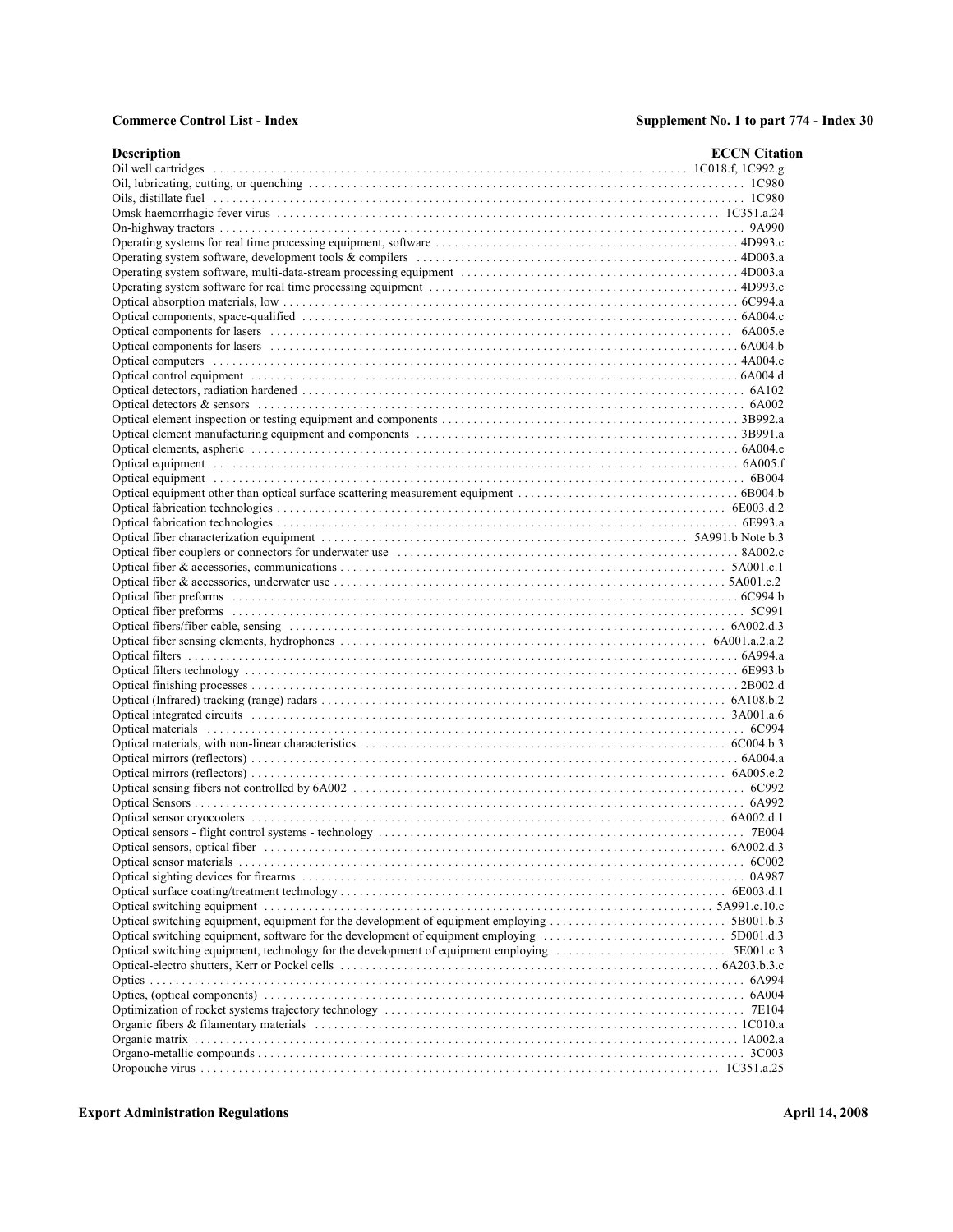| <b>Description</b>                                                                                                                                        | <b>ECCN</b> Citation |
|-----------------------------------------------------------------------------------------------------------------------------------------------------------|----------------------|
|                                                                                                                                                           |                      |
|                                                                                                                                                           |                      |
| Oxygen Iodine $(0, -1)$ laser $\dots \dots \dots \dots \dots \dots \dots \dots \dots \dots \dots \dots \dots \dots \dots \dots \dots \dots$ 6A005.d.5.c.1 |                      |
|                                                                                                                                                           |                      |
|                                                                                                                                                           |                      |
|                                                                                                                                                           |                      |
|                                                                                                                                                           |                      |
|                                                                                                                                                           |                      |
|                                                                                                                                                           |                      |
|                                                                                                                                                           |                      |
|                                                                                                                                                           |                      |
|                                                                                                                                                           |                      |
|                                                                                                                                                           |                      |
|                                                                                                                                                           |                      |
|                                                                                                                                                           |                      |
|                                                                                                                                                           |                      |
|                                                                                                                                                           |                      |
|                                                                                                                                                           |                      |
|                                                                                                                                                           |                      |
|                                                                                                                                                           |                      |
|                                                                                                                                                           |                      |
|                                                                                                                                                           |                      |
|                                                                                                                                                           |                      |
|                                                                                                                                                           |                      |
|                                                                                                                                                           |                      |
|                                                                                                                                                           |                      |
|                                                                                                                                                           |                      |
|                                                                                                                                                           |                      |
|                                                                                                                                                           |                      |
|                                                                                                                                                           |                      |
|                                                                                                                                                           |                      |
|                                                                                                                                                           |                      |
|                                                                                                                                                           |                      |
|                                                                                                                                                           |                      |
|                                                                                                                                                           |                      |
|                                                                                                                                                           |                      |
|                                                                                                                                                           |                      |
|                                                                                                                                                           |                      |
|                                                                                                                                                           |                      |
|                                                                                                                                                           |                      |
|                                                                                                                                                           |                      |
|                                                                                                                                                           |                      |
|                                                                                                                                                           |                      |
|                                                                                                                                                           |                      |
|                                                                                                                                                           |                      |
|                                                                                                                                                           |                      |
|                                                                                                                                                           |                      |
|                                                                                                                                                           |                      |
|                                                                                                                                                           |                      |
|                                                                                                                                                           |                      |
|                                                                                                                                                           |                      |
|                                                                                                                                                           |                      |
|                                                                                                                                                           |                      |
|                                                                                                                                                           |                      |
|                                                                                                                                                           |                      |
|                                                                                                                                                           |                      |
|                                                                                                                                                           |                      |
|                                                                                                                                                           |                      |
|                                                                                                                                                           |                      |
|                                                                                                                                                           |                      |
|                                                                                                                                                           |                      |
| Physics-based simulation "software" specially designed for the "development" of lithographic, etching or                                                  |                      |
|                                                                                                                                                           |                      |
|                                                                                                                                                           |                      |
|                                                                                                                                                           |                      |
|                                                                                                                                                           |                      |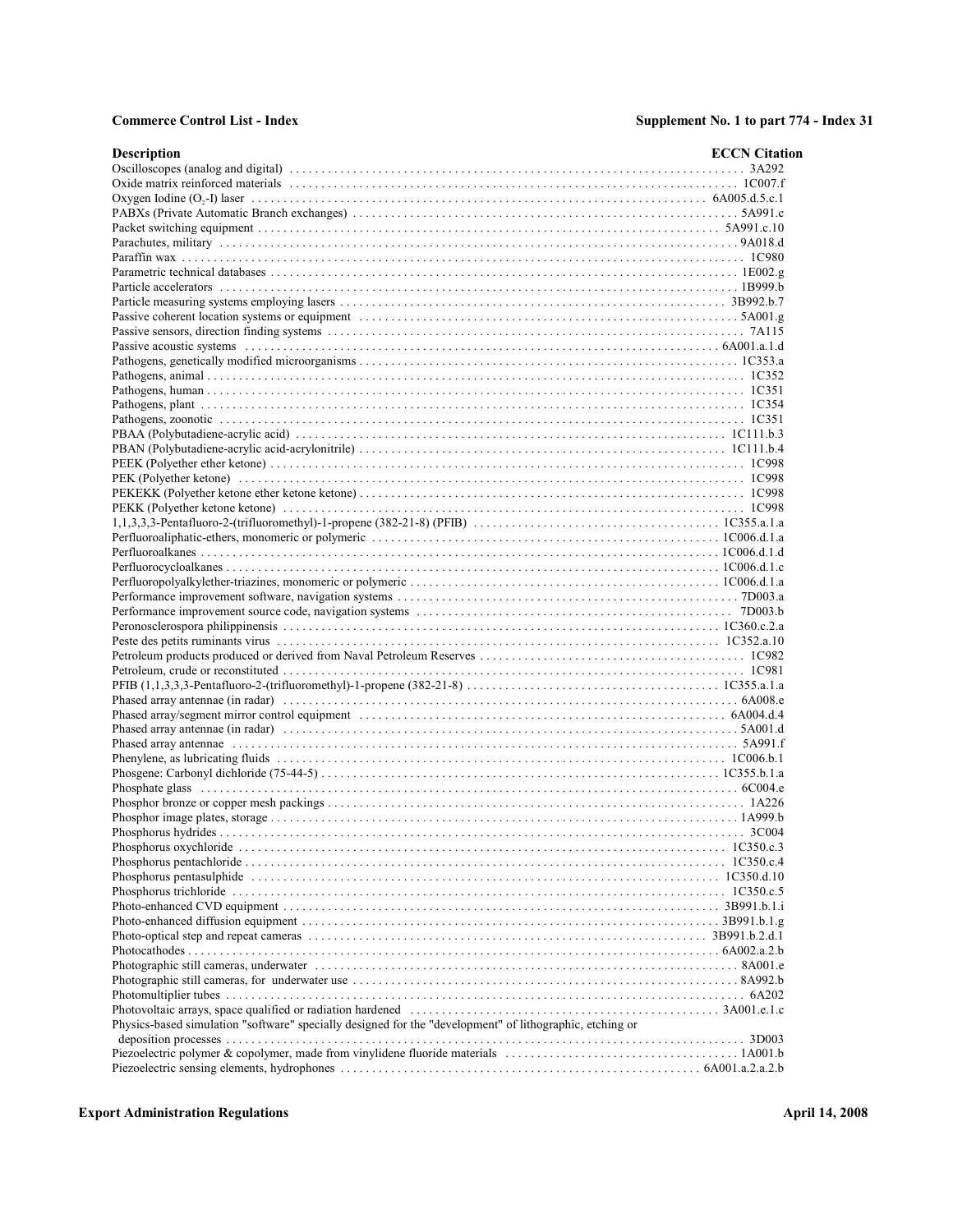| <b>Description</b> | <b>ECCN</b> Citation |
|--------------------|----------------------|
|                    |                      |
|                    |                      |
|                    |                      |
|                    |                      |
|                    |                      |
|                    |                      |
|                    |                      |
|                    |                      |
|                    |                      |
|                    |                      |
|                    |                      |
|                    |                      |
|                    |                      |
|                    |                      |
|                    |                      |
|                    |                      |
|                    |                      |
|                    |                      |
|                    |                      |
|                    |                      |
|                    |                      |
|                    |                      |
|                    |                      |
|                    |                      |
|                    |                      |
|                    |                      |
|                    |                      |
|                    |                      |
|                    |                      |
|                    |                      |
|                    |                      |
|                    |                      |
|                    |                      |
|                    |                      |
|                    |                      |
|                    |                      |
|                    |                      |
|                    |                      |
|                    |                      |
|                    |                      |
|                    |                      |
|                    |                      |
|                    |                      |
|                    |                      |
|                    |                      |
|                    |                      |
|                    |                      |
|                    |                      |
|                    |                      |
|                    |                      |
|                    |                      |
|                    |                      |
|                    |                      |
|                    |                      |
|                    |                      |
|                    |                      |
|                    |                      |
|                    |                      |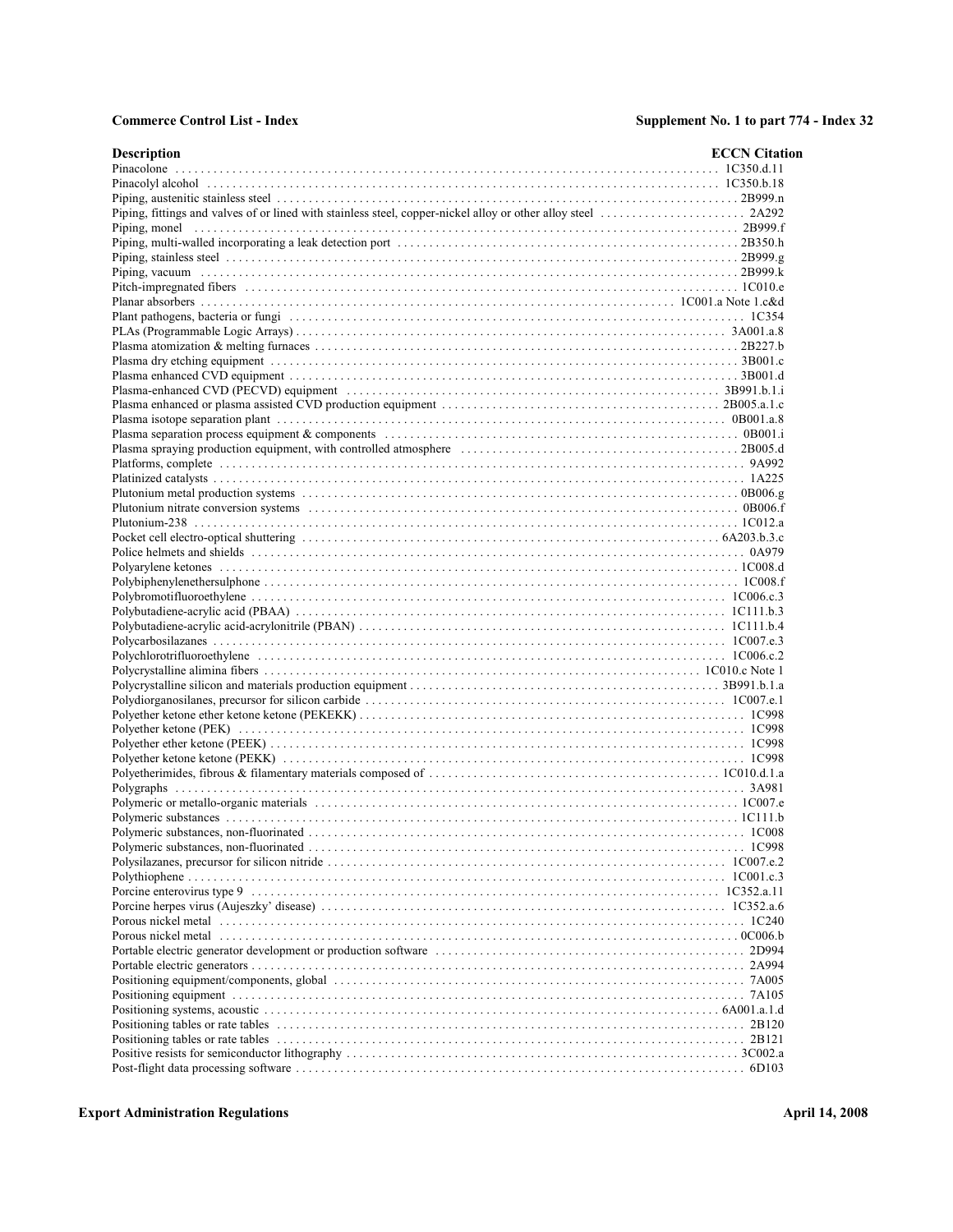| <b>Description</b>                                                                                        | <b>ECCN</b> Citation |
|-----------------------------------------------------------------------------------------------------------|----------------------|
|                                                                                                           |                      |
|                                                                                                           |                      |
|                                                                                                           |                      |
|                                                                                                           |                      |
|                                                                                                           |                      |
|                                                                                                           |                      |
|                                                                                                           |                      |
|                                                                                                           |                      |
|                                                                                                           |                      |
|                                                                                                           |                      |
|                                                                                                           |                      |
|                                                                                                           |                      |
|                                                                                                           |                      |
|                                                                                                           |                      |
|                                                                                                           |                      |
|                                                                                                           |                      |
|                                                                                                           |                      |
|                                                                                                           |                      |
|                                                                                                           |                      |
|                                                                                                           |                      |
|                                                                                                           |                      |
|                                                                                                           |                      |
|                                                                                                           |                      |
|                                                                                                           |                      |
|                                                                                                           |                      |
|                                                                                                           |                      |
|                                                                                                           |                      |
|                                                                                                           |                      |
|                                                                                                           |                      |
|                                                                                                           |                      |
|                                                                                                           |                      |
|                                                                                                           |                      |
|                                                                                                           |                      |
|                                                                                                           |                      |
|                                                                                                           |                      |
|                                                                                                           |                      |
|                                                                                                           |                      |
|                                                                                                           |                      |
|                                                                                                           |                      |
|                                                                                                           |                      |
|                                                                                                           |                      |
|                                                                                                           |                      |
|                                                                                                           |                      |
|                                                                                                           |                      |
|                                                                                                           |                      |
|                                                                                                           |                      |
|                                                                                                           |                      |
|                                                                                                           |                      |
|                                                                                                           |                      |
|                                                                                                           |                      |
|                                                                                                           |                      |
| Process control hardware/systems designed for power industries controlled by 1B999, software for  1D999.a |                      |
|                                                                                                           |                      |
|                                                                                                           |                      |
|                                                                                                           |                      |
|                                                                                                           |                      |
|                                                                                                           |                      |
|                                                                                                           |                      |
|                                                                                                           |                      |
|                                                                                                           |                      |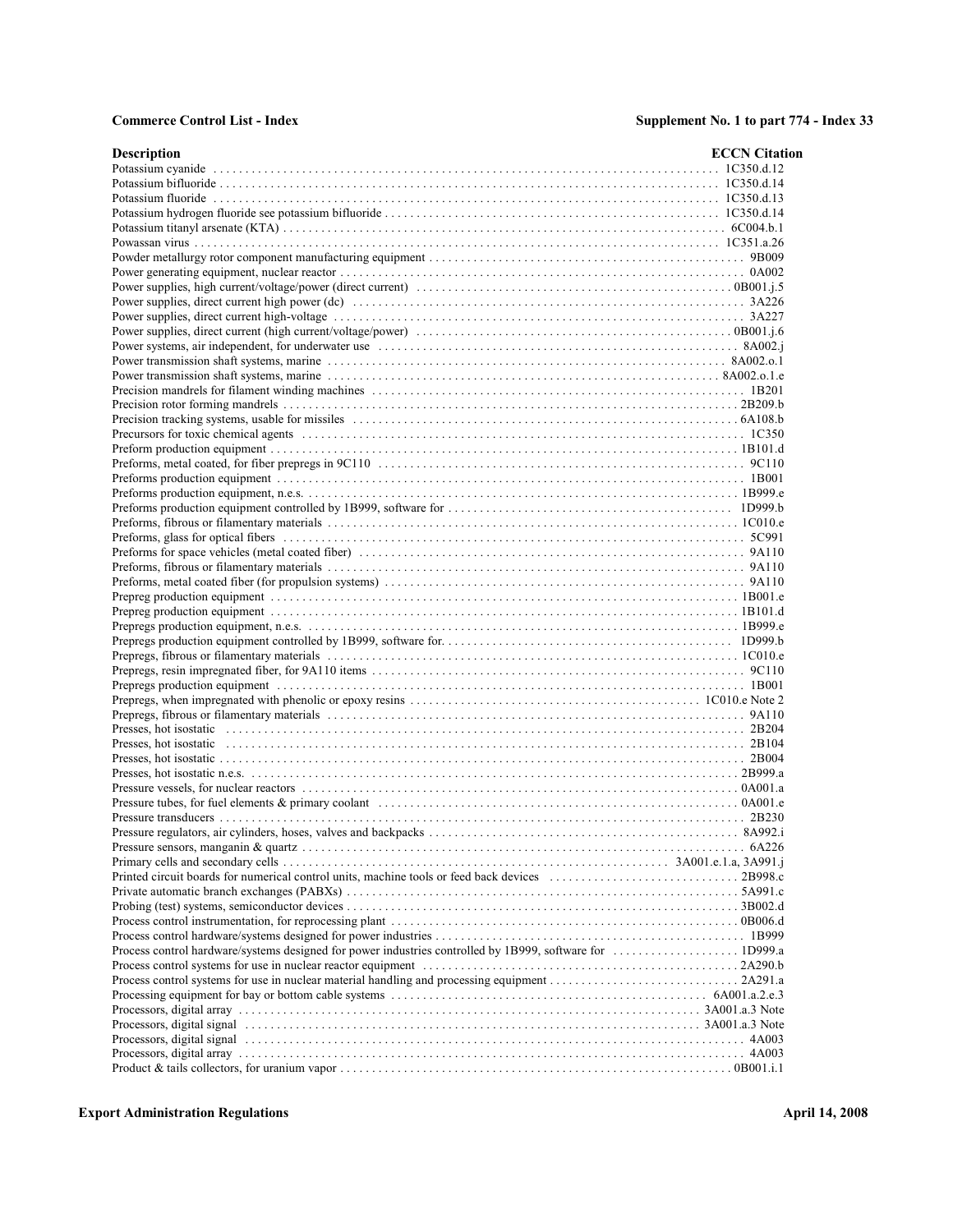| <b>Description</b> | <b>ECCN</b> Citation |
|--------------------|----------------------|
|                    |                      |
|                    |                      |
|                    |                      |
|                    |                      |
|                    |                      |
|                    |                      |
|                    |                      |
|                    |                      |
|                    |                      |
|                    |                      |
|                    |                      |
|                    |                      |
|                    |                      |
|                    |                      |
|                    |                      |
|                    |                      |
|                    |                      |
|                    |                      |
|                    |                      |
|                    |                      |
|                    |                      |
|                    |                      |
|                    |                      |
|                    |                      |
|                    |                      |
|                    |                      |
|                    |                      |
|                    |                      |
|                    |                      |
|                    |                      |
|                    |                      |
|                    |                      |
|                    |                      |
|                    |                      |
|                    |                      |
|                    |                      |
|                    |                      |
|                    |                      |
|                    |                      |
|                    |                      |
|                    |                      |
|                    |                      |
|                    |                      |
|                    |                      |
|                    |                      |
|                    |                      |
|                    |                      |
|                    |                      |
|                    |                      |
|                    |                      |
|                    |                      |
|                    |                      |
|                    |                      |
|                    |                      |
|                    |                      |
|                    |                      |
|                    |                      |
|                    |                      |
|                    |                      |
|                    |                      |
|                    |                      |
|                    |                      |
|                    |                      |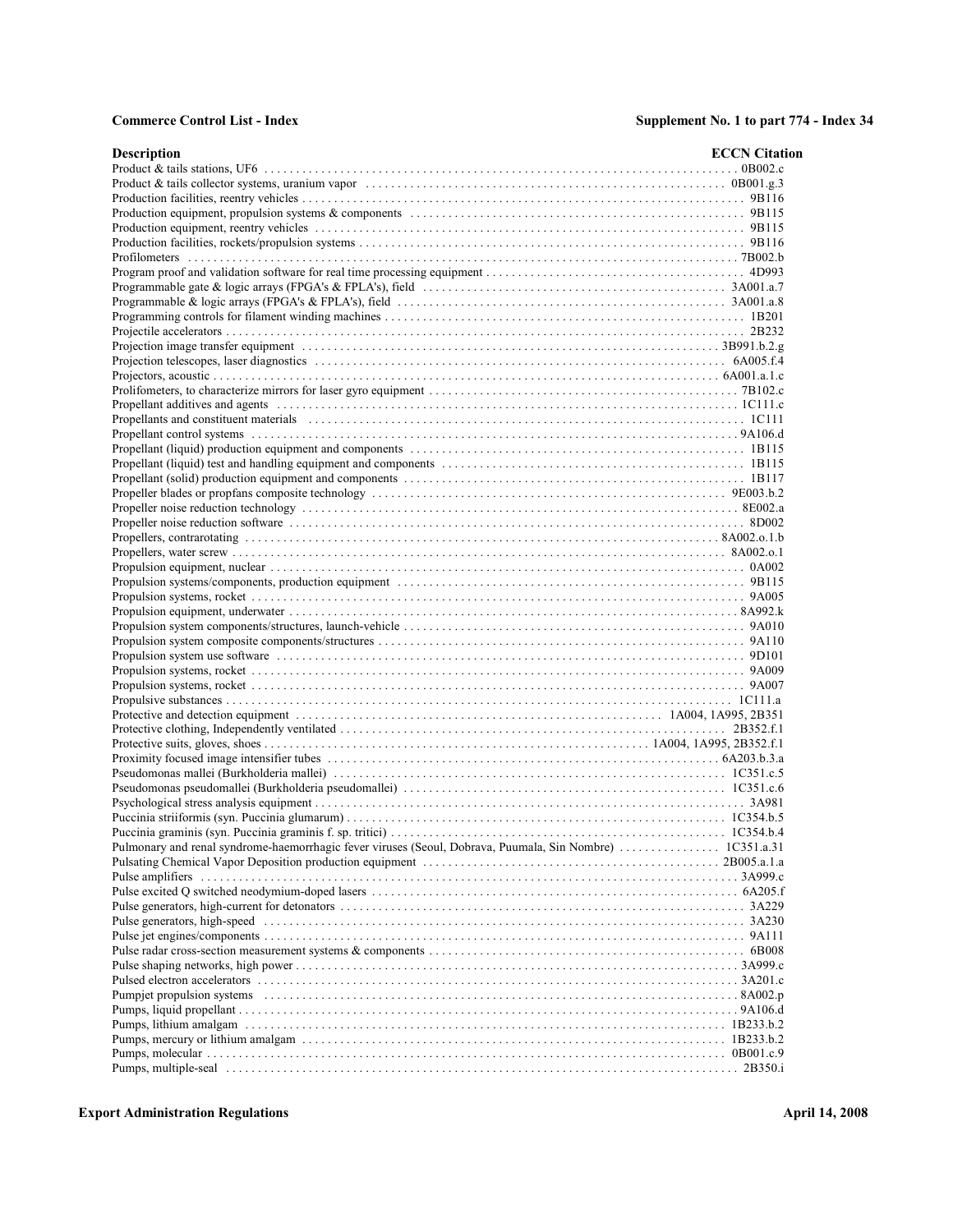| <b>Description</b>                                                                                                        | <b>ECCN</b> Citation |
|---------------------------------------------------------------------------------------------------------------------------|----------------------|
|                                                                                                                           |                      |
|                                                                                                                           |                      |
|                                                                                                                           |                      |
|                                                                                                                           |                      |
|                                                                                                                           |                      |
|                                                                                                                           |                      |
|                                                                                                                           |                      |
|                                                                                                                           |                      |
|                                                                                                                           |                      |
|                                                                                                                           |                      |
|                                                                                                                           |                      |
|                                                                                                                           |                      |
|                                                                                                                           |                      |
|                                                                                                                           |                      |
|                                                                                                                           |                      |
|                                                                                                                           |                      |
|                                                                                                                           |                      |
| Pyrolysis equipment, for rocket nozzles and reentry vehicle nose tips                                                     |                      |
|                                                                                                                           |                      |
| Pyrolysis equipment, for rocket nozzles and reentry vehicle nose tips                                                     |                      |
|                                                                                                                           |                      |
|                                                                                                                           |                      |
| Pyrolysis equipment, for rocket nozzles and reentry vehicle nose tips                                                     |                      |
|                                                                                                                           |                      |
|                                                                                                                           |                      |
| Pyrolysis process control equipment, for chemical vapor deposition furnaces, other than those controlled by 2B005.a 2B105 |                      |
|                                                                                                                           |                      |
|                                                                                                                           |                      |
|                                                                                                                           |                      |
|                                                                                                                           |                      |
|                                                                                                                           |                      |
|                                                                                                                           |                      |
|                                                                                                                           |                      |
| Quadrature-amplitude- modulation (QAM) based radio equipment operating above level 16 5A991.b.7.b                         |                      |
|                                                                                                                           |                      |
| Quadrature-amplitude-modulation (QAM) based radio equipment, equipment for the development of  5B001.b.4.a                |                      |
| Quadrature-amplitude-modulation (QAM) based radio equipment, software for the development of 5D001.d.4.a                  |                      |
| Quadrature-amplitude-modulation (QAM) based radio equipment, technology for the development of 5C001.c.4.a                |                      |
|                                                                                                                           |                      |
|                                                                                                                           |                      |
|                                                                                                                           |                      |
|                                                                                                                           |                      |
|                                                                                                                           |                      |
|                                                                                                                           |                      |
|                                                                                                                           |                      |
|                                                                                                                           |                      |
|                                                                                                                           |                      |
|                                                                                                                           |                      |
|                                                                                                                           |                      |
|                                                                                                                           |                      |
|                                                                                                                           |                      |
|                                                                                                                           |                      |
|                                                                                                                           |                      |
|                                                                                                                           |                      |
|                                                                                                                           |                      |
|                                                                                                                           |                      |
|                                                                                                                           |                      |
|                                                                                                                           |                      |
|                                                                                                                           |                      |
|                                                                                                                           |                      |
|                                                                                                                           |                      |
|                                                                                                                           |                      |
|                                                                                                                           |                      |
|                                                                                                                           |                      |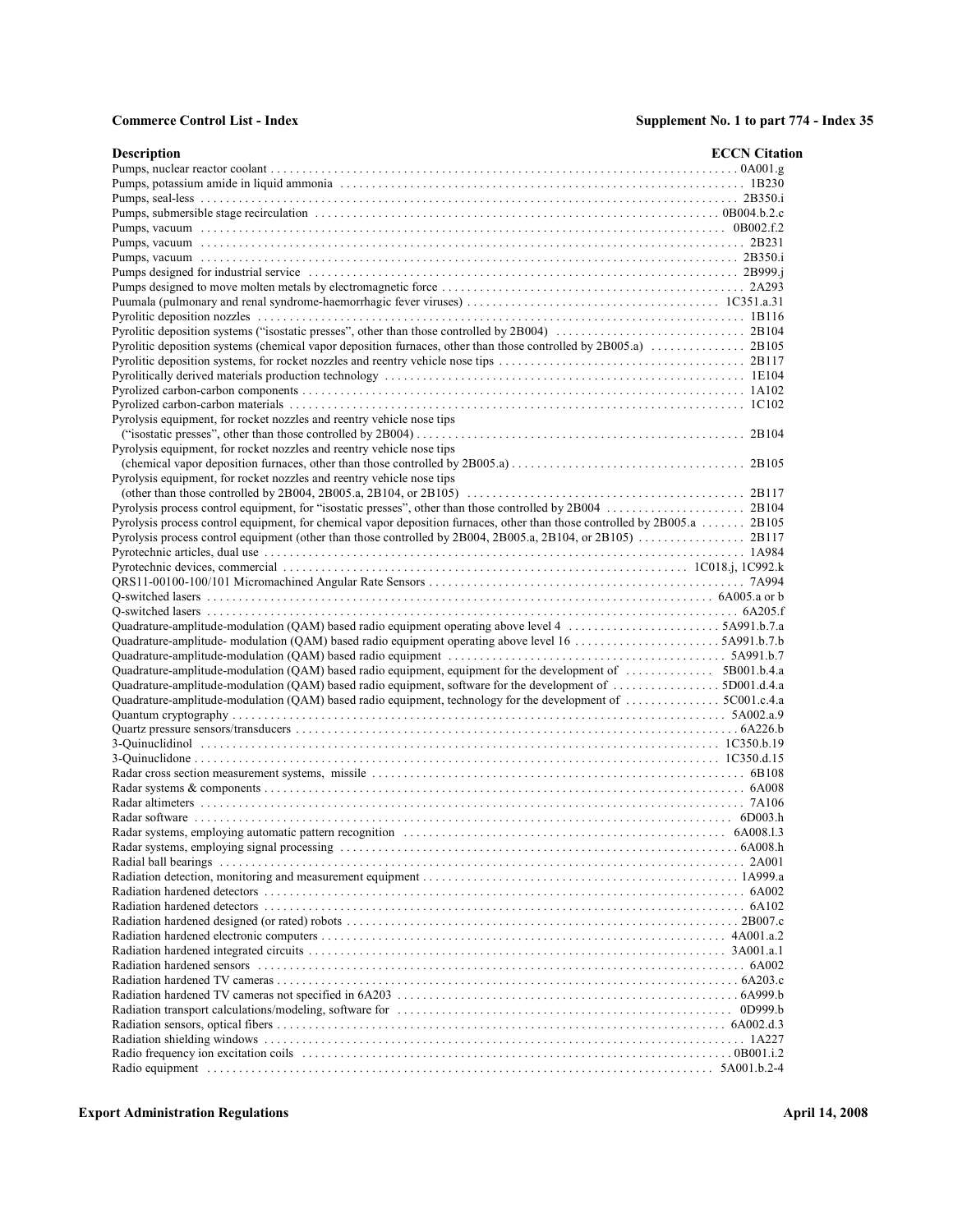| <b>Description</b>                                                                                           | <b>ECCN</b> Citation |
|--------------------------------------------------------------------------------------------------------------|----------------------|
|                                                                                                              |                      |
|                                                                                                              |                      |
|                                                                                                              |                      |
|                                                                                                              |                      |
|                                                                                                              |                      |
|                                                                                                              |                      |
|                                                                                                              |                      |
|                                                                                                              |                      |
|                                                                                                              |                      |
|                                                                                                              |                      |
|                                                                                                              |                      |
|                                                                                                              |                      |
|                                                                                                              |                      |
|                                                                                                              |                      |
|                                                                                                              |                      |
|                                                                                                              |                      |
|                                                                                                              |                      |
|                                                                                                              |                      |
|                                                                                                              |                      |
|                                                                                                              |                      |
|                                                                                                              |                      |
|                                                                                                              |                      |
|                                                                                                              |                      |
|                                                                                                              |                      |
|                                                                                                              |                      |
|                                                                                                              |                      |
| Reconstructed replication competent forms of the 1918 pandemic influenza virus containing any portion of the |                      |
|                                                                                                              |                      |
|                                                                                                              |                      |
|                                                                                                              |                      |
|                                                                                                              |                      |
|                                                                                                              |                      |
|                                                                                                              |                      |
|                                                                                                              |                      |
|                                                                                                              |                      |
|                                                                                                              |                      |
|                                                                                                              |                      |
|                                                                                                              |                      |
|                                                                                                              |                      |
|                                                                                                              |                      |
|                                                                                                              |                      |
|                                                                                                              |                      |
|                                                                                                              |                      |
|                                                                                                              |                      |
|                                                                                                              |                      |
|                                                                                                              |                      |
|                                                                                                              |                      |
|                                                                                                              |                      |
|                                                                                                              |                      |
|                                                                                                              |                      |
|                                                                                                              |                      |
|                                                                                                              |                      |
|                                                                                                              |                      |
|                                                                                                              |                      |
|                                                                                                              |                      |
|                                                                                                              |                      |
|                                                                                                              |                      |
|                                                                                                              |                      |
|                                                                                                              |                      |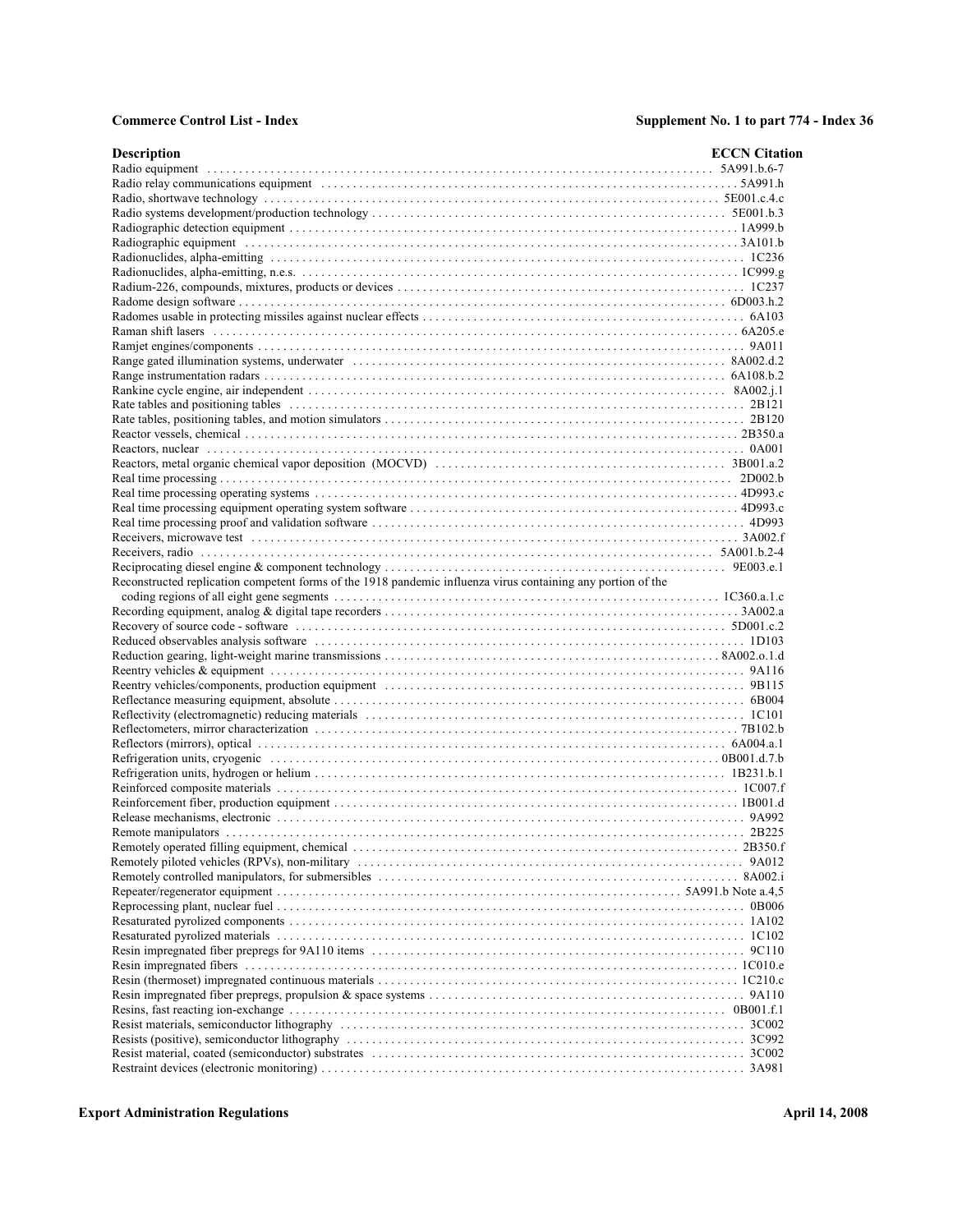| <b>Description</b>                                                                                                                                                                                                            | <b>ECCN</b> Citation |
|-------------------------------------------------------------------------------------------------------------------------------------------------------------------------------------------------------------------------------|----------------------|
|                                                                                                                                                                                                                               |                      |
|                                                                                                                                                                                                                               |                      |
|                                                                                                                                                                                                                               |                      |
|                                                                                                                                                                                                                               |                      |
|                                                                                                                                                                                                                               |                      |
|                                                                                                                                                                                                                               |                      |
|                                                                                                                                                                                                                               |                      |
|                                                                                                                                                                                                                               |                      |
|                                                                                                                                                                                                                               |                      |
|                                                                                                                                                                                                                               |                      |
|                                                                                                                                                                                                                               |                      |
|                                                                                                                                                                                                                               |                      |
|                                                                                                                                                                                                                               |                      |
|                                                                                                                                                                                                                               |                      |
|                                                                                                                                                                                                                               |                      |
|                                                                                                                                                                                                                               |                      |
|                                                                                                                                                                                                                               |                      |
|                                                                                                                                                                                                                               |                      |
|                                                                                                                                                                                                                               |                      |
|                                                                                                                                                                                                                               |                      |
|                                                                                                                                                                                                                               |                      |
|                                                                                                                                                                                                                               |                      |
|                                                                                                                                                                                                                               |                      |
|                                                                                                                                                                                                                               |                      |
|                                                                                                                                                                                                                               |                      |
| Robots specially designed for underwater use contact the contact of the set of the set of the set of the set of the set of the set of the set of the set of the set of the set of the set of the set of the set of the set of |                      |
|                                                                                                                                                                                                                               |                      |
|                                                                                                                                                                                                                               |                      |
|                                                                                                                                                                                                                               |                      |
|                                                                                                                                                                                                                               |                      |
|                                                                                                                                                                                                                               |                      |
|                                                                                                                                                                                                                               |                      |
|                                                                                                                                                                                                                               |                      |
|                                                                                                                                                                                                                               |                      |
|                                                                                                                                                                                                                               |                      |
|                                                                                                                                                                                                                               |                      |
|                                                                                                                                                                                                                               |                      |
|                                                                                                                                                                                                                               |                      |
|                                                                                                                                                                                                                               |                      |
|                                                                                                                                                                                                                               |                      |
|                                                                                                                                                                                                                               |                      |
|                                                                                                                                                                                                                               |                      |
|                                                                                                                                                                                                                               |                      |
|                                                                                                                                                                                                                               |                      |
|                                                                                                                                                                                                                               |                      |
|                                                                                                                                                                                                                               |                      |
|                                                                                                                                                                                                                               |                      |
|                                                                                                                                                                                                                               |                      |
|                                                                                                                                                                                                                               |                      |
|                                                                                                                                                                                                                               |                      |
|                                                                                                                                                                                                                               |                      |
|                                                                                                                                                                                                                               |                      |
|                                                                                                                                                                                                                               |                      |
|                                                                                                                                                                                                                               |                      |
|                                                                                                                                                                                                                               |                      |
|                                                                                                                                                                                                                               |                      |
|                                                                                                                                                                                                                               |                      |
|                                                                                                                                                                                                                               |                      |
|                                                                                                                                                                                                                               |                      |
|                                                                                                                                                                                                                               |                      |
|                                                                                                                                                                                                                               |                      |
|                                                                                                                                                                                                                               |                      |
|                                                                                                                                                                                                                               |                      |
|                                                                                                                                                                                                                               |                      |
|                                                                                                                                                                                                                               |                      |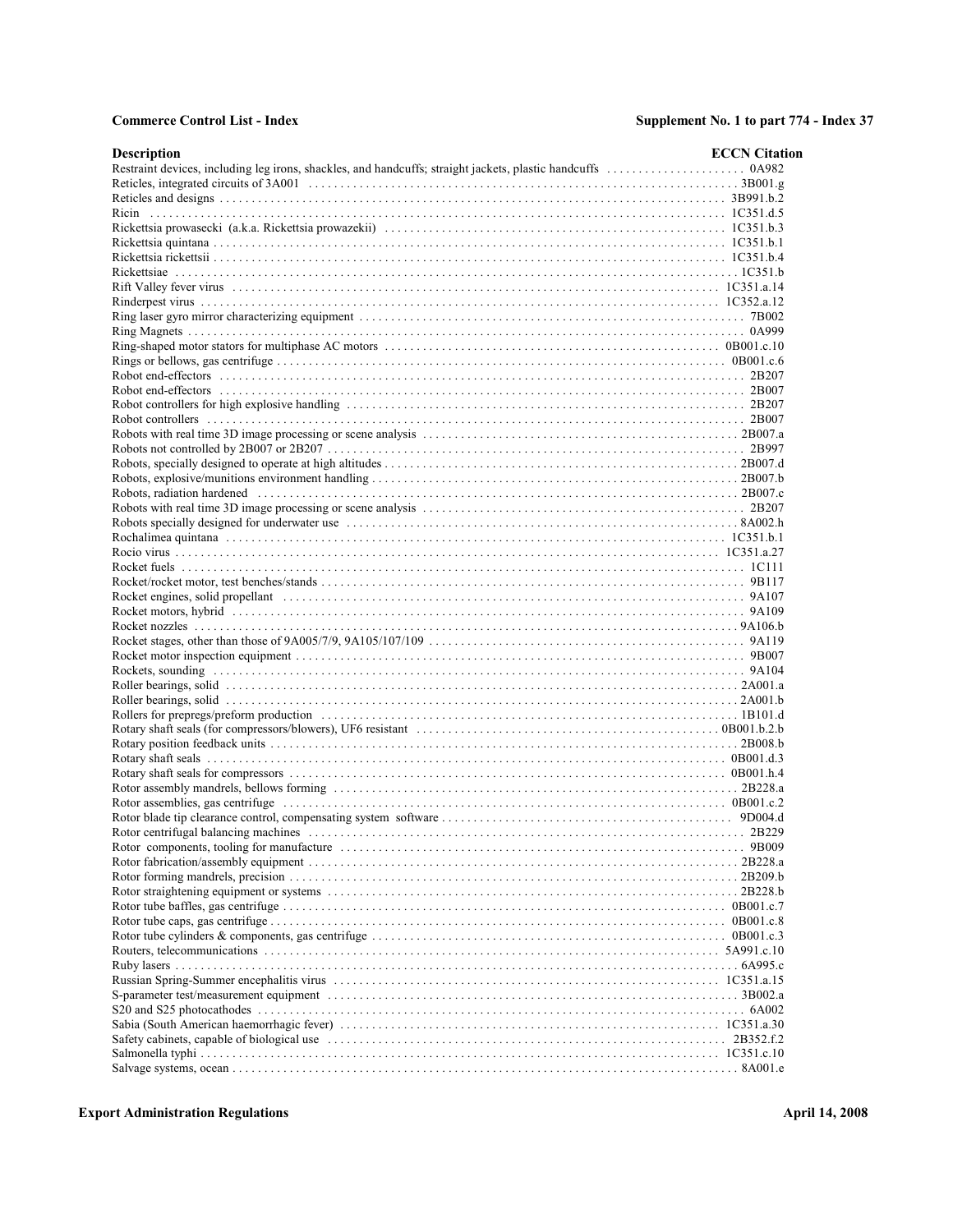| <b>Description</b> | <b>ECCN</b> Citation |
|--------------------|----------------------|
|                    |                      |
|                    |                      |
|                    |                      |
|                    |                      |
|                    |                      |
|                    |                      |
|                    |                      |
|                    |                      |
|                    |                      |
|                    |                      |
|                    |                      |
|                    |                      |
|                    |                      |
|                    |                      |
|                    |                      |
|                    |                      |
|                    |                      |
|                    |                      |
|                    |                      |
|                    |                      |
|                    |                      |
|                    |                      |
|                    |                      |
|                    |                      |
|                    |                      |
|                    |                      |
|                    |                      |
|                    |                      |
|                    |                      |
|                    |                      |
|                    |                      |
|                    |                      |
|                    |                      |
|                    |                      |
|                    |                      |
|                    |                      |
|                    |                      |
|                    |                      |
|                    |                      |
|                    |                      |
|                    |                      |
|                    |                      |
|                    |                      |
|                    |                      |
|                    |                      |
|                    |                      |
|                    |                      |
|                    |                      |
|                    |                      |
|                    |                      |
|                    |                      |
|                    |                      |
|                    |                      |
|                    |                      |
|                    |                      |
|                    |                      |
|                    |                      |
|                    |                      |
|                    |                      |
|                    |                      |
|                    |                      |
|                    |                      |
|                    |                      |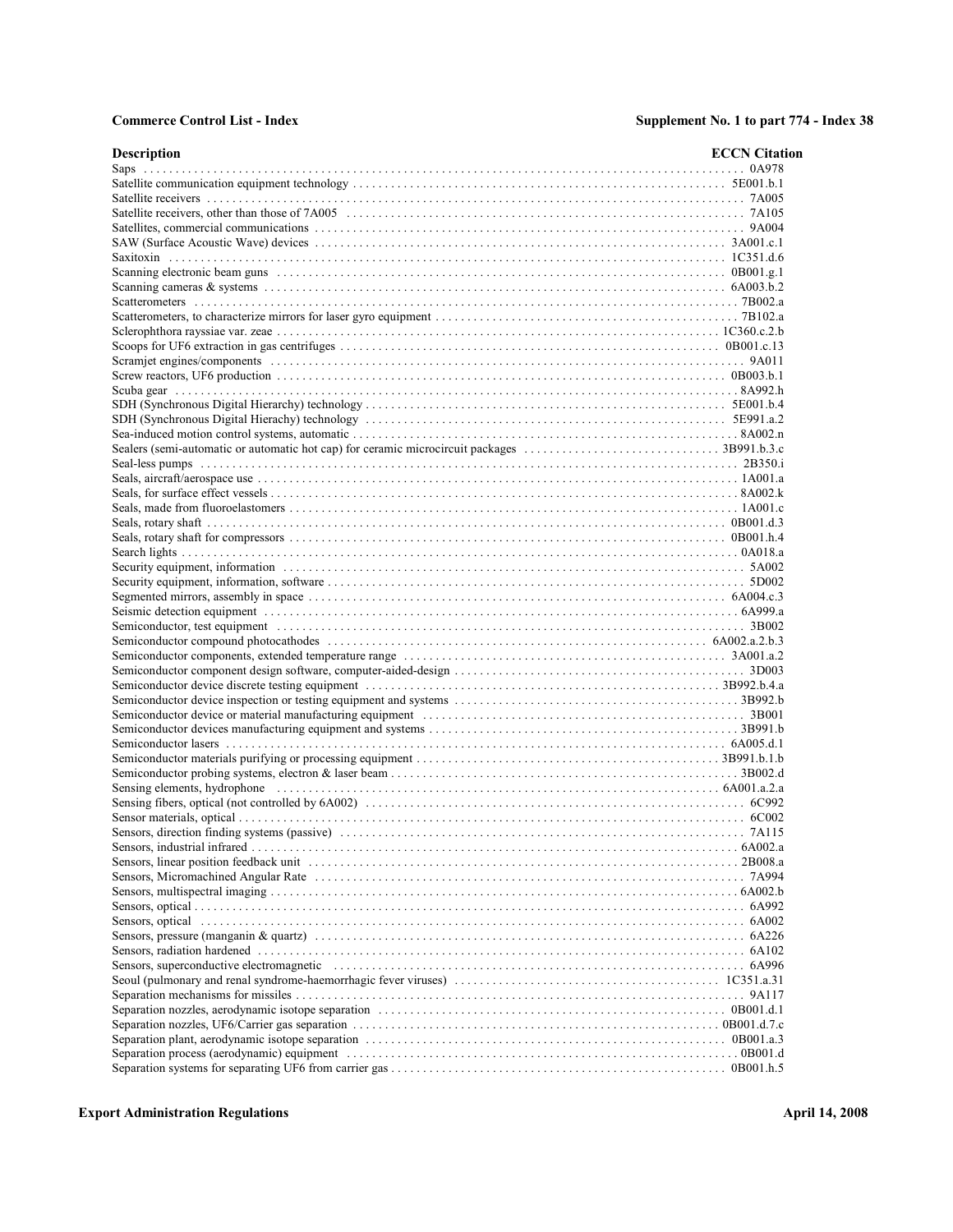| <b>Description</b>                                                                                              | <b>ECCN</b> Citation |
|-----------------------------------------------------------------------------------------------------------------|----------------------|
|                                                                                                                 |                      |
|                                                                                                                 |                      |
|                                                                                                                 |                      |
|                                                                                                                 |                      |
|                                                                                                                 |                      |
|                                                                                                                 |                      |
|                                                                                                                 |                      |
|                                                                                                                 |                      |
|                                                                                                                 |                      |
|                                                                                                                 |                      |
|                                                                                                                 |                      |
|                                                                                                                 |                      |
|                                                                                                                 |                      |
|                                                                                                                 |                      |
|                                                                                                                 |                      |
| Shiga-like ribosome inactivating proteins other than verotoxin contracts and the controller state of 10351.d.10 |                      |
|                                                                                                                 |                      |
|                                                                                                                 |                      |
|                                                                                                                 |                      |
|                                                                                                                 |                      |
|                                                                                                                 |                      |
|                                                                                                                 |                      |
|                                                                                                                 |                      |
|                                                                                                                 |                      |
|                                                                                                                 |                      |
|                                                                                                                 |                      |
|                                                                                                                 |                      |
|                                                                                                                 |                      |
|                                                                                                                 |                      |
|                                                                                                                 |                      |
|                                                                                                                 |                      |
|                                                                                                                 |                      |
|                                                                                                                 |                      |
|                                                                                                                 |                      |
|                                                                                                                 |                      |
|                                                                                                                 |                      |
|                                                                                                                 |                      |
|                                                                                                                 |                      |
|                                                                                                                 |                      |
|                                                                                                                 |                      |
|                                                                                                                 |                      |
|                                                                                                                 |                      |
|                                                                                                                 |                      |
|                                                                                                                 |                      |
|                                                                                                                 |                      |
|                                                                                                                 |                      |
|                                                                                                                 |                      |
|                                                                                                                 |                      |
|                                                                                                                 |                      |
|                                                                                                                 |                      |
|                                                                                                                 |                      |
|                                                                                                                 |                      |
|                                                                                                                 |                      |
|                                                                                                                 |                      |
|                                                                                                                 |                      |
|                                                                                                                 |                      |
|                                                                                                                 |                      |
|                                                                                                                 |                      |
|                                                                                                                 |                      |
|                                                                                                                 |                      |
|                                                                                                                 |                      |
|                                                                                                                 |                      |
|                                                                                                                 |                      |
|                                                                                                                 |                      |
|                                                                                                                 |                      |
|                                                                                                                 |                      |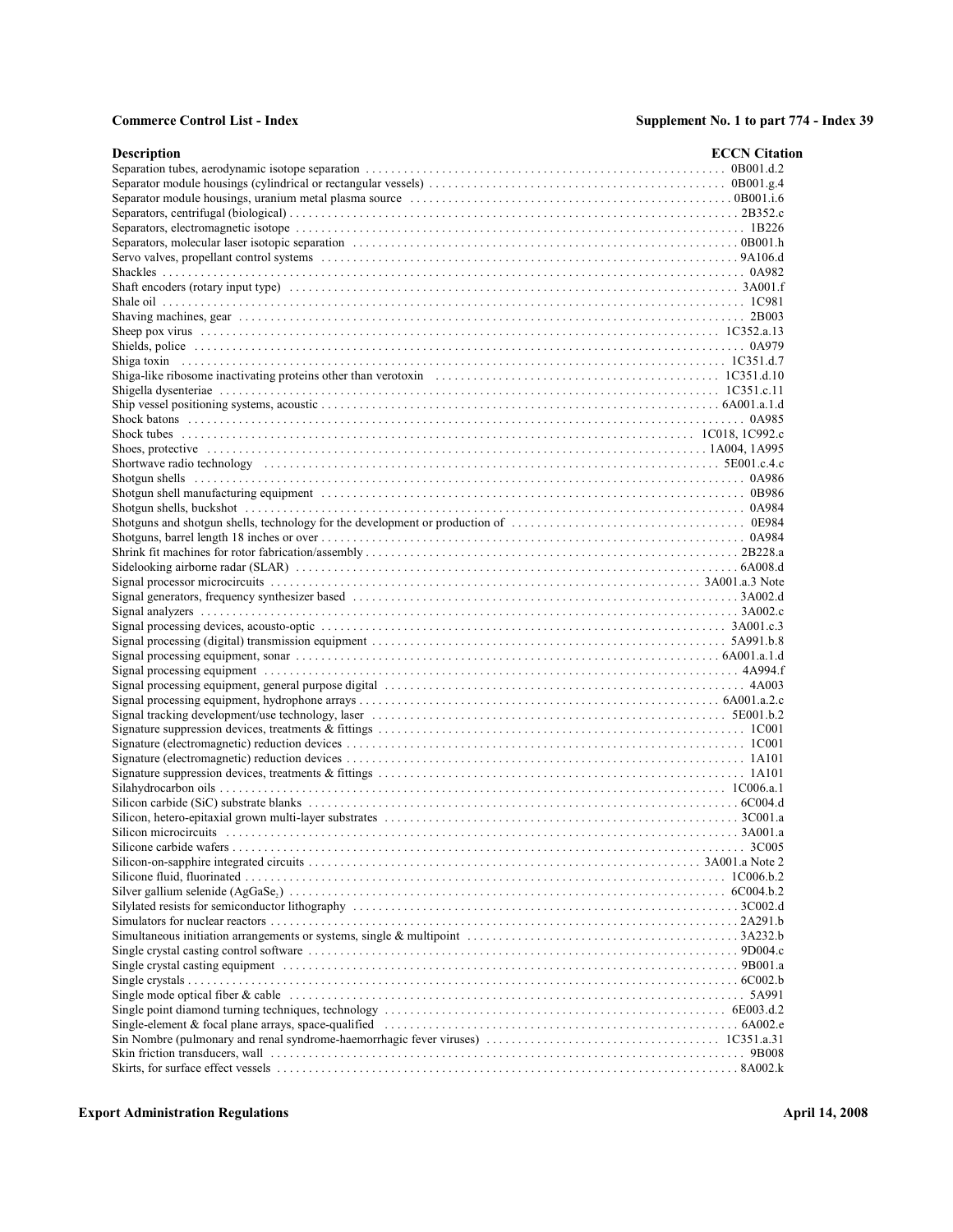| <b>Description</b>                                                                                                                                                                                                             | <b>ECCN</b> Citation |
|--------------------------------------------------------------------------------------------------------------------------------------------------------------------------------------------------------------------------------|----------------------|
|                                                                                                                                                                                                                                |                      |
|                                                                                                                                                                                                                                |                      |
|                                                                                                                                                                                                                                |                      |
|                                                                                                                                                                                                                                |                      |
|                                                                                                                                                                                                                                |                      |
|                                                                                                                                                                                                                                |                      |
|                                                                                                                                                                                                                                |                      |
|                                                                                                                                                                                                                                |                      |
|                                                                                                                                                                                                                                |                      |
|                                                                                                                                                                                                                                |                      |
| Software, see product group D for controls in each category                                                                                                                                                                    |                      |
| Software, adaptive control control control control control of the set of the set of the set of the set of the set of the set of the set of the set of the set of the set of the set of the set of the set of the set of the se |                      |
|                                                                                                                                                                                                                                |                      |
|                                                                                                                                                                                                                                |                      |
|                                                                                                                                                                                                                                |                      |
|                                                                                                                                                                                                                                |                      |
|                                                                                                                                                                                                                                |                      |
|                                                                                                                                                                                                                                |                      |
|                                                                                                                                                                                                                                |                      |
|                                                                                                                                                                                                                                |                      |
|                                                                                                                                                                                                                                |                      |
|                                                                                                                                                                                                                                |                      |
| "Software" specially designed or modified for the "development", "production" or "use" of equipment controlled by 2A983 . 2D983                                                                                                |                      |
|                                                                                                                                                                                                                                |                      |
|                                                                                                                                                                                                                                |                      |
|                                                                                                                                                                                                                                |                      |
|                                                                                                                                                                                                                                |                      |
|                                                                                                                                                                                                                                |                      |
| 9A107 Solid propellant rocket engines expansion contained a substantial problem of the state of the state of the state of the state of the state of the state of the state of the state of the state of the state of the state |                      |
|                                                                                                                                                                                                                                |                      |
|                                                                                                                                                                                                                                |                      |
|                                                                                                                                                                                                                                |                      |
|                                                                                                                                                                                                                                |                      |
|                                                                                                                                                                                                                                |                      |
|                                                                                                                                                                                                                                |                      |
|                                                                                                                                                                                                                                |                      |
|                                                                                                                                                                                                                                |                      |
|                                                                                                                                                                                                                                |                      |
|                                                                                                                                                                                                                                |                      |
|                                                                                                                                                                                                                                |                      |
|                                                                                                                                                                                                                                |                      |
|                                                                                                                                                                                                                                |                      |
|                                                                                                                                                                                                                                |                      |
|                                                                                                                                                                                                                                |                      |
|                                                                                                                                                                                                                                |                      |
|                                                                                                                                                                                                                                |                      |
|                                                                                                                                                                                                                                |                      |
|                                                                                                                                                                                                                                |                      |
|                                                                                                                                                                                                                                |                      |
|                                                                                                                                                                                                                                |                      |
|                                                                                                                                                                                                                                |                      |
|                                                                                                                                                                                                                                |                      |
|                                                                                                                                                                                                                                |                      |
|                                                                                                                                                                                                                                |                      |
|                                                                                                                                                                                                                                |                      |
|                                                                                                                                                                                                                                |                      |
|                                                                                                                                                                                                                                |                      |
|                                                                                                                                                                                                                                |                      |
|                                                                                                                                                                                                                                |                      |
|                                                                                                                                                                                                                                |                      |
|                                                                                                                                                                                                                                |                      |
|                                                                                                                                                                                                                                |                      |
|                                                                                                                                                                                                                                |                      |
|                                                                                                                                                                                                                                |                      |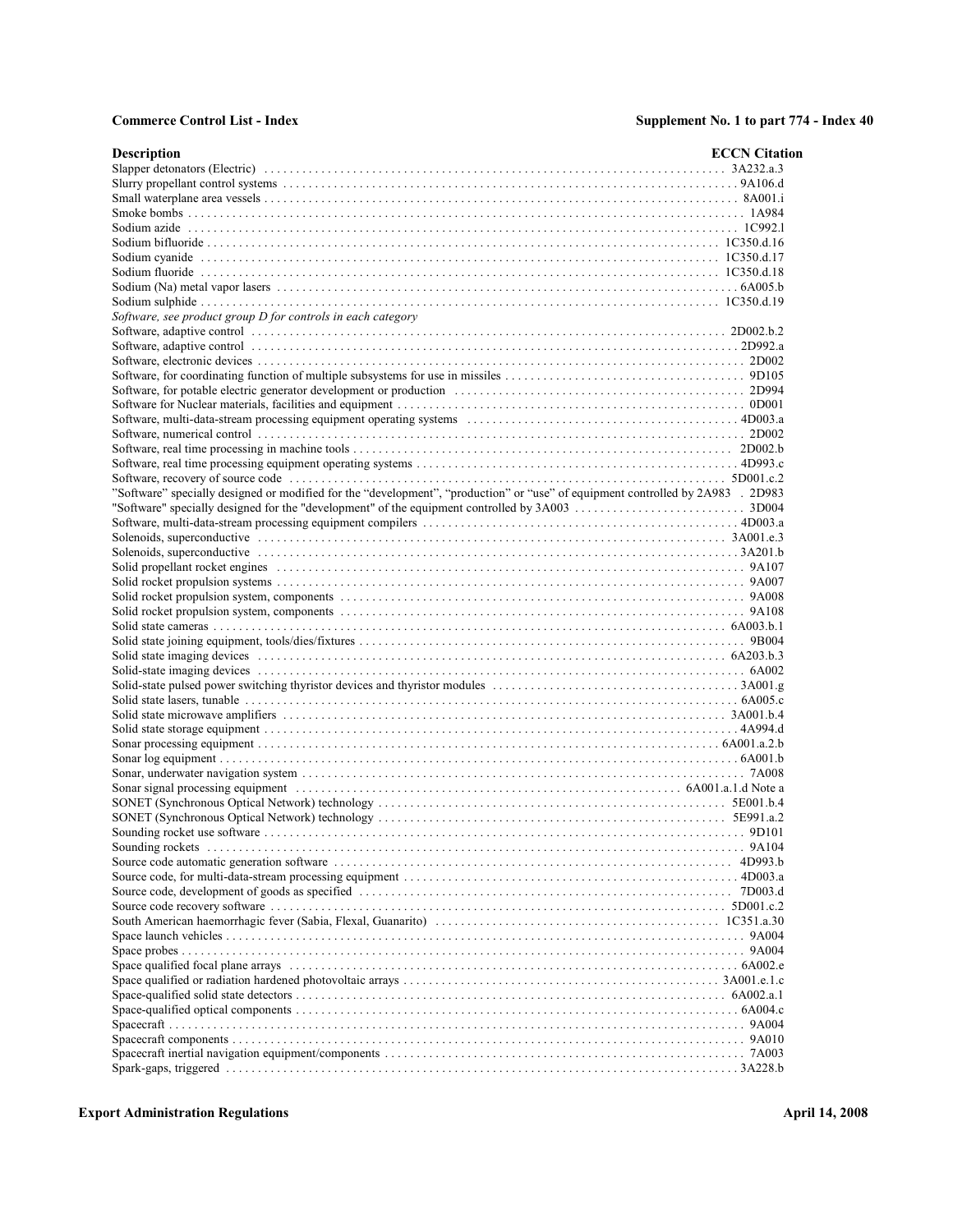| <b>Description</b>                                                                                                                                                                                                             | <b>ECCN</b> Citation |
|--------------------------------------------------------------------------------------------------------------------------------------------------------------------------------------------------------------------------------|----------------------|
|                                                                                                                                                                                                                                |                      |
|                                                                                                                                                                                                                                |                      |
|                                                                                                                                                                                                                                |                      |
|                                                                                                                                                                                                                                |                      |
|                                                                                                                                                                                                                                |                      |
|                                                                                                                                                                                                                                |                      |
|                                                                                                                                                                                                                                |                      |
|                                                                                                                                                                                                                                |                      |
|                                                                                                                                                                                                                                |                      |
| Spray booms or arrays of aerosol generating units, specially designed for fitting to aircraft, "lighter than air vehicles,"                                                                                                    |                      |
|                                                                                                                                                                                                                                |                      |
| Spraying or fogging systems, specially designed for fitting to aircraft, "lighter than air vehicles," or "UAVs"  2B352.h.1                                                                                                     |                      |
|                                                                                                                                                                                                                                |                      |
|                                                                                                                                                                                                                                |                      |
|                                                                                                                                                                                                                                |                      |
|                                                                                                                                                                                                                                |                      |
|                                                                                                                                                                                                                                |                      |
|                                                                                                                                                                                                                                |                      |
|                                                                                                                                                                                                                                |                      |
|                                                                                                                                                                                                                                |                      |
|                                                                                                                                                                                                                                |                      |
|                                                                                                                                                                                                                                |                      |
|                                                                                                                                                                                                                                |                      |
|                                                                                                                                                                                                                                |                      |
|                                                                                                                                                                                                                                |                      |
|                                                                                                                                                                                                                                |                      |
|                                                                                                                                                                                                                                |                      |
|                                                                                                                                                                                                                                |                      |
|                                                                                                                                                                                                                                |                      |
|                                                                                                                                                                                                                                |                      |
|                                                                                                                                                                                                                                |                      |
|                                                                                                                                                                                                                                |                      |
|                                                                                                                                                                                                                                |                      |
|                                                                                                                                                                                                                                |                      |
|                                                                                                                                                                                                                                |                      |
|                                                                                                                                                                                                                                |                      |
|                                                                                                                                                                                                                                |                      |
|                                                                                                                                                                                                                                |                      |
| Stored program controlled (SPC) switching equipment, equipment for the development of equipment employing 5B001.b                                                                                                              |                      |
| Stored program controlled (SPC) switching equipment, software for the development of equipment employing  5D001.d                                                                                                              |                      |
| Stored program controlled (SPC) switching equipment, technology for the development of equipment employing  5E001.c                                                                                                            |                      |
|                                                                                                                                                                                                                                |                      |
|                                                                                                                                                                                                                                |                      |
|                                                                                                                                                                                                                                |                      |
|                                                                                                                                                                                                                                |                      |
|                                                                                                                                                                                                                                |                      |
|                                                                                                                                                                                                                                |                      |
|                                                                                                                                                                                                                                |                      |
|                                                                                                                                                                                                                                |                      |
|                                                                                                                                                                                                                                |                      |
|                                                                                                                                                                                                                                |                      |
| Structural composites production equipment (exceptional content of the state of the state of the state of the state of the state of the state of the state of the state of the state of the state of the state of the state of |                      |
|                                                                                                                                                                                                                                |                      |
|                                                                                                                                                                                                                                |                      |
|                                                                                                                                                                                                                                |                      |
|                                                                                                                                                                                                                                |                      |
|                                                                                                                                                                                                                                |                      |
|                                                                                                                                                                                                                                |                      |
|                                                                                                                                                                                                                                |                      |
|                                                                                                                                                                                                                                |                      |
|                                                                                                                                                                                                                                |                      |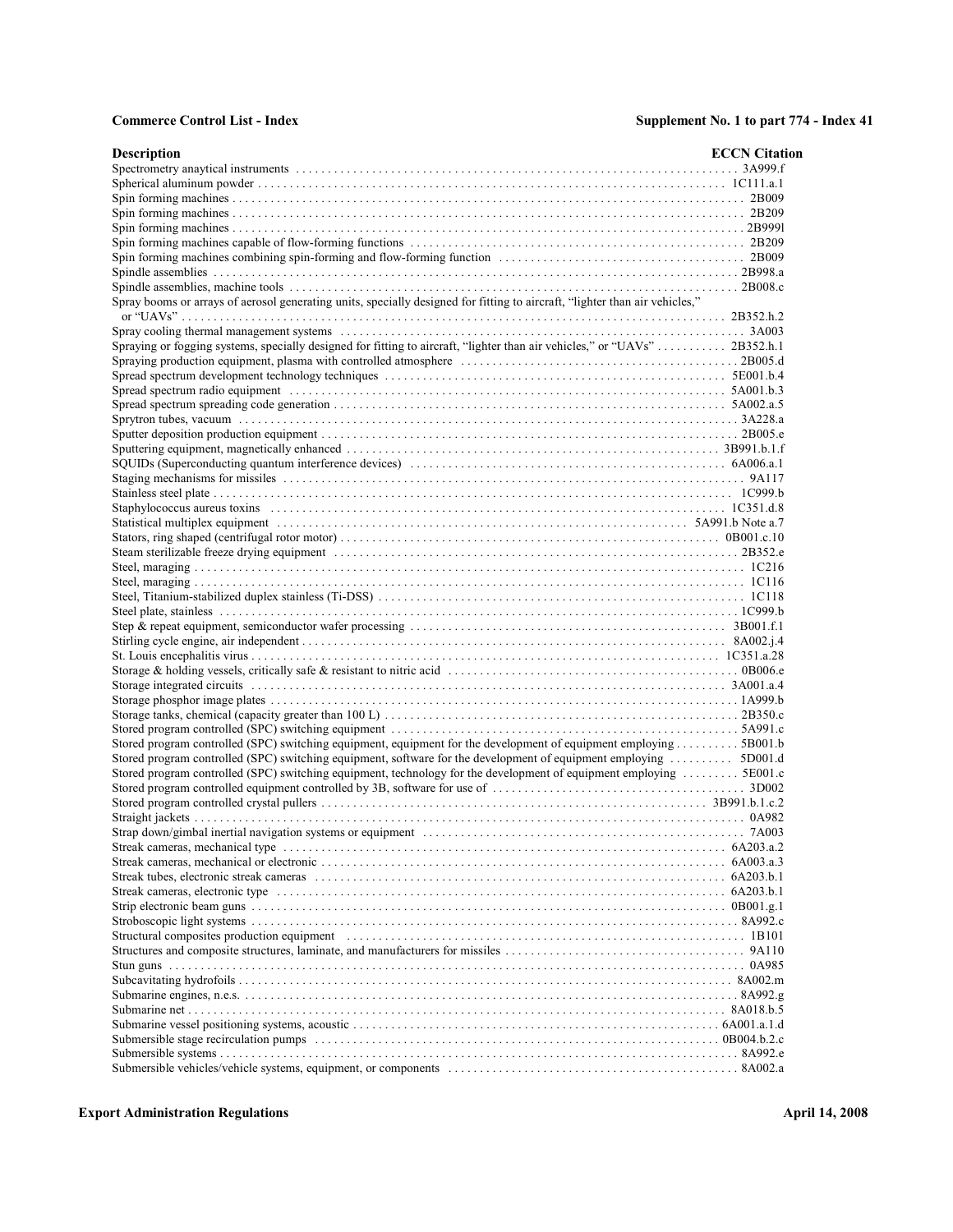| <b>Description</b>            | <b>ECCN</b> Citation |
|-------------------------------|----------------------|
|                               |                      |
|                               |                      |
|                               |                      |
|                               |                      |
|                               |                      |
|                               |                      |
|                               |                      |
|                               |                      |
|                               |                      |
|                               |                      |
|                               |                      |
|                               |                      |
|                               |                      |
| Supercomputers, see Computers |                      |
|                               |                      |
|                               |                      |
|                               |                      |
|                               |                      |
|                               |                      |
|                               |                      |
|                               |                      |
|                               |                      |
|                               |                      |
|                               |                      |
|                               |                      |
|                               |                      |
|                               |                      |
|                               |                      |
|                               |                      |
|                               |                      |
|                               |                      |
|                               |                      |
|                               |                      |
|                               |                      |
|                               |                      |
|                               |                      |
|                               |                      |
|                               |                      |
|                               |                      |
|                               |                      |
|                               |                      |
|                               |                      |
|                               |                      |
|                               |                      |
|                               |                      |
|                               |                      |
|                               |                      |
|                               |                      |
|                               |                      |
|                               |                      |
|                               |                      |
|                               |                      |
|                               |                      |
|                               |                      |
|                               |                      |
|                               |                      |
|                               |                      |
|                               |                      |
|                               |                      |
|                               |                      |
|                               |                      |
|                               |                      |
|                               |                      |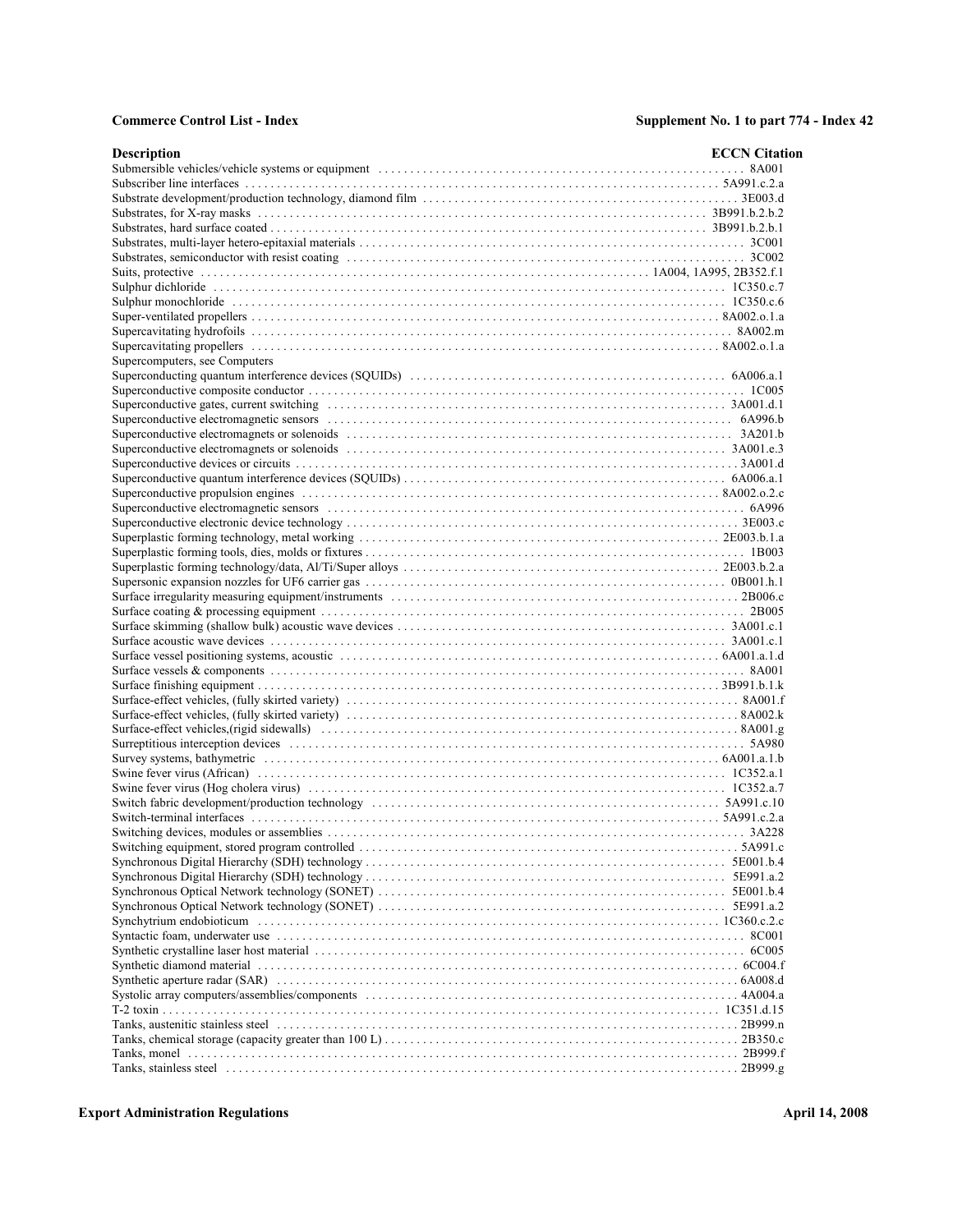| <b>Description</b>                                                                                                                                                                                                             | <b>ECCN</b> Citation |
|--------------------------------------------------------------------------------------------------------------------------------------------------------------------------------------------------------------------------------|----------------------|
|                                                                                                                                                                                                                                |                      |
|                                                                                                                                                                                                                                |                      |
|                                                                                                                                                                                                                                |                      |
|                                                                                                                                                                                                                                |                      |
|                                                                                                                                                                                                                                |                      |
|                                                                                                                                                                                                                                |                      |
|                                                                                                                                                                                                                                |                      |
|                                                                                                                                                                                                                                |                      |
|                                                                                                                                                                                                                                |                      |
|                                                                                                                                                                                                                                |                      |
|                                                                                                                                                                                                                                |                      |
| Technology, see product group E for controls for each category.                                                                                                                                                                |                      |
|                                                                                                                                                                                                                                |                      |
|                                                                                                                                                                                                                                |                      |
|                                                                                                                                                                                                                                |                      |
|                                                                                                                                                                                                                                |                      |
|                                                                                                                                                                                                                                |                      |
|                                                                                                                                                                                                                                |                      |
|                                                                                                                                                                                                                                |                      |
|                                                                                                                                                                                                                                |                      |
|                                                                                                                                                                                                                                |                      |
|                                                                                                                                                                                                                                |                      |
|                                                                                                                                                                                                                                |                      |
| "Technology" specially designed or modified for the "development", "production" or "use" of equipment controlled                                                                                                               |                      |
|                                                                                                                                                                                                                                |                      |
|                                                                                                                                                                                                                                |                      |
|                                                                                                                                                                                                                                |                      |
|                                                                                                                                                                                                                                |                      |
|                                                                                                                                                                                                                                |                      |
|                                                                                                                                                                                                                                |                      |
|                                                                                                                                                                                                                                |                      |
|                                                                                                                                                                                                                                |                      |
|                                                                                                                                                                                                                                |                      |
| Telecommunication test, inspection and production equipment contained and the state of the state of the state of the state of the state of the state of the state of the state of the state of the state of the state of the s |                      |
|                                                                                                                                                                                                                                |                      |
| Telecommunications transmission equipment, equipment for the development of equipment employing 5B001.b                                                                                                                        |                      |
| Telecommunications transmission equipment, software for the development of equipment employing 5D001.d                                                                                                                         |                      |
| Telecommunications transmission equipment, technology for the development of equipment employing 5E001.c                                                                                                                       |                      |
|                                                                                                                                                                                                                                |                      |
|                                                                                                                                                                                                                                |                      |
| Television systems (camera, lights, monitoring and signal transmission equipment),                                                                                                                                             |                      |
|                                                                                                                                                                                                                                |                      |
|                                                                                                                                                                                                                                |                      |
|                                                                                                                                                                                                                                |                      |
|                                                                                                                                                                                                                                |                      |
|                                                                                                                                                                                                                                |                      |
|                                                                                                                                                                                                                                |                      |
|                                                                                                                                                                                                                                |                      |
|                                                                                                                                                                                                                                |                      |
|                                                                                                                                                                                                                                |                      |
|                                                                                                                                                                                                                                |                      |
|                                                                                                                                                                                                                                |                      |
|                                                                                                                                                                                                                                |                      |
|                                                                                                                                                                                                                                |                      |
|                                                                                                                                                                                                                                |                      |
|                                                                                                                                                                                                                                |                      |
|                                                                                                                                                                                                                                |                      |
| Test receivers, microwave contained and according to the contained and the contained and the state of the state of the state of the state of the state of the state of the state of the state of the state of the state of the |                      |
|                                                                                                                                                                                                                                |                      |
|                                                                                                                                                                                                                                |                      |
|                                                                                                                                                                                                                                |                      |
|                                                                                                                                                                                                                                |                      |
|                                                                                                                                                                                                                                |                      |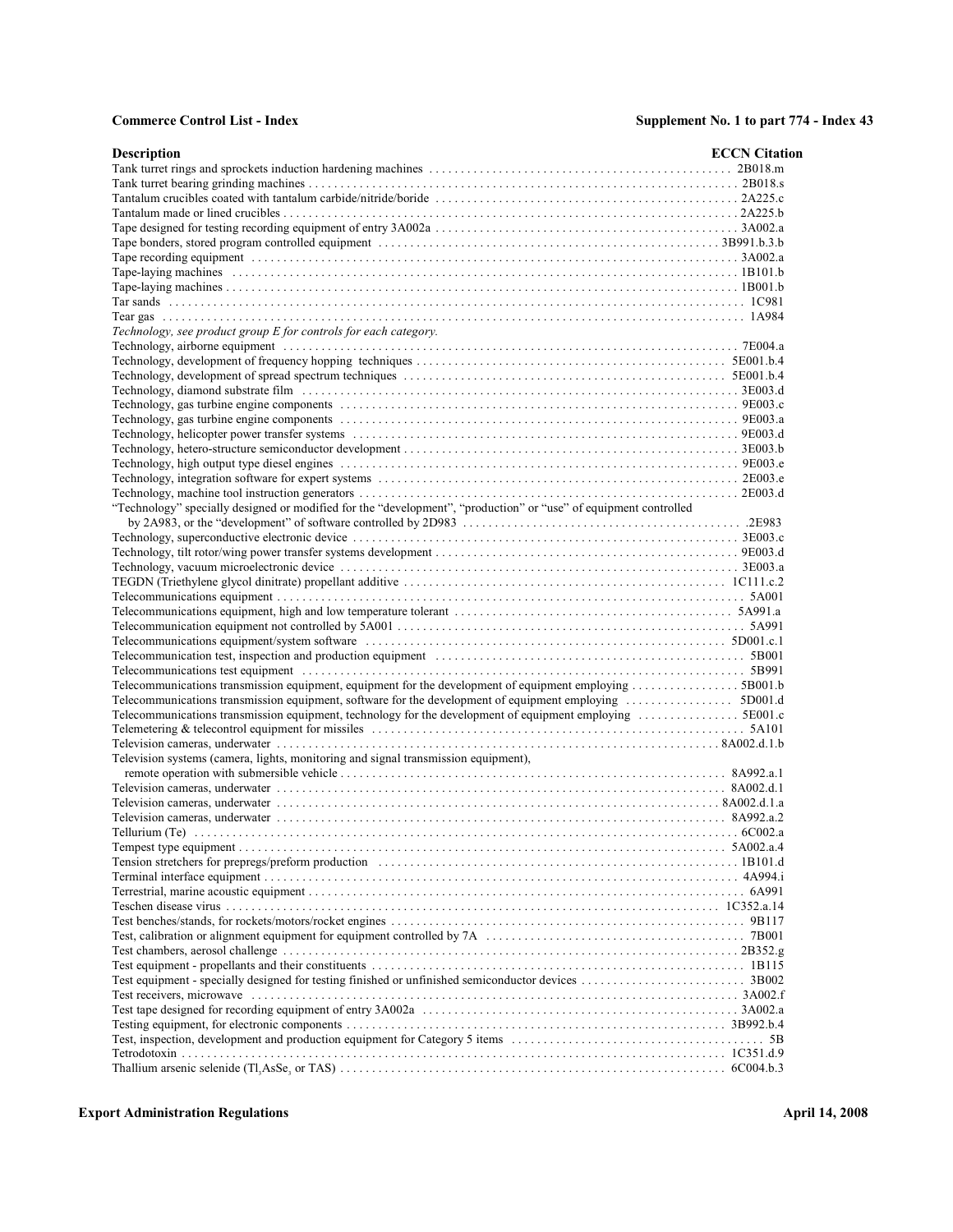| <b>Description</b>                                                                                                                                                                                                            | <b>ECCN</b> Citation |
|-------------------------------------------------------------------------------------------------------------------------------------------------------------------------------------------------------------------------------|----------------------|
|                                                                                                                                                                                                                               |                      |
|                                                                                                                                                                                                                               |                      |
|                                                                                                                                                                                                                               |                      |
|                                                                                                                                                                                                                               |                      |
|                                                                                                                                                                                                                               |                      |
|                                                                                                                                                                                                                               |                      |
|                                                                                                                                                                                                                               |                      |
|                                                                                                                                                                                                                               |                      |
|                                                                                                                                                                                                                               |                      |
|                                                                                                                                                                                                                               |                      |
|                                                                                                                                                                                                                               |                      |
|                                                                                                                                                                                                                               |                      |
|                                                                                                                                                                                                                               |                      |
|                                                                                                                                                                                                                               |                      |
|                                                                                                                                                                                                                               |                      |
|                                                                                                                                                                                                                               |                      |
|                                                                                                                                                                                                                               |                      |
|                                                                                                                                                                                                                               |                      |
|                                                                                                                                                                                                                               |                      |
|                                                                                                                                                                                                                               |                      |
|                                                                                                                                                                                                                               |                      |
|                                                                                                                                                                                                                               |                      |
|                                                                                                                                                                                                                               |                      |
|                                                                                                                                                                                                                               |                      |
|                                                                                                                                                                                                                               |                      |
|                                                                                                                                                                                                                               |                      |
|                                                                                                                                                                                                                               |                      |
|                                                                                                                                                                                                                               |                      |
|                                                                                                                                                                                                                               |                      |
| Titanium-based alloys (alloys) (1992) and the set of the set of the set of the set of the set of the set of the set of the set of the set of the set of the set of the set of the set of the set of the set of the set of the |                      |
|                                                                                                                                                                                                                               |                      |
| Titanium-sapphire (Ti: Al,O <sub>i</sub> ) lasers $\dots \dots \dots \dots \dots \dots \dots \dots \dots \dots \dots \dots \dots \dots \dots$ 6A005.c.1, c.2. or c.3                                                          |                      |
|                                                                                                                                                                                                                               |                      |
|                                                                                                                                                                                                                               |                      |
|                                                                                                                                                                                                                               |                      |
|                                                                                                                                                                                                                               |                      |
|                                                                                                                                                                                                                               |                      |
|                                                                                                                                                                                                                               |                      |
|                                                                                                                                                                                                                               |                      |
|                                                                                                                                                                                                                               |                      |
|                                                                                                                                                                                                                               |                      |
|                                                                                                                                                                                                                               |                      |
|                                                                                                                                                                                                                               |                      |
|                                                                                                                                                                                                                               |                      |
|                                                                                                                                                                                                                               |                      |
|                                                                                                                                                                                                                               |                      |
|                                                                                                                                                                                                                               |                      |
|                                                                                                                                                                                                                               |                      |
|                                                                                                                                                                                                                               |                      |
|                                                                                                                                                                                                                               |                      |
|                                                                                                                                                                                                                               |                      |
|                                                                                                                                                                                                                               |                      |
|                                                                                                                                                                                                                               |                      |
|                                                                                                                                                                                                                               |                      |
|                                                                                                                                                                                                                               |                      |
|                                                                                                                                                                                                                               |                      |
|                                                                                                                                                                                                                               |                      |
|                                                                                                                                                                                                                               |                      |
|                                                                                                                                                                                                                               |                      |
|                                                                                                                                                                                                                               |                      |
|                                                                                                                                                                                                                               |                      |
|                                                                                                                                                                                                                               |                      |
|                                                                                                                                                                                                                               |                      |
|                                                                                                                                                                                                                               |                      |
|                                                                                                                                                                                                                               |                      |
|                                                                                                                                                                                                                               |                      |
|                                                                                                                                                                                                                               |                      |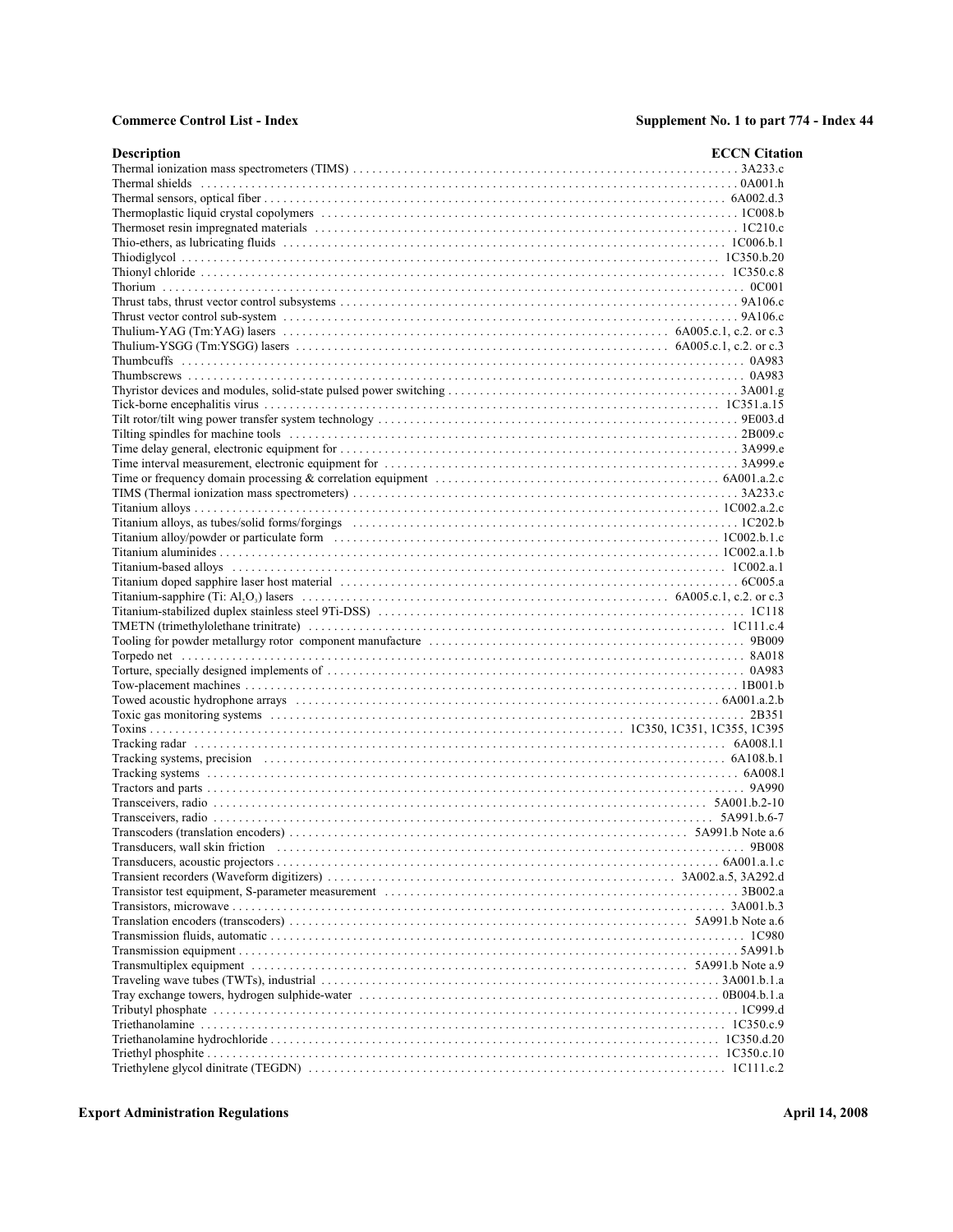| <b>Description</b>                                                                                                                                                                                                             | <b>ECCN</b> Citation |
|--------------------------------------------------------------------------------------------------------------------------------------------------------------------------------------------------------------------------------|----------------------|
|                                                                                                                                                                                                                                |                      |
|                                                                                                                                                                                                                                |                      |
|                                                                                                                                                                                                                                |                      |
|                                                                                                                                                                                                                                |                      |
|                                                                                                                                                                                                                                |                      |
|                                                                                                                                                                                                                                |                      |
|                                                                                                                                                                                                                                |                      |
|                                                                                                                                                                                                                                |                      |
|                                                                                                                                                                                                                                |                      |
|                                                                                                                                                                                                                                |                      |
|                                                                                                                                                                                                                                |                      |
|                                                                                                                                                                                                                                |                      |
|                                                                                                                                                                                                                                |                      |
|                                                                                                                                                                                                                                |                      |
| Tunable lasers, solid state $\dots \dots \dots \dots \dots \dots \dots \dots \dots \dots \dots \dots \dots \dots \dots \dots \dots$ 6A005.c.1, c.2. or c.3                                                                     |                      |
|                                                                                                                                                                                                                                |                      |
|                                                                                                                                                                                                                                |                      |
|                                                                                                                                                                                                                                |                      |
|                                                                                                                                                                                                                                |                      |
|                                                                                                                                                                                                                                |                      |
|                                                                                                                                                                                                                                |                      |
|                                                                                                                                                                                                                                |                      |
|                                                                                                                                                                                                                                |                      |
|                                                                                                                                                                                                                                |                      |
|                                                                                                                                                                                                                                |                      |
|                                                                                                                                                                                                                                |                      |
|                                                                                                                                                                                                                                |                      |
|                                                                                                                                                                                                                                |                      |
|                                                                                                                                                                                                                                |                      |
|                                                                                                                                                                                                                                |                      |
|                                                                                                                                                                                                                                |                      |
| TV cameras, radiation-hardened (a) material content of the content of the content of the content of the content of the content of the content of the content of the content of the content of the content of the content of th |                      |
|                                                                                                                                                                                                                                |                      |
|                                                                                                                                                                                                                                |                      |
|                                                                                                                                                                                                                                |                      |
|                                                                                                                                                                                                                                |                      |
|                                                                                                                                                                                                                                |                      |
|                                                                                                                                                                                                                                |                      |
|                                                                                                                                                                                                                                |                      |
|                                                                                                                                                                                                                                |                      |
|                                                                                                                                                                                                                                |                      |
|                                                                                                                                                                                                                                |                      |
|                                                                                                                                                                                                                                |                      |
|                                                                                                                                                                                                                                |                      |
|                                                                                                                                                                                                                                |                      |
|                                                                                                                                                                                                                                |                      |
|                                                                                                                                                                                                                                |                      |
|                                                                                                                                                                                                                                |                      |
|                                                                                                                                                                                                                                |                      |
|                                                                                                                                                                                                                                |                      |
|                                                                                                                                                                                                                                |                      |
|                                                                                                                                                                                                                                |                      |
|                                                                                                                                                                                                                                |                      |
|                                                                                                                                                                                                                                |                      |
|                                                                                                                                                                                                                                |                      |
|                                                                                                                                                                                                                                |                      |
|                                                                                                                                                                                                                                |                      |
|                                                                                                                                                                                                                                |                      |
|                                                                                                                                                                                                                                |                      |
|                                                                                                                                                                                                                                |                      |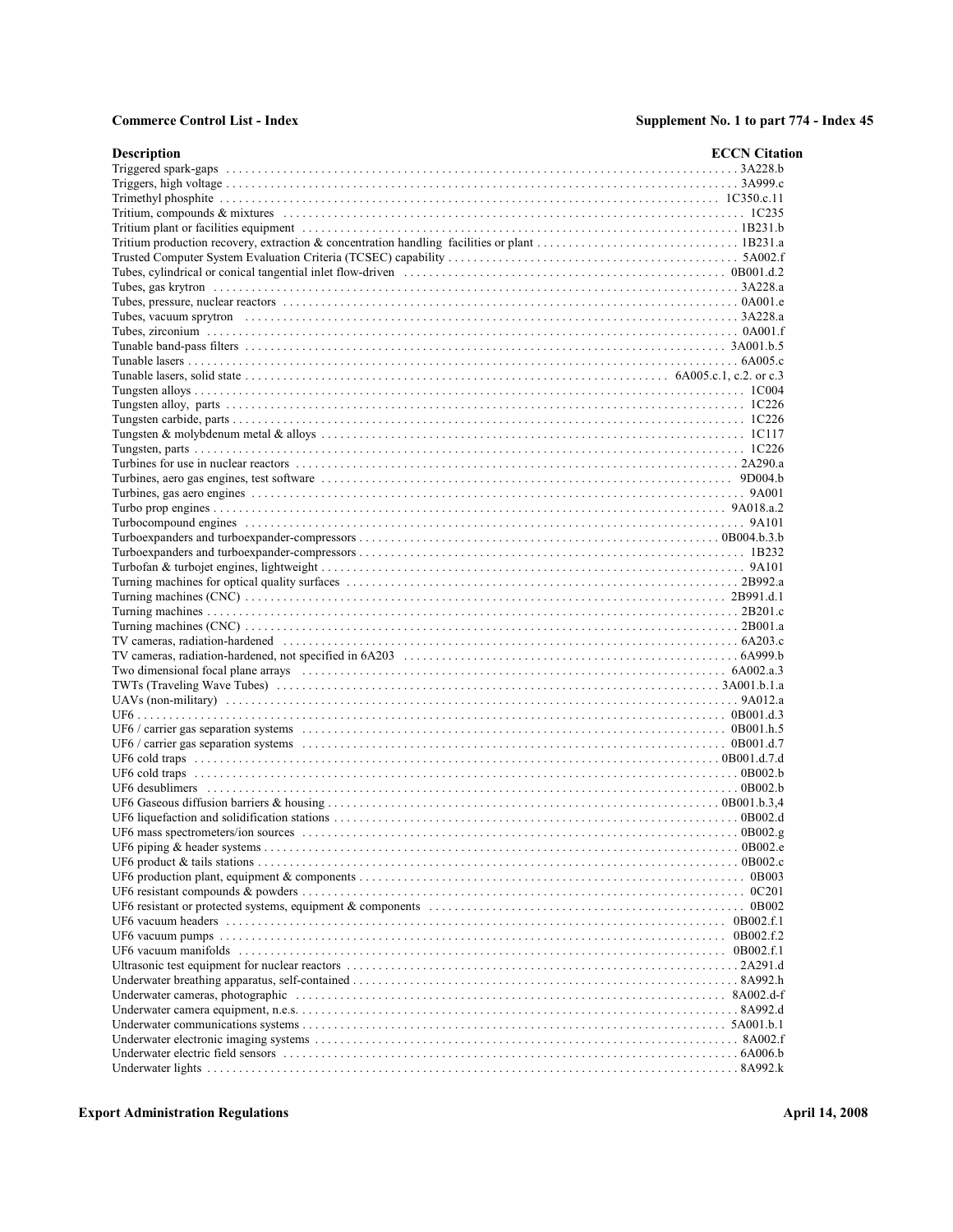| <b>Description</b>                                                                                                                                                                                                            | <b>ECCN</b> Citation |
|-------------------------------------------------------------------------------------------------------------------------------------------------------------------------------------------------------------------------------|----------------------|
|                                                                                                                                                                                                                               |                      |
|                                                                                                                                                                                                                               |                      |
|                                                                                                                                                                                                                               |                      |
|                                                                                                                                                                                                                               |                      |
|                                                                                                                                                                                                                               |                      |
|                                                                                                                                                                                                                               |                      |
|                                                                                                                                                                                                                               |                      |
|                                                                                                                                                                                                                               |                      |
|                                                                                                                                                                                                                               |                      |
| Underwater vehicles, industrial expansional contact the control of the control of the state of the state of the state of the state of the state of the state of the state of the state of the state of the state of the state |                      |
|                                                                                                                                                                                                                               |                      |
|                                                                                                                                                                                                                               |                      |
|                                                                                                                                                                                                                               |                      |
|                                                                                                                                                                                                                               |                      |
|                                                                                                                                                                                                                               |                      |
|                                                                                                                                                                                                                               |                      |
|                                                                                                                                                                                                                               |                      |
|                                                                                                                                                                                                                               |                      |
|                                                                                                                                                                                                                               |                      |
|                                                                                                                                                                                                                               |                      |
|                                                                                                                                                                                                                               |                      |
|                                                                                                                                                                                                                               |                      |
|                                                                                                                                                                                                                               |                      |
|                                                                                                                                                                                                                               |                      |
|                                                                                                                                                                                                                               |                      |
|                                                                                                                                                                                                                               |                      |
|                                                                                                                                                                                                                               |                      |
|                                                                                                                                                                                                                               |                      |
|                                                                                                                                                                                                                               |                      |
|                                                                                                                                                                                                                               |                      |
|                                                                                                                                                                                                                               |                      |
|                                                                                                                                                                                                                               |                      |
|                                                                                                                                                                                                                               |                      |
|                                                                                                                                                                                                                               |                      |
|                                                                                                                                                                                                                               |                      |
|                                                                                                                                                                                                                               |                      |
|                                                                                                                                                                                                                               |                      |
|                                                                                                                                                                                                                               |                      |
|                                                                                                                                                                                                                               |                      |
|                                                                                                                                                                                                                               |                      |
|                                                                                                                                                                                                                               |                      |
|                                                                                                                                                                                                                               |                      |
|                                                                                                                                                                                                                               |                      |
|                                                                                                                                                                                                                               |                      |
|                                                                                                                                                                                                                               |                      |
|                                                                                                                                                                                                                               |                      |
|                                                                                                                                                                                                                               |                      |
|                                                                                                                                                                                                                               |                      |
|                                                                                                                                                                                                                               |                      |
|                                                                                                                                                                                                                               |                      |
|                                                                                                                                                                                                                               |                      |
|                                                                                                                                                                                                                               |                      |
|                                                                                                                                                                                                                               |                      |
|                                                                                                                                                                                                                               |                      |
|                                                                                                                                                                                                                               |                      |
|                                                                                                                                                                                                                               |                      |
|                                                                                                                                                                                                                               |                      |
|                                                                                                                                                                                                                               |                      |
|                                                                                                                                                                                                                               |                      |
|                                                                                                                                                                                                                               |                      |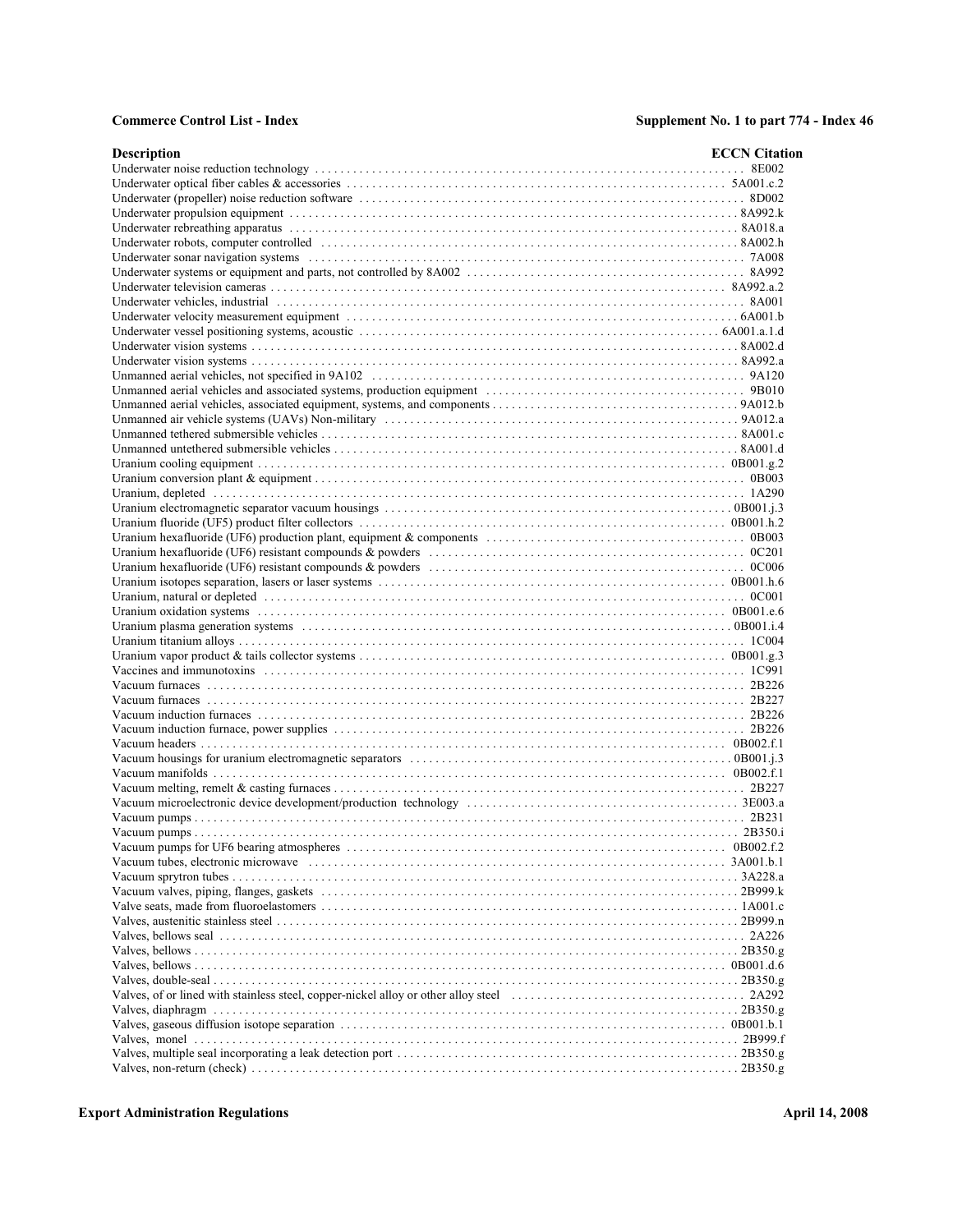| Description | <b>ECCN</b> Citation |
|-------------|----------------------|
|             |                      |
|             |                      |
|             |                      |
|             |                      |
|             |                      |
|             |                      |
|             |                      |
|             |                      |
|             |                      |
|             |                      |
|             |                      |
|             |                      |
|             |                      |
|             |                      |
|             |                      |
|             |                      |
|             |                      |
|             |                      |
|             |                      |
|             |                      |
|             |                      |
|             |                      |
|             |                      |
|             |                      |
|             |                      |
|             |                      |
|             |                      |
|             |                      |
|             |                      |
|             |                      |
|             |                      |
|             |                      |
|             |                      |
|             |                      |
|             |                      |
|             |                      |
|             |                      |
|             |                      |
|             |                      |
|             |                      |
|             |                      |
|             |                      |
|             |                      |
|             |                      |
|             |                      |
|             |                      |
|             |                      |
|             |                      |
|             |                      |
|             |                      |
|             |                      |
|             |                      |
|             |                      |
|             |                      |
|             |                      |
|             |                      |
|             |                      |
|             |                      |
|             |                      |
|             |                      |
|             |                      |
|             |                      |
|             |                      |